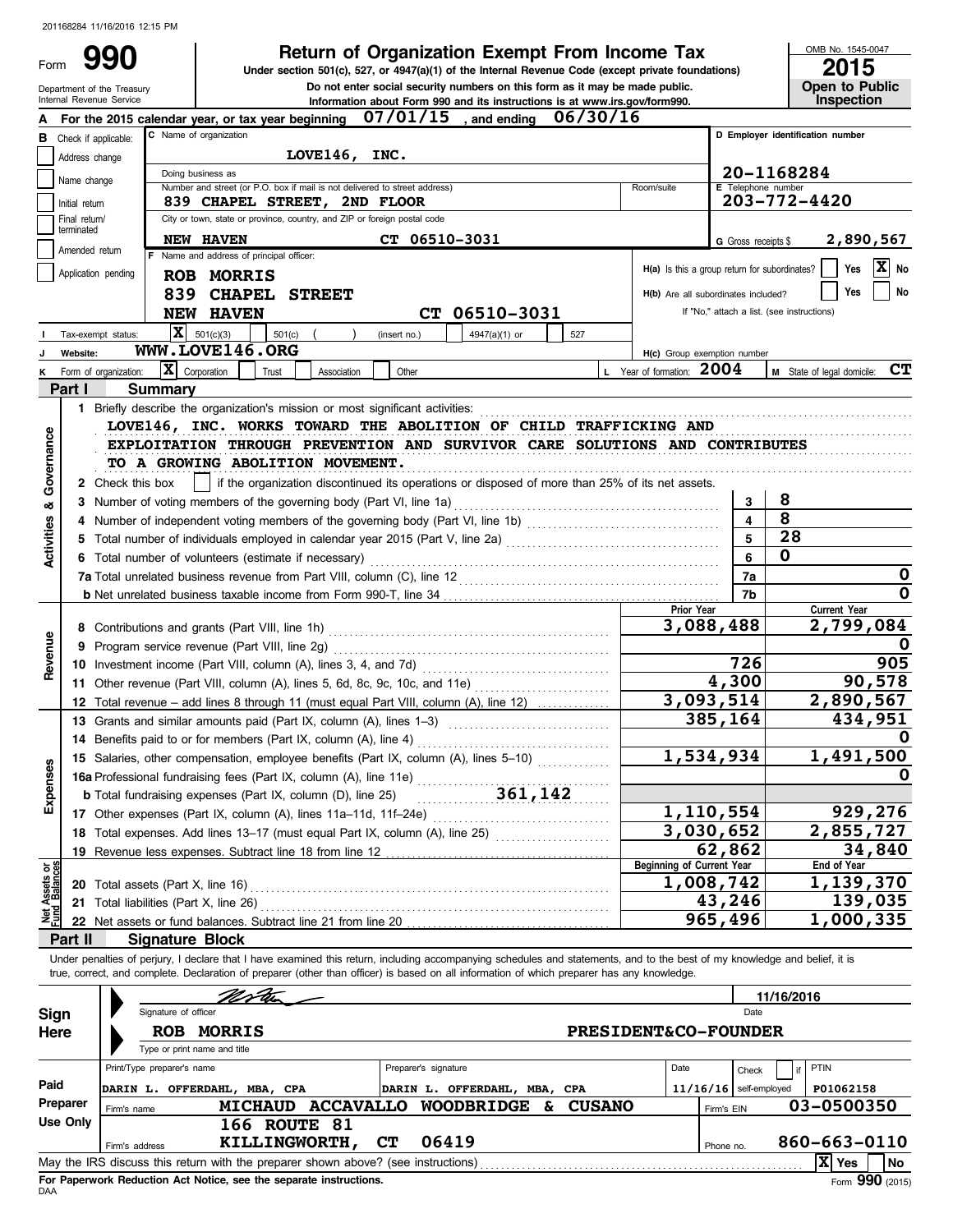|                | Form 990 (2015) LOVE146, INC.                                                                           |                                                                                                                                     | 20-1168284                                                                                                                                                                                                                                                                                                                                                                                                                                                                                                                                                                           | Page 2                             |
|----------------|---------------------------------------------------------------------------------------------------------|-------------------------------------------------------------------------------------------------------------------------------------|--------------------------------------------------------------------------------------------------------------------------------------------------------------------------------------------------------------------------------------------------------------------------------------------------------------------------------------------------------------------------------------------------------------------------------------------------------------------------------------------------------------------------------------------------------------------------------------|------------------------------------|
| Part III       |                                                                                                         | <b>Statement of Program Service Accomplishments</b><br>Check if Schedule O contains a response or note to any line in this Part III |                                                                                                                                                                                                                                                                                                                                                                                                                                                                                                                                                                                      |                                    |
|                | 1 Briefly describe the organization's mission:<br>TO A GROWING ABOLITION MOVEMENT.                      |                                                                                                                                     | LOVE146, INC. WORKS TOWARD THE ABOLITION OF CHILD TRAFFICKING AND<br>EXPLOITATION THROUGH PREVENTION AND SURVIVOR CARE SOLUTIONS AND CONTRIBUTES                                                                                                                                                                                                                                                                                                                                                                                                                                     |                                    |
|                | prior Form 990 or 990-EZ?                                                                               | 2 Did the organization undertake any significant program services during the year which were not listed on the                      |                                                                                                                                                                                                                                                                                                                                                                                                                                                                                                                                                                                      | Yes $\overline{X}$ No              |
| 3<br>services? | If "Yes," describe these new services on Schedule O.<br>If "Yes," describe these changes on Schedule O. | Did the organization cease conducting, or make significant changes in how it conducts, any program                                  |                                                                                                                                                                                                                                                                                                                                                                                                                                                                                                                                                                                      | Yes $X$ No                         |
| 4              |                                                                                                         | the total expenses, and revenue, if any, for each program service reported.                                                         | Describe the organization's program service accomplishments for each of its three largest program services, as measured by<br>expenses. Section $501(c)(3)$ and $501(c)(4)$ organizations are required to report the amount of grants and allocations to others,                                                                                                                                                                                                                                                                                                                     |                                    |
| 4a (Code:      | ) (Expenses \$<br>IMPACTS OF VICTIMIZATION.                                                             |                                                                                                                                     | 1, 494, 905 including grants of $$$ 434, 951 ) (Revenue \$<br>LOVE146 PROVIDES CARE AND SUPPORT TO CHILDREN WHO HAVE EXPERIENCED BEING<br>TRAFFICKED OR EXPLOITED IN THE PHILIPPINES, IN THE U.K., AND IN THE U.S.<br>IN ALL OUR SURVIVOR CARE PROGRAMS, WE COMMIT TO JOURNEYING WITH A SURVIVOR<br>AS LONG AS THEY NEED US, AND ARE CONCERNED WITH HOLISTIC HEALTH, ADDRESSING<br>THE BIOLOGICAL, PSYCHOLOGICAL, EMOTIONAL, SOCIAL, FINANCIAL, AND SPIRITUAL<br>WE STRIVE TO SEE SURVIVORS BECOME SELF-<br>SUFFICIENT, FLOURISHING ADULTS, FREE FROM REVICTIMIZATION OR DEPENDENCY. |                                    |
| 4b (Code:      | ) (Expenses \$                                                                                          | 618,752 including grants of \$<br>18,000 YOUTH WITH PREVENTION AND AWARENESS PROGRAMS.                                              | SINCE ITS INCEPTION, THE U.S. PREVENTION EDUCATION PROGRAM HAS REACHED OVER<br>MORE CHILDREN THAN IS POSSIBLE THROUGH DIRECT IMPLEMENTATION ALONE, LOVE146<br>PROVIDES TRAINING AND TECHNICAL ASSISTANCE TO SCHOOLS, AGENCIES, AND<br>ORGANIZATIONS WITH THE INFRASTRUCTURE AND PROFESSIONAL STAFF TO EFFECTIVELY<br>REACH THEIR OWN COMMUNITIES. OUR NOT A #NUMBER CURRICULUM ALSO INCLUDES<br>SUPPLEMENTARY MATERIALS FOR PARENTS AND CAREGIVERS TO UNDERSTAND THE RISKS<br>OF TRAFFICKING AND SUPPORT THEIR CHILD MORE EFFECTIVELY.                                               | ) (Revenue \$<br>IN ORDER TO REACH |
| 4c (Code:      | $(1, 1, 1, 1)$ (Expenses \$                                                                             | 15,366 including grants of \$                                                                                                       |                                                                                                                                                                                                                                                                                                                                                                                                                                                                                                                                                                                      | ) (Revenue \$                      |
| HOME GOODS.    |                                                                                                         | LEADERSHIP DEVELOPMENT, AND REINTEGRATION ASSISTANCE.                                                                               | LOVE146 IS LAUNCHING REIMAGINE RESALE TO CREATE A SUSTAINABLE FUNDING<br>STREAM TO SUPPORT OUR PROGRAMS IN THE PREVENTION OF EXPLOITATION, AND TO<br>MEET THE NEEDS OF SURVIVORS FOR THE LONG HAUL FROM THE SALE OF DONATED<br>GOODS, SUCH AS SECOND-HAND CLOTHING, FURNITURE, BOOKS, AND MISCELLANEOUS<br>THE LOVE146 CHARITY RESALE AND THRIFT SHOP WILL ALSO CREATE AN<br>OPPORTUNITY TO ENGAGE LOVE146 VOLUNTEERS, AND CREATE A MECHANISM FOR OUR<br>PREVENTION AND SURVIVOR CARE PROGRAMS TO OFFER VOCATIONAL TRAINING,                                                         |                                    |
|                |                                                                                                         |                                                                                                                                     |                                                                                                                                                                                                                                                                                                                                                                                                                                                                                                                                                                                      |                                    |
|                |                                                                                                         |                                                                                                                                     |                                                                                                                                                                                                                                                                                                                                                                                                                                                                                                                                                                                      |                                    |
| (Expenses \$   | 4d Other program services (Describe in Schedule O.)                                                     | including grants of \$                                                                                                              | (Revenue \$                                                                                                                                                                                                                                                                                                                                                                                                                                                                                                                                                                          |                                    |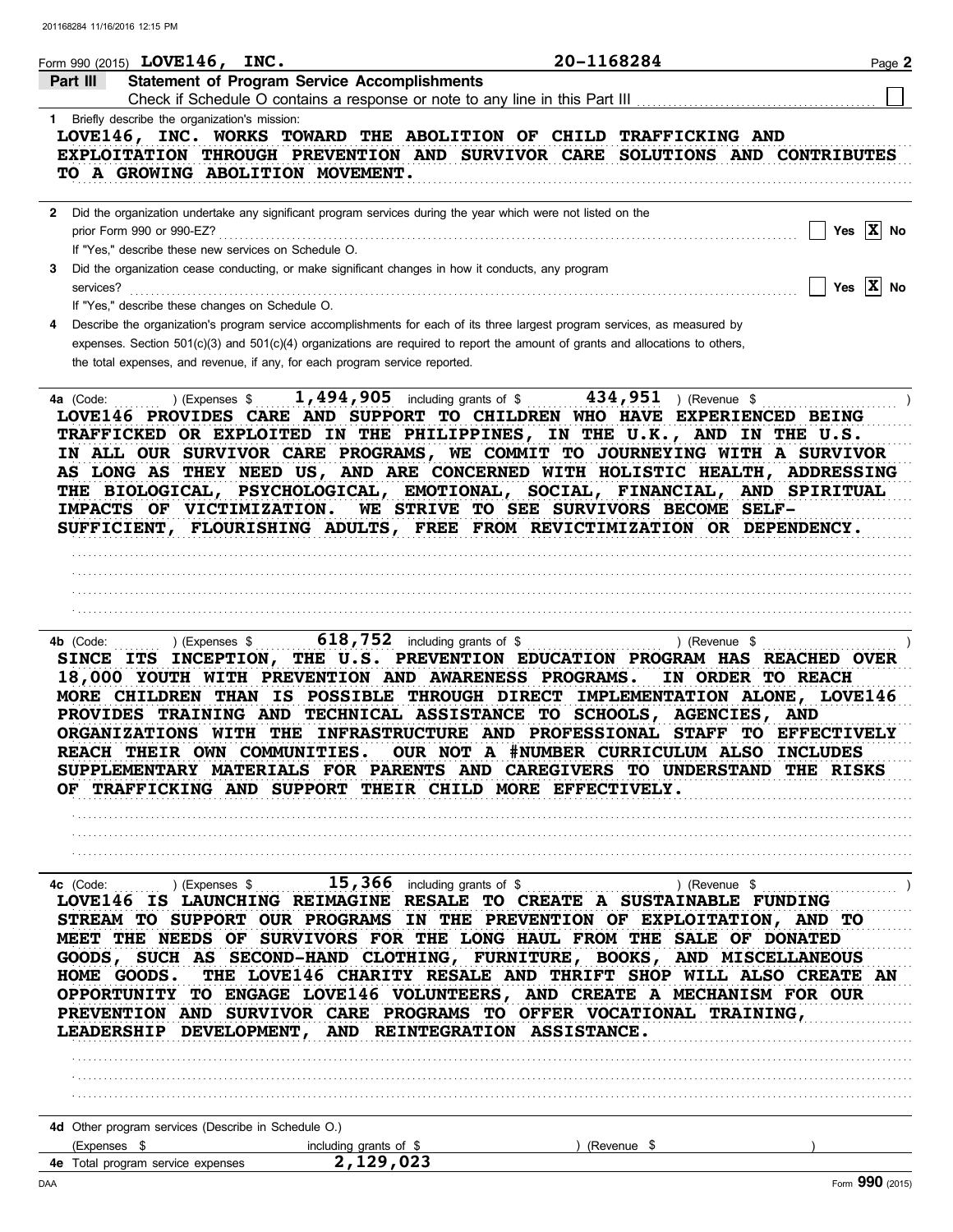|     | Form 990 (2015) LOVE146, INC.                                                                                                                                                                           | 20-1168284 |                |             | Page 3      |
|-----|---------------------------------------------------------------------------------------------------------------------------------------------------------------------------------------------------------|------------|----------------|-------------|-------------|
|     | <b>Checklist of Required Schedules</b><br>Part IV                                                                                                                                                       |            |                |             |             |
|     |                                                                                                                                                                                                         |            |                | Yes         | No          |
| 1   | Is the organization described in section $501(c)(3)$ or $4947(a)(1)$ (other than a private foundation)? If "Yes,"                                                                                       |            |                |             |             |
|     | complete Schedule A                                                                                                                                                                                     |            | 1              | X           |             |
| 2   |                                                                                                                                                                                                         |            | $\overline{2}$ | $\mathbf x$ |             |
| 3   | Did the organization engage in direct or indirect political campaign activities on behalf of or in opposition to                                                                                        |            |                |             |             |
|     | candidates for public office? If "Yes," complete Schedule C, Part I                                                                                                                                     |            | 3              |             | X           |
| 4   | Section 501(c)(3) organizations. Did the organization engage in lobbying activities, or have a section 501(h)                                                                                           |            |                |             |             |
|     | election in effect during the tax year? If "Yes," complete Schedule C, Part II                                                                                                                          |            | 4              |             | X           |
| 5   | Is the organization a section $501(c)(4)$ , $501(c)(5)$ , or $501(c)(6)$ organization that receives membership dues,                                                                                    |            |                |             |             |
|     | assessments, or similar amounts as defined in Revenue Procedure 98-19? If "Yes," complete Schedule C,                                                                                                   |            |                |             |             |
|     | Part III                                                                                                                                                                                                |            | 5              |             | X           |
| 6   | Did the organization maintain any donor advised funds or any similar funds or accounts for which donors                                                                                                 |            |                |             |             |
|     | have the right to provide advice on the distribution or investment of amounts in such funds or accounts? If                                                                                             |            |                |             |             |
|     | "Yes," complete Schedule D, Part I                                                                                                                                                                      |            | 6              |             | X           |
| 7   | Did the organization receive or hold a conservation easement, including easements to preserve open space,                                                                                               |            |                |             |             |
|     | the environment, historic land areas, or historic structures? If "Yes," complete Schedule D, Part II                                                                                                    |            | 7              |             | X           |
| 8   | Did the organization maintain collections of works of art, historical treasures, or other similar assets? If "Yes,"                                                                                     |            |                |             |             |
|     | complete Schedule D, Part III                                                                                                                                                                           |            | 8              |             | X           |
| 9   | Did the organization report an amount in Part X, line 21, for escrow or custodial account liability, serve as a                                                                                         |            |                |             |             |
|     | custodian for amounts not listed in Part X; or provide credit counseling, debt management, credit repair, or                                                                                            |            |                |             |             |
|     | debt negotiation services? If "Yes," complete Schedule D, Part IV                                                                                                                                       |            | 9              |             | X           |
| 10  | Did the organization, directly or through a related organization, hold assets in temporarily restricted                                                                                                 |            |                |             | X           |
|     | endowments, permanent endowments, or quasi-endowments? If "Yes," complete Schedule D, Part V                                                                                                            |            | 10             |             |             |
| 11  | If the organization's answer to any of the following questions is "Yes," then complete Schedule D, Parts VI,                                                                                            |            |                |             |             |
|     | VII, VIII, IX, or X as applicable.                                                                                                                                                                      |            |                |             |             |
| а   | Did the organization report an amount for land, buildings, and equipment in Part X, line 10? If "Yes,"                                                                                                  |            | 11a            | X           |             |
|     | complete Schedule D, Part VI<br>Did the organization report an amount for investments—other securities in Part X, line 12 that is 5% or more                                                            |            |                |             |             |
| b   |                                                                                                                                                                                                         |            | 11b            |             | X           |
|     | of its total assets reported in Part X, line 16? If "Yes," complete Schedule D, Part VII<br>Did the organization report an amount for investments—program related in Part X, line 13 that is 5% or more |            |                |             |             |
| c   | of its total assets reported in Part X, line 16? If "Yes," complete Schedule D, Part VIII                                                                                                               |            | 11c            |             | X           |
|     | Did the organization report an amount for other assets in Part X, line 15 that is 5% or more of its total assets                                                                                        |            |                |             |             |
| d   | reported in Part X, line 16? If "Yes," complete Schedule D, Part IX                                                                                                                                     |            | 11d            |             | X           |
|     | Did the organization report an amount for other liabilities in Part X, line 25? If "Yes," complete Schedule D, Part X                                                                                   |            | 11e            |             | X           |
| Ť.  | Did the organization's separate or consolidated financial statements for the tax year include a footnote that addresses                                                                                 |            |                |             |             |
|     |                                                                                                                                                                                                         |            | 11f            |             | л           |
| 12a | Did the organization obtain separate, independent audited financial statements for the tax year? If "Yes," complete                                                                                     |            |                |             |             |
|     |                                                                                                                                                                                                         |            | 12a            | X           |             |
| b   | Was the organization included in consolidated, independent audited financial statements for the tax year? If                                                                                            |            |                |             |             |
|     | "Yes," and if the organization answered "No" to line 12a, then completing Schedule D, Parts XI and XII is optional                                                                                      |            | 12b            |             | X           |
| 13  |                                                                                                                                                                                                         |            | 13             |             | X           |
| 14a | Did the organization maintain an office, employees, or agents outside of the United States?                                                                                                             |            | 14a            |             | $\mathbf x$ |
| b   | Did the organization have aggregate revenues or expenses of more than \$10,000 from grantmaking,                                                                                                        |            |                |             |             |
|     | fundraising, business, investment, and program service activities outside the United States, or aggregate                                                                                               |            |                |             |             |
|     | foreign investments valued at \$100,000 or more? If "Yes," complete Schedule F, Parts I and IV [[[[[[[[[[[[[[[[                                                                                         |            | 14b            | X           |             |
| 15  | Did the organization report on Part IX, column (A), line 3, more than \$5,000 of grants or other assistance to or                                                                                       |            |                |             |             |
|     | for any foreign organization? If "Yes," complete Schedule F, Parts II and IV                                                                                                                            |            | 15             | X           |             |
| 16  | Did the organization report on Part IX, column (A), line 3, more than \$5,000 of aggregate grants or other                                                                                              |            |                |             |             |
|     | assistance to or for foreign individuals? If "Yes," complete Schedule F, Parts III and IV [[[[[[[[[[[[[[[[[[[                                                                                           |            | 16             |             | X           |
| 17  | Did the organization report a total of more than \$15,000 of expenses for professional fundraising services on                                                                                          |            |                |             |             |
|     |                                                                                                                                                                                                         |            | 17             |             | X           |
| 18  | Did the organization report more than \$15,000 total of fundraising event gross income and contributions on                                                                                             |            |                |             |             |
|     | Part VIII, lines 1c and 8a? If "Yes," complete Schedule G, Part II                                                                                                                                      |            | 18             | X           |             |
| 19  | Did the organization report more than \$15,000 of gross income from gaming activities on Part VIII, line 9a?                                                                                            |            |                |             |             |
|     | If "Yes," complete Schedule G, Part III                                                                                                                                                                 |            | 19             |             | X           |

Form **990** (2015)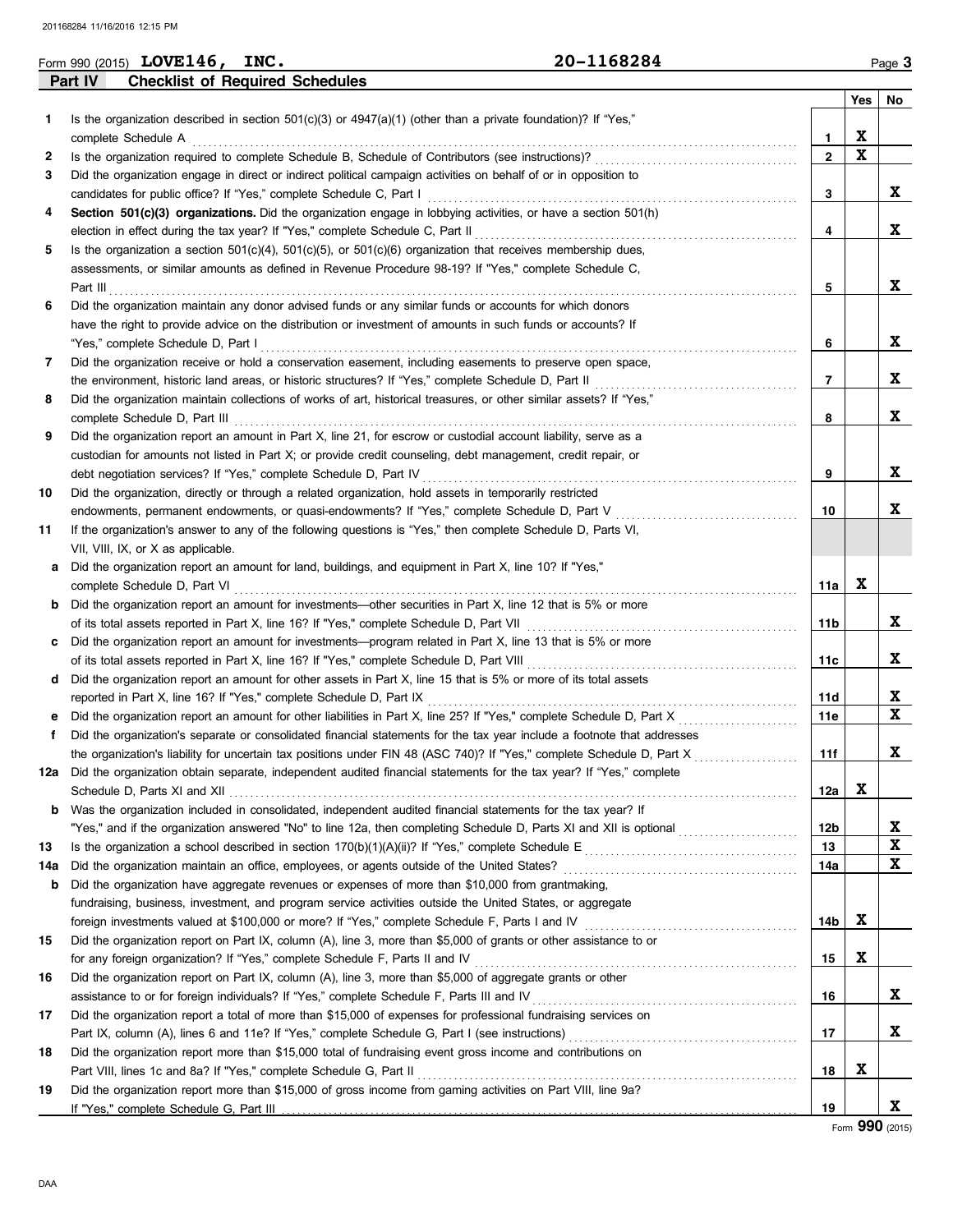| Part IV<br><b>Checklist of Required Schedules (continued)</b><br>Yes<br>No<br>X<br>20a<br>Did the organization operate one or more hospital facilities? If "Yes," complete Schedule H<br>20a<br>20 <sub>b</sub><br>If "Yes" to line 20a, did the organization attach a copy of its audited financial statements to this return?<br>b<br>Did the organization report more than \$5,000 of grants or other assistance to any domestic organization or<br>21<br>X<br>domestic government on Part IX, column (A), line 1? If "Yes," complete Schedule I, Parts I and II<br>21<br>Did the organization report more than \$5,000 of grants or other assistance to or for domestic individuals on<br>22<br>X<br>Part IX, column (A), line 2? If "Yes," complete Schedule I, Parts I and III<br>22<br>Did the organization answer "Yes" to Part VII, Section A, line 3, 4, or 5 about compensation of the<br>23<br>organization's current and former officers, directors, trustees, key employees, and highest compensated<br>X<br>employees? If "Yes," complete Schedule J<br>23<br>Did the organization have a tax-exempt bond issue with an outstanding principal amount of more than<br>24a<br>\$100,000 as of the last day of the year, that was issued after December 31, 2002? If "Yes," answer lines 24b<br>X<br>through 24d and complete Schedule K. If "No," go to line 25a<br>24a<br>24b<br>Did the organization invest any proceeds of tax-exempt bonds beyond a temporary period exception?<br>b<br>Did the organization maintain an escrow account other than a refunding escrow at any time during the year<br>24c<br>to defease any tax-exempt bonds?<br>Did the organization act as an "on behalf of" issuer for bonds outstanding at any time during the year?<br>24d<br>d<br><u>.</u><br>Section 501(c)(3), 501(c)(4), and 501(c)(29) organizations. Did the organization engage in an excess benefit<br>25a<br>X<br>transaction with a disqualified person during the year? If "Yes," complete Schedule L, Part I<br>25a<br>Is the organization aware that it engaged in an excess benefit transaction with a disqualified person in a prior<br>b<br>year, and that the transaction has not been reported on any of the organization's prior Forms 990 or 990-EZ?<br>X<br>If "Yes," complete Schedule L, Part I<br>25b<br>Did the organization report any amount on Part X, line 5, 6, or 22 for receivables from or payables to any<br>26<br>current or former officers, directors, trustees, key employees, highest compensated employees, or<br>X<br>disqualified persons? If "Yes," complete Schedule L, Part II<br>26<br>Did the organization provide a grant or other assistance to an officer, director, trustee, key employee,<br>27<br>substantial contributor or employee thereof, a grant selection committee member, or to a 35% controlled<br>X<br>27<br>entity or family member of any of these persons? If "Yes," complete Schedule L, Part III<br>Was the organization a party to a business transaction with one of the following parties (see Schedule L,<br>28<br>Part IV instructions for applicable filing thresholds, conditions, and exceptions):<br>X<br>A current or former officer, director, trustee, or key employee? If "Yes," complete Schedule L, Part IV<br>28a<br>а<br>A family member of a current or former officer, director, trustee, or key employee? If "Yes," complete<br>b<br>X<br>Schedule L, Part IV<br>28b<br>An entity of which a current or former officer, director, trustee, or key employee (or a family member thereof)<br>X<br>was an officer, director, trustee, or direct or indirect owner? If "Yes," complete Schedule L, Part IV<br>28c<br>$\overline{\mathbf{x}}$<br>29<br>29<br>Did the organization receive contributions of art, historical treasures, or other similar assets, or qualified<br>30<br>X<br>30<br>Did the organization liquidate, terminate, or dissolve and cease operations? If "Yes," complete Schedule N,<br>31<br>X<br>31<br>Part I<br>Did the organization sell, exchange, dispose of, or transfer more than 25% of its net assets? If "Yes,"<br>32<br>X<br>32<br>Did the organization own 100% of an entity disregarded as separate from the organization under Regulations<br>33<br>X<br>33<br>Was the organization related to any tax-exempt or taxable entity? If "Yes," complete Schedule R, Parts II, III,<br>34<br>X<br>34<br>or IV, and Part V, line 1<br>$\mathbf x$<br><b>35a</b><br><b>35a</b><br>If "Yes" to line 35a, did the organization receive any payment from or engage in any transaction with a<br>b<br>35b<br>Section 501(c)(3) organizations. Did the organization make any transfers to an exempt non-charitable<br>36<br>X<br>related organization? If "Yes," complete Schedule R, Part V, line 2<br>36<br>Did the organization conduct more than 5% of its activities through an entity that is not a related organization<br>37<br>and that is treated as a partnership for federal income tax purposes? If "Yes," complete Schedule R,<br>X<br>37<br>Part VI<br>Did the organization complete Schedule O and provide explanations in Schedule O for Part VI, lines 11b and<br>38<br>X<br>38<br>19? Note. All Form 990 filers are required to complete Schedule O. | 20-1168284<br>Form 990 (2015) LOVE146, INC. |  | Page 4 |
|--------------------------------------------------------------------------------------------------------------------------------------------------------------------------------------------------------------------------------------------------------------------------------------------------------------------------------------------------------------------------------------------------------------------------------------------------------------------------------------------------------------------------------------------------------------------------------------------------------------------------------------------------------------------------------------------------------------------------------------------------------------------------------------------------------------------------------------------------------------------------------------------------------------------------------------------------------------------------------------------------------------------------------------------------------------------------------------------------------------------------------------------------------------------------------------------------------------------------------------------------------------------------------------------------------------------------------------------------------------------------------------------------------------------------------------------------------------------------------------------------------------------------------------------------------------------------------------------------------------------------------------------------------------------------------------------------------------------------------------------------------------------------------------------------------------------------------------------------------------------------------------------------------------------------------------------------------------------------------------------------------------------------------------------------------------------------------------------------------------------------------------------------------------------------------------------------------------------------------------------------------------------------------------------------------------------------------------------------------------------------------------------------------------------------------------------------------------------------------------------------------------------------------------------------------------------------------------------------------------------------------------------------------------------------------------------------------------------------------------------------------------------------------------------------------------------------------------------------------------------------------------------------------------------------------------------------------------------------------------------------------------------------------------------------------------------------------------------------------------------------------------------------------------------------------------------------------------------------------------------------------------------------------------------------------------------------------------------------------------------------------------------------------------------------------------------------------------------------------------------------------------------------------------------------------------------------------------------------------------------------------------------------------------------------------------------------------------------------------------------------------------------------------------------------------------------------------------------------------------------------------------------------------------------------------------------------------------------------------------------------------------------------------------------------------------------------------------------------------------------------------------------------------------------------------------------------------------------------------------------------------------------------------------------------------------------------------------------------------------------------------------------------------------------------------------------------------------------------------------------------------------------------------------------------------------------------------------------------------------------------------------------------------------------------------------------------------------------------------------------------------------------------------------------------------------------------------------------------------------------------------------------------------------------------------------------------------------------------------------------------------------------------------------------------------------------------------------------------------------------------------------------------------------------------------------------------------------------------------------------------------------------------------------------|---------------------------------------------|--|--------|
|                                                                                                                                                                                                                                                                                                                                                                                                                                                                                                                                                                                                                                                                                                                                                                                                                                                                                                                                                                                                                                                                                                                                                                                                                                                                                                                                                                                                                                                                                                                                                                                                                                                                                                                                                                                                                                                                                                                                                                                                                                                                                                                                                                                                                                                                                                                                                                                                                                                                                                                                                                                                                                                                                                                                                                                                                                                                                                                                                                                                                                                                                                                                                                                                                                                                                                                                                                                                                                                                                                                                                                                                                                                                                                                                                                                                                                                                                                                                                                                                                                                                                                                                                                                                                                                                                                                                                                                                                                                                                                                                                                                                                                                                                                                                                                                                                                                                                                                                                                                                                                                                                                                                                                                                                                                                                            |                                             |  |        |
|                                                                                                                                                                                                                                                                                                                                                                                                                                                                                                                                                                                                                                                                                                                                                                                                                                                                                                                                                                                                                                                                                                                                                                                                                                                                                                                                                                                                                                                                                                                                                                                                                                                                                                                                                                                                                                                                                                                                                                                                                                                                                                                                                                                                                                                                                                                                                                                                                                                                                                                                                                                                                                                                                                                                                                                                                                                                                                                                                                                                                                                                                                                                                                                                                                                                                                                                                                                                                                                                                                                                                                                                                                                                                                                                                                                                                                                                                                                                                                                                                                                                                                                                                                                                                                                                                                                                                                                                                                                                                                                                                                                                                                                                                                                                                                                                                                                                                                                                                                                                                                                                                                                                                                                                                                                                                            |                                             |  |        |
|                                                                                                                                                                                                                                                                                                                                                                                                                                                                                                                                                                                                                                                                                                                                                                                                                                                                                                                                                                                                                                                                                                                                                                                                                                                                                                                                                                                                                                                                                                                                                                                                                                                                                                                                                                                                                                                                                                                                                                                                                                                                                                                                                                                                                                                                                                                                                                                                                                                                                                                                                                                                                                                                                                                                                                                                                                                                                                                                                                                                                                                                                                                                                                                                                                                                                                                                                                                                                                                                                                                                                                                                                                                                                                                                                                                                                                                                                                                                                                                                                                                                                                                                                                                                                                                                                                                                                                                                                                                                                                                                                                                                                                                                                                                                                                                                                                                                                                                                                                                                                                                                                                                                                                                                                                                                                            |                                             |  |        |
|                                                                                                                                                                                                                                                                                                                                                                                                                                                                                                                                                                                                                                                                                                                                                                                                                                                                                                                                                                                                                                                                                                                                                                                                                                                                                                                                                                                                                                                                                                                                                                                                                                                                                                                                                                                                                                                                                                                                                                                                                                                                                                                                                                                                                                                                                                                                                                                                                                                                                                                                                                                                                                                                                                                                                                                                                                                                                                                                                                                                                                                                                                                                                                                                                                                                                                                                                                                                                                                                                                                                                                                                                                                                                                                                                                                                                                                                                                                                                                                                                                                                                                                                                                                                                                                                                                                                                                                                                                                                                                                                                                                                                                                                                                                                                                                                                                                                                                                                                                                                                                                                                                                                                                                                                                                                                            |                                             |  |        |
|                                                                                                                                                                                                                                                                                                                                                                                                                                                                                                                                                                                                                                                                                                                                                                                                                                                                                                                                                                                                                                                                                                                                                                                                                                                                                                                                                                                                                                                                                                                                                                                                                                                                                                                                                                                                                                                                                                                                                                                                                                                                                                                                                                                                                                                                                                                                                                                                                                                                                                                                                                                                                                                                                                                                                                                                                                                                                                                                                                                                                                                                                                                                                                                                                                                                                                                                                                                                                                                                                                                                                                                                                                                                                                                                                                                                                                                                                                                                                                                                                                                                                                                                                                                                                                                                                                                                                                                                                                                                                                                                                                                                                                                                                                                                                                                                                                                                                                                                                                                                                                                                                                                                                                                                                                                                                            |                                             |  |        |
|                                                                                                                                                                                                                                                                                                                                                                                                                                                                                                                                                                                                                                                                                                                                                                                                                                                                                                                                                                                                                                                                                                                                                                                                                                                                                                                                                                                                                                                                                                                                                                                                                                                                                                                                                                                                                                                                                                                                                                                                                                                                                                                                                                                                                                                                                                                                                                                                                                                                                                                                                                                                                                                                                                                                                                                                                                                                                                                                                                                                                                                                                                                                                                                                                                                                                                                                                                                                                                                                                                                                                                                                                                                                                                                                                                                                                                                                                                                                                                                                                                                                                                                                                                                                                                                                                                                                                                                                                                                                                                                                                                                                                                                                                                                                                                                                                                                                                                                                                                                                                                                                                                                                                                                                                                                                                            |                                             |  |        |
|                                                                                                                                                                                                                                                                                                                                                                                                                                                                                                                                                                                                                                                                                                                                                                                                                                                                                                                                                                                                                                                                                                                                                                                                                                                                                                                                                                                                                                                                                                                                                                                                                                                                                                                                                                                                                                                                                                                                                                                                                                                                                                                                                                                                                                                                                                                                                                                                                                                                                                                                                                                                                                                                                                                                                                                                                                                                                                                                                                                                                                                                                                                                                                                                                                                                                                                                                                                                                                                                                                                                                                                                                                                                                                                                                                                                                                                                                                                                                                                                                                                                                                                                                                                                                                                                                                                                                                                                                                                                                                                                                                                                                                                                                                                                                                                                                                                                                                                                                                                                                                                                                                                                                                                                                                                                                            |                                             |  |        |
|                                                                                                                                                                                                                                                                                                                                                                                                                                                                                                                                                                                                                                                                                                                                                                                                                                                                                                                                                                                                                                                                                                                                                                                                                                                                                                                                                                                                                                                                                                                                                                                                                                                                                                                                                                                                                                                                                                                                                                                                                                                                                                                                                                                                                                                                                                                                                                                                                                                                                                                                                                                                                                                                                                                                                                                                                                                                                                                                                                                                                                                                                                                                                                                                                                                                                                                                                                                                                                                                                                                                                                                                                                                                                                                                                                                                                                                                                                                                                                                                                                                                                                                                                                                                                                                                                                                                                                                                                                                                                                                                                                                                                                                                                                                                                                                                                                                                                                                                                                                                                                                                                                                                                                                                                                                                                            |                                             |  |        |
|                                                                                                                                                                                                                                                                                                                                                                                                                                                                                                                                                                                                                                                                                                                                                                                                                                                                                                                                                                                                                                                                                                                                                                                                                                                                                                                                                                                                                                                                                                                                                                                                                                                                                                                                                                                                                                                                                                                                                                                                                                                                                                                                                                                                                                                                                                                                                                                                                                                                                                                                                                                                                                                                                                                                                                                                                                                                                                                                                                                                                                                                                                                                                                                                                                                                                                                                                                                                                                                                                                                                                                                                                                                                                                                                                                                                                                                                                                                                                                                                                                                                                                                                                                                                                                                                                                                                                                                                                                                                                                                                                                                                                                                                                                                                                                                                                                                                                                                                                                                                                                                                                                                                                                                                                                                                                            |                                             |  |        |
|                                                                                                                                                                                                                                                                                                                                                                                                                                                                                                                                                                                                                                                                                                                                                                                                                                                                                                                                                                                                                                                                                                                                                                                                                                                                                                                                                                                                                                                                                                                                                                                                                                                                                                                                                                                                                                                                                                                                                                                                                                                                                                                                                                                                                                                                                                                                                                                                                                                                                                                                                                                                                                                                                                                                                                                                                                                                                                                                                                                                                                                                                                                                                                                                                                                                                                                                                                                                                                                                                                                                                                                                                                                                                                                                                                                                                                                                                                                                                                                                                                                                                                                                                                                                                                                                                                                                                                                                                                                                                                                                                                                                                                                                                                                                                                                                                                                                                                                                                                                                                                                                                                                                                                                                                                                                                            |                                             |  |        |
|                                                                                                                                                                                                                                                                                                                                                                                                                                                                                                                                                                                                                                                                                                                                                                                                                                                                                                                                                                                                                                                                                                                                                                                                                                                                                                                                                                                                                                                                                                                                                                                                                                                                                                                                                                                                                                                                                                                                                                                                                                                                                                                                                                                                                                                                                                                                                                                                                                                                                                                                                                                                                                                                                                                                                                                                                                                                                                                                                                                                                                                                                                                                                                                                                                                                                                                                                                                                                                                                                                                                                                                                                                                                                                                                                                                                                                                                                                                                                                                                                                                                                                                                                                                                                                                                                                                                                                                                                                                                                                                                                                                                                                                                                                                                                                                                                                                                                                                                                                                                                                                                                                                                                                                                                                                                                            |                                             |  |        |
|                                                                                                                                                                                                                                                                                                                                                                                                                                                                                                                                                                                                                                                                                                                                                                                                                                                                                                                                                                                                                                                                                                                                                                                                                                                                                                                                                                                                                                                                                                                                                                                                                                                                                                                                                                                                                                                                                                                                                                                                                                                                                                                                                                                                                                                                                                                                                                                                                                                                                                                                                                                                                                                                                                                                                                                                                                                                                                                                                                                                                                                                                                                                                                                                                                                                                                                                                                                                                                                                                                                                                                                                                                                                                                                                                                                                                                                                                                                                                                                                                                                                                                                                                                                                                                                                                                                                                                                                                                                                                                                                                                                                                                                                                                                                                                                                                                                                                                                                                                                                                                                                                                                                                                                                                                                                                            |                                             |  |        |
|                                                                                                                                                                                                                                                                                                                                                                                                                                                                                                                                                                                                                                                                                                                                                                                                                                                                                                                                                                                                                                                                                                                                                                                                                                                                                                                                                                                                                                                                                                                                                                                                                                                                                                                                                                                                                                                                                                                                                                                                                                                                                                                                                                                                                                                                                                                                                                                                                                                                                                                                                                                                                                                                                                                                                                                                                                                                                                                                                                                                                                                                                                                                                                                                                                                                                                                                                                                                                                                                                                                                                                                                                                                                                                                                                                                                                                                                                                                                                                                                                                                                                                                                                                                                                                                                                                                                                                                                                                                                                                                                                                                                                                                                                                                                                                                                                                                                                                                                                                                                                                                                                                                                                                                                                                                                                            |                                             |  |        |
|                                                                                                                                                                                                                                                                                                                                                                                                                                                                                                                                                                                                                                                                                                                                                                                                                                                                                                                                                                                                                                                                                                                                                                                                                                                                                                                                                                                                                                                                                                                                                                                                                                                                                                                                                                                                                                                                                                                                                                                                                                                                                                                                                                                                                                                                                                                                                                                                                                                                                                                                                                                                                                                                                                                                                                                                                                                                                                                                                                                                                                                                                                                                                                                                                                                                                                                                                                                                                                                                                                                                                                                                                                                                                                                                                                                                                                                                                                                                                                                                                                                                                                                                                                                                                                                                                                                                                                                                                                                                                                                                                                                                                                                                                                                                                                                                                                                                                                                                                                                                                                                                                                                                                                                                                                                                                            |                                             |  |        |
|                                                                                                                                                                                                                                                                                                                                                                                                                                                                                                                                                                                                                                                                                                                                                                                                                                                                                                                                                                                                                                                                                                                                                                                                                                                                                                                                                                                                                                                                                                                                                                                                                                                                                                                                                                                                                                                                                                                                                                                                                                                                                                                                                                                                                                                                                                                                                                                                                                                                                                                                                                                                                                                                                                                                                                                                                                                                                                                                                                                                                                                                                                                                                                                                                                                                                                                                                                                                                                                                                                                                                                                                                                                                                                                                                                                                                                                                                                                                                                                                                                                                                                                                                                                                                                                                                                                                                                                                                                                                                                                                                                                                                                                                                                                                                                                                                                                                                                                                                                                                                                                                                                                                                                                                                                                                                            |                                             |  |        |
|                                                                                                                                                                                                                                                                                                                                                                                                                                                                                                                                                                                                                                                                                                                                                                                                                                                                                                                                                                                                                                                                                                                                                                                                                                                                                                                                                                                                                                                                                                                                                                                                                                                                                                                                                                                                                                                                                                                                                                                                                                                                                                                                                                                                                                                                                                                                                                                                                                                                                                                                                                                                                                                                                                                                                                                                                                                                                                                                                                                                                                                                                                                                                                                                                                                                                                                                                                                                                                                                                                                                                                                                                                                                                                                                                                                                                                                                                                                                                                                                                                                                                                                                                                                                                                                                                                                                                                                                                                                                                                                                                                                                                                                                                                                                                                                                                                                                                                                                                                                                                                                                                                                                                                                                                                                                                            |                                             |  |        |
|                                                                                                                                                                                                                                                                                                                                                                                                                                                                                                                                                                                                                                                                                                                                                                                                                                                                                                                                                                                                                                                                                                                                                                                                                                                                                                                                                                                                                                                                                                                                                                                                                                                                                                                                                                                                                                                                                                                                                                                                                                                                                                                                                                                                                                                                                                                                                                                                                                                                                                                                                                                                                                                                                                                                                                                                                                                                                                                                                                                                                                                                                                                                                                                                                                                                                                                                                                                                                                                                                                                                                                                                                                                                                                                                                                                                                                                                                                                                                                                                                                                                                                                                                                                                                                                                                                                                                                                                                                                                                                                                                                                                                                                                                                                                                                                                                                                                                                                                                                                                                                                                                                                                                                                                                                                                                            |                                             |  |        |
|                                                                                                                                                                                                                                                                                                                                                                                                                                                                                                                                                                                                                                                                                                                                                                                                                                                                                                                                                                                                                                                                                                                                                                                                                                                                                                                                                                                                                                                                                                                                                                                                                                                                                                                                                                                                                                                                                                                                                                                                                                                                                                                                                                                                                                                                                                                                                                                                                                                                                                                                                                                                                                                                                                                                                                                                                                                                                                                                                                                                                                                                                                                                                                                                                                                                                                                                                                                                                                                                                                                                                                                                                                                                                                                                                                                                                                                                                                                                                                                                                                                                                                                                                                                                                                                                                                                                                                                                                                                                                                                                                                                                                                                                                                                                                                                                                                                                                                                                                                                                                                                                                                                                                                                                                                                                                            |                                             |  |        |
|                                                                                                                                                                                                                                                                                                                                                                                                                                                                                                                                                                                                                                                                                                                                                                                                                                                                                                                                                                                                                                                                                                                                                                                                                                                                                                                                                                                                                                                                                                                                                                                                                                                                                                                                                                                                                                                                                                                                                                                                                                                                                                                                                                                                                                                                                                                                                                                                                                                                                                                                                                                                                                                                                                                                                                                                                                                                                                                                                                                                                                                                                                                                                                                                                                                                                                                                                                                                                                                                                                                                                                                                                                                                                                                                                                                                                                                                                                                                                                                                                                                                                                                                                                                                                                                                                                                                                                                                                                                                                                                                                                                                                                                                                                                                                                                                                                                                                                                                                                                                                                                                                                                                                                                                                                                                                            |                                             |  |        |
|                                                                                                                                                                                                                                                                                                                                                                                                                                                                                                                                                                                                                                                                                                                                                                                                                                                                                                                                                                                                                                                                                                                                                                                                                                                                                                                                                                                                                                                                                                                                                                                                                                                                                                                                                                                                                                                                                                                                                                                                                                                                                                                                                                                                                                                                                                                                                                                                                                                                                                                                                                                                                                                                                                                                                                                                                                                                                                                                                                                                                                                                                                                                                                                                                                                                                                                                                                                                                                                                                                                                                                                                                                                                                                                                                                                                                                                                                                                                                                                                                                                                                                                                                                                                                                                                                                                                                                                                                                                                                                                                                                                                                                                                                                                                                                                                                                                                                                                                                                                                                                                                                                                                                                                                                                                                                            |                                             |  |        |
|                                                                                                                                                                                                                                                                                                                                                                                                                                                                                                                                                                                                                                                                                                                                                                                                                                                                                                                                                                                                                                                                                                                                                                                                                                                                                                                                                                                                                                                                                                                                                                                                                                                                                                                                                                                                                                                                                                                                                                                                                                                                                                                                                                                                                                                                                                                                                                                                                                                                                                                                                                                                                                                                                                                                                                                                                                                                                                                                                                                                                                                                                                                                                                                                                                                                                                                                                                                                                                                                                                                                                                                                                                                                                                                                                                                                                                                                                                                                                                                                                                                                                                                                                                                                                                                                                                                                                                                                                                                                                                                                                                                                                                                                                                                                                                                                                                                                                                                                                                                                                                                                                                                                                                                                                                                                                            |                                             |  |        |
|                                                                                                                                                                                                                                                                                                                                                                                                                                                                                                                                                                                                                                                                                                                                                                                                                                                                                                                                                                                                                                                                                                                                                                                                                                                                                                                                                                                                                                                                                                                                                                                                                                                                                                                                                                                                                                                                                                                                                                                                                                                                                                                                                                                                                                                                                                                                                                                                                                                                                                                                                                                                                                                                                                                                                                                                                                                                                                                                                                                                                                                                                                                                                                                                                                                                                                                                                                                                                                                                                                                                                                                                                                                                                                                                                                                                                                                                                                                                                                                                                                                                                                                                                                                                                                                                                                                                                                                                                                                                                                                                                                                                                                                                                                                                                                                                                                                                                                                                                                                                                                                                                                                                                                                                                                                                                            |                                             |  |        |
|                                                                                                                                                                                                                                                                                                                                                                                                                                                                                                                                                                                                                                                                                                                                                                                                                                                                                                                                                                                                                                                                                                                                                                                                                                                                                                                                                                                                                                                                                                                                                                                                                                                                                                                                                                                                                                                                                                                                                                                                                                                                                                                                                                                                                                                                                                                                                                                                                                                                                                                                                                                                                                                                                                                                                                                                                                                                                                                                                                                                                                                                                                                                                                                                                                                                                                                                                                                                                                                                                                                                                                                                                                                                                                                                                                                                                                                                                                                                                                                                                                                                                                                                                                                                                                                                                                                                                                                                                                                                                                                                                                                                                                                                                                                                                                                                                                                                                                                                                                                                                                                                                                                                                                                                                                                                                            |                                             |  |        |
|                                                                                                                                                                                                                                                                                                                                                                                                                                                                                                                                                                                                                                                                                                                                                                                                                                                                                                                                                                                                                                                                                                                                                                                                                                                                                                                                                                                                                                                                                                                                                                                                                                                                                                                                                                                                                                                                                                                                                                                                                                                                                                                                                                                                                                                                                                                                                                                                                                                                                                                                                                                                                                                                                                                                                                                                                                                                                                                                                                                                                                                                                                                                                                                                                                                                                                                                                                                                                                                                                                                                                                                                                                                                                                                                                                                                                                                                                                                                                                                                                                                                                                                                                                                                                                                                                                                                                                                                                                                                                                                                                                                                                                                                                                                                                                                                                                                                                                                                                                                                                                                                                                                                                                                                                                                                                            |                                             |  |        |
|                                                                                                                                                                                                                                                                                                                                                                                                                                                                                                                                                                                                                                                                                                                                                                                                                                                                                                                                                                                                                                                                                                                                                                                                                                                                                                                                                                                                                                                                                                                                                                                                                                                                                                                                                                                                                                                                                                                                                                                                                                                                                                                                                                                                                                                                                                                                                                                                                                                                                                                                                                                                                                                                                                                                                                                                                                                                                                                                                                                                                                                                                                                                                                                                                                                                                                                                                                                                                                                                                                                                                                                                                                                                                                                                                                                                                                                                                                                                                                                                                                                                                                                                                                                                                                                                                                                                                                                                                                                                                                                                                                                                                                                                                                                                                                                                                                                                                                                                                                                                                                                                                                                                                                                                                                                                                            |                                             |  |        |
|                                                                                                                                                                                                                                                                                                                                                                                                                                                                                                                                                                                                                                                                                                                                                                                                                                                                                                                                                                                                                                                                                                                                                                                                                                                                                                                                                                                                                                                                                                                                                                                                                                                                                                                                                                                                                                                                                                                                                                                                                                                                                                                                                                                                                                                                                                                                                                                                                                                                                                                                                                                                                                                                                                                                                                                                                                                                                                                                                                                                                                                                                                                                                                                                                                                                                                                                                                                                                                                                                                                                                                                                                                                                                                                                                                                                                                                                                                                                                                                                                                                                                                                                                                                                                                                                                                                                                                                                                                                                                                                                                                                                                                                                                                                                                                                                                                                                                                                                                                                                                                                                                                                                                                                                                                                                                            |                                             |  |        |
|                                                                                                                                                                                                                                                                                                                                                                                                                                                                                                                                                                                                                                                                                                                                                                                                                                                                                                                                                                                                                                                                                                                                                                                                                                                                                                                                                                                                                                                                                                                                                                                                                                                                                                                                                                                                                                                                                                                                                                                                                                                                                                                                                                                                                                                                                                                                                                                                                                                                                                                                                                                                                                                                                                                                                                                                                                                                                                                                                                                                                                                                                                                                                                                                                                                                                                                                                                                                                                                                                                                                                                                                                                                                                                                                                                                                                                                                                                                                                                                                                                                                                                                                                                                                                                                                                                                                                                                                                                                                                                                                                                                                                                                                                                                                                                                                                                                                                                                                                                                                                                                                                                                                                                                                                                                                                            |                                             |  |        |
|                                                                                                                                                                                                                                                                                                                                                                                                                                                                                                                                                                                                                                                                                                                                                                                                                                                                                                                                                                                                                                                                                                                                                                                                                                                                                                                                                                                                                                                                                                                                                                                                                                                                                                                                                                                                                                                                                                                                                                                                                                                                                                                                                                                                                                                                                                                                                                                                                                                                                                                                                                                                                                                                                                                                                                                                                                                                                                                                                                                                                                                                                                                                                                                                                                                                                                                                                                                                                                                                                                                                                                                                                                                                                                                                                                                                                                                                                                                                                                                                                                                                                                                                                                                                                                                                                                                                                                                                                                                                                                                                                                                                                                                                                                                                                                                                                                                                                                                                                                                                                                                                                                                                                                                                                                                                                            |                                             |  |        |
|                                                                                                                                                                                                                                                                                                                                                                                                                                                                                                                                                                                                                                                                                                                                                                                                                                                                                                                                                                                                                                                                                                                                                                                                                                                                                                                                                                                                                                                                                                                                                                                                                                                                                                                                                                                                                                                                                                                                                                                                                                                                                                                                                                                                                                                                                                                                                                                                                                                                                                                                                                                                                                                                                                                                                                                                                                                                                                                                                                                                                                                                                                                                                                                                                                                                                                                                                                                                                                                                                                                                                                                                                                                                                                                                                                                                                                                                                                                                                                                                                                                                                                                                                                                                                                                                                                                                                                                                                                                                                                                                                                                                                                                                                                                                                                                                                                                                                                                                                                                                                                                                                                                                                                                                                                                                                            |                                             |  |        |
|                                                                                                                                                                                                                                                                                                                                                                                                                                                                                                                                                                                                                                                                                                                                                                                                                                                                                                                                                                                                                                                                                                                                                                                                                                                                                                                                                                                                                                                                                                                                                                                                                                                                                                                                                                                                                                                                                                                                                                                                                                                                                                                                                                                                                                                                                                                                                                                                                                                                                                                                                                                                                                                                                                                                                                                                                                                                                                                                                                                                                                                                                                                                                                                                                                                                                                                                                                                                                                                                                                                                                                                                                                                                                                                                                                                                                                                                                                                                                                                                                                                                                                                                                                                                                                                                                                                                                                                                                                                                                                                                                                                                                                                                                                                                                                                                                                                                                                                                                                                                                                                                                                                                                                                                                                                                                            |                                             |  |        |
|                                                                                                                                                                                                                                                                                                                                                                                                                                                                                                                                                                                                                                                                                                                                                                                                                                                                                                                                                                                                                                                                                                                                                                                                                                                                                                                                                                                                                                                                                                                                                                                                                                                                                                                                                                                                                                                                                                                                                                                                                                                                                                                                                                                                                                                                                                                                                                                                                                                                                                                                                                                                                                                                                                                                                                                                                                                                                                                                                                                                                                                                                                                                                                                                                                                                                                                                                                                                                                                                                                                                                                                                                                                                                                                                                                                                                                                                                                                                                                                                                                                                                                                                                                                                                                                                                                                                                                                                                                                                                                                                                                                                                                                                                                                                                                                                                                                                                                                                                                                                                                                                                                                                                                                                                                                                                            |                                             |  |        |
|                                                                                                                                                                                                                                                                                                                                                                                                                                                                                                                                                                                                                                                                                                                                                                                                                                                                                                                                                                                                                                                                                                                                                                                                                                                                                                                                                                                                                                                                                                                                                                                                                                                                                                                                                                                                                                                                                                                                                                                                                                                                                                                                                                                                                                                                                                                                                                                                                                                                                                                                                                                                                                                                                                                                                                                                                                                                                                                                                                                                                                                                                                                                                                                                                                                                                                                                                                                                                                                                                                                                                                                                                                                                                                                                                                                                                                                                                                                                                                                                                                                                                                                                                                                                                                                                                                                                                                                                                                                                                                                                                                                                                                                                                                                                                                                                                                                                                                                                                                                                                                                                                                                                                                                                                                                                                            |                                             |  |        |
|                                                                                                                                                                                                                                                                                                                                                                                                                                                                                                                                                                                                                                                                                                                                                                                                                                                                                                                                                                                                                                                                                                                                                                                                                                                                                                                                                                                                                                                                                                                                                                                                                                                                                                                                                                                                                                                                                                                                                                                                                                                                                                                                                                                                                                                                                                                                                                                                                                                                                                                                                                                                                                                                                                                                                                                                                                                                                                                                                                                                                                                                                                                                                                                                                                                                                                                                                                                                                                                                                                                                                                                                                                                                                                                                                                                                                                                                                                                                                                                                                                                                                                                                                                                                                                                                                                                                                                                                                                                                                                                                                                                                                                                                                                                                                                                                                                                                                                                                                                                                                                                                                                                                                                                                                                                                                            |                                             |  |        |
|                                                                                                                                                                                                                                                                                                                                                                                                                                                                                                                                                                                                                                                                                                                                                                                                                                                                                                                                                                                                                                                                                                                                                                                                                                                                                                                                                                                                                                                                                                                                                                                                                                                                                                                                                                                                                                                                                                                                                                                                                                                                                                                                                                                                                                                                                                                                                                                                                                                                                                                                                                                                                                                                                                                                                                                                                                                                                                                                                                                                                                                                                                                                                                                                                                                                                                                                                                                                                                                                                                                                                                                                                                                                                                                                                                                                                                                                                                                                                                                                                                                                                                                                                                                                                                                                                                                                                                                                                                                                                                                                                                                                                                                                                                                                                                                                                                                                                                                                                                                                                                                                                                                                                                                                                                                                                            |                                             |  |        |
|                                                                                                                                                                                                                                                                                                                                                                                                                                                                                                                                                                                                                                                                                                                                                                                                                                                                                                                                                                                                                                                                                                                                                                                                                                                                                                                                                                                                                                                                                                                                                                                                                                                                                                                                                                                                                                                                                                                                                                                                                                                                                                                                                                                                                                                                                                                                                                                                                                                                                                                                                                                                                                                                                                                                                                                                                                                                                                                                                                                                                                                                                                                                                                                                                                                                                                                                                                                                                                                                                                                                                                                                                                                                                                                                                                                                                                                                                                                                                                                                                                                                                                                                                                                                                                                                                                                                                                                                                                                                                                                                                                                                                                                                                                                                                                                                                                                                                                                                                                                                                                                                                                                                                                                                                                                                                            |                                             |  |        |
|                                                                                                                                                                                                                                                                                                                                                                                                                                                                                                                                                                                                                                                                                                                                                                                                                                                                                                                                                                                                                                                                                                                                                                                                                                                                                                                                                                                                                                                                                                                                                                                                                                                                                                                                                                                                                                                                                                                                                                                                                                                                                                                                                                                                                                                                                                                                                                                                                                                                                                                                                                                                                                                                                                                                                                                                                                                                                                                                                                                                                                                                                                                                                                                                                                                                                                                                                                                                                                                                                                                                                                                                                                                                                                                                                                                                                                                                                                                                                                                                                                                                                                                                                                                                                                                                                                                                                                                                                                                                                                                                                                                                                                                                                                                                                                                                                                                                                                                                                                                                                                                                                                                                                                                                                                                                                            |                                             |  |        |
|                                                                                                                                                                                                                                                                                                                                                                                                                                                                                                                                                                                                                                                                                                                                                                                                                                                                                                                                                                                                                                                                                                                                                                                                                                                                                                                                                                                                                                                                                                                                                                                                                                                                                                                                                                                                                                                                                                                                                                                                                                                                                                                                                                                                                                                                                                                                                                                                                                                                                                                                                                                                                                                                                                                                                                                                                                                                                                                                                                                                                                                                                                                                                                                                                                                                                                                                                                                                                                                                                                                                                                                                                                                                                                                                                                                                                                                                                                                                                                                                                                                                                                                                                                                                                                                                                                                                                                                                                                                                                                                                                                                                                                                                                                                                                                                                                                                                                                                                                                                                                                                                                                                                                                                                                                                                                            |                                             |  |        |
|                                                                                                                                                                                                                                                                                                                                                                                                                                                                                                                                                                                                                                                                                                                                                                                                                                                                                                                                                                                                                                                                                                                                                                                                                                                                                                                                                                                                                                                                                                                                                                                                                                                                                                                                                                                                                                                                                                                                                                                                                                                                                                                                                                                                                                                                                                                                                                                                                                                                                                                                                                                                                                                                                                                                                                                                                                                                                                                                                                                                                                                                                                                                                                                                                                                                                                                                                                                                                                                                                                                                                                                                                                                                                                                                                                                                                                                                                                                                                                                                                                                                                                                                                                                                                                                                                                                                                                                                                                                                                                                                                                                                                                                                                                                                                                                                                                                                                                                                                                                                                                                                                                                                                                                                                                                                                            |                                             |  |        |
|                                                                                                                                                                                                                                                                                                                                                                                                                                                                                                                                                                                                                                                                                                                                                                                                                                                                                                                                                                                                                                                                                                                                                                                                                                                                                                                                                                                                                                                                                                                                                                                                                                                                                                                                                                                                                                                                                                                                                                                                                                                                                                                                                                                                                                                                                                                                                                                                                                                                                                                                                                                                                                                                                                                                                                                                                                                                                                                                                                                                                                                                                                                                                                                                                                                                                                                                                                                                                                                                                                                                                                                                                                                                                                                                                                                                                                                                                                                                                                                                                                                                                                                                                                                                                                                                                                                                                                                                                                                                                                                                                                                                                                                                                                                                                                                                                                                                                                                                                                                                                                                                                                                                                                                                                                                                                            |                                             |  |        |
|                                                                                                                                                                                                                                                                                                                                                                                                                                                                                                                                                                                                                                                                                                                                                                                                                                                                                                                                                                                                                                                                                                                                                                                                                                                                                                                                                                                                                                                                                                                                                                                                                                                                                                                                                                                                                                                                                                                                                                                                                                                                                                                                                                                                                                                                                                                                                                                                                                                                                                                                                                                                                                                                                                                                                                                                                                                                                                                                                                                                                                                                                                                                                                                                                                                                                                                                                                                                                                                                                                                                                                                                                                                                                                                                                                                                                                                                                                                                                                                                                                                                                                                                                                                                                                                                                                                                                                                                                                                                                                                                                                                                                                                                                                                                                                                                                                                                                                                                                                                                                                                                                                                                                                                                                                                                                            |                                             |  |        |
|                                                                                                                                                                                                                                                                                                                                                                                                                                                                                                                                                                                                                                                                                                                                                                                                                                                                                                                                                                                                                                                                                                                                                                                                                                                                                                                                                                                                                                                                                                                                                                                                                                                                                                                                                                                                                                                                                                                                                                                                                                                                                                                                                                                                                                                                                                                                                                                                                                                                                                                                                                                                                                                                                                                                                                                                                                                                                                                                                                                                                                                                                                                                                                                                                                                                                                                                                                                                                                                                                                                                                                                                                                                                                                                                                                                                                                                                                                                                                                                                                                                                                                                                                                                                                                                                                                                                                                                                                                                                                                                                                                                                                                                                                                                                                                                                                                                                                                                                                                                                                                                                                                                                                                                                                                                                                            |                                             |  |        |
|                                                                                                                                                                                                                                                                                                                                                                                                                                                                                                                                                                                                                                                                                                                                                                                                                                                                                                                                                                                                                                                                                                                                                                                                                                                                                                                                                                                                                                                                                                                                                                                                                                                                                                                                                                                                                                                                                                                                                                                                                                                                                                                                                                                                                                                                                                                                                                                                                                                                                                                                                                                                                                                                                                                                                                                                                                                                                                                                                                                                                                                                                                                                                                                                                                                                                                                                                                                                                                                                                                                                                                                                                                                                                                                                                                                                                                                                                                                                                                                                                                                                                                                                                                                                                                                                                                                                                                                                                                                                                                                                                                                                                                                                                                                                                                                                                                                                                                                                                                                                                                                                                                                                                                                                                                                                                            |                                             |  |        |
|                                                                                                                                                                                                                                                                                                                                                                                                                                                                                                                                                                                                                                                                                                                                                                                                                                                                                                                                                                                                                                                                                                                                                                                                                                                                                                                                                                                                                                                                                                                                                                                                                                                                                                                                                                                                                                                                                                                                                                                                                                                                                                                                                                                                                                                                                                                                                                                                                                                                                                                                                                                                                                                                                                                                                                                                                                                                                                                                                                                                                                                                                                                                                                                                                                                                                                                                                                                                                                                                                                                                                                                                                                                                                                                                                                                                                                                                                                                                                                                                                                                                                                                                                                                                                                                                                                                                                                                                                                                                                                                                                                                                                                                                                                                                                                                                                                                                                                                                                                                                                                                                                                                                                                                                                                                                                            |                                             |  |        |
|                                                                                                                                                                                                                                                                                                                                                                                                                                                                                                                                                                                                                                                                                                                                                                                                                                                                                                                                                                                                                                                                                                                                                                                                                                                                                                                                                                                                                                                                                                                                                                                                                                                                                                                                                                                                                                                                                                                                                                                                                                                                                                                                                                                                                                                                                                                                                                                                                                                                                                                                                                                                                                                                                                                                                                                                                                                                                                                                                                                                                                                                                                                                                                                                                                                                                                                                                                                                                                                                                                                                                                                                                                                                                                                                                                                                                                                                                                                                                                                                                                                                                                                                                                                                                                                                                                                                                                                                                                                                                                                                                                                                                                                                                                                                                                                                                                                                                                                                                                                                                                                                                                                                                                                                                                                                                            |                                             |  |        |
|                                                                                                                                                                                                                                                                                                                                                                                                                                                                                                                                                                                                                                                                                                                                                                                                                                                                                                                                                                                                                                                                                                                                                                                                                                                                                                                                                                                                                                                                                                                                                                                                                                                                                                                                                                                                                                                                                                                                                                                                                                                                                                                                                                                                                                                                                                                                                                                                                                                                                                                                                                                                                                                                                                                                                                                                                                                                                                                                                                                                                                                                                                                                                                                                                                                                                                                                                                                                                                                                                                                                                                                                                                                                                                                                                                                                                                                                                                                                                                                                                                                                                                                                                                                                                                                                                                                                                                                                                                                                                                                                                                                                                                                                                                                                                                                                                                                                                                                                                                                                                                                                                                                                                                                                                                                                                            |                                             |  |        |
|                                                                                                                                                                                                                                                                                                                                                                                                                                                                                                                                                                                                                                                                                                                                                                                                                                                                                                                                                                                                                                                                                                                                                                                                                                                                                                                                                                                                                                                                                                                                                                                                                                                                                                                                                                                                                                                                                                                                                                                                                                                                                                                                                                                                                                                                                                                                                                                                                                                                                                                                                                                                                                                                                                                                                                                                                                                                                                                                                                                                                                                                                                                                                                                                                                                                                                                                                                                                                                                                                                                                                                                                                                                                                                                                                                                                                                                                                                                                                                                                                                                                                                                                                                                                                                                                                                                                                                                                                                                                                                                                                                                                                                                                                                                                                                                                                                                                                                                                                                                                                                                                                                                                                                                                                                                                                            |                                             |  |        |
|                                                                                                                                                                                                                                                                                                                                                                                                                                                                                                                                                                                                                                                                                                                                                                                                                                                                                                                                                                                                                                                                                                                                                                                                                                                                                                                                                                                                                                                                                                                                                                                                                                                                                                                                                                                                                                                                                                                                                                                                                                                                                                                                                                                                                                                                                                                                                                                                                                                                                                                                                                                                                                                                                                                                                                                                                                                                                                                                                                                                                                                                                                                                                                                                                                                                                                                                                                                                                                                                                                                                                                                                                                                                                                                                                                                                                                                                                                                                                                                                                                                                                                                                                                                                                                                                                                                                                                                                                                                                                                                                                                                                                                                                                                                                                                                                                                                                                                                                                                                                                                                                                                                                                                                                                                                                                            |                                             |  |        |
|                                                                                                                                                                                                                                                                                                                                                                                                                                                                                                                                                                                                                                                                                                                                                                                                                                                                                                                                                                                                                                                                                                                                                                                                                                                                                                                                                                                                                                                                                                                                                                                                                                                                                                                                                                                                                                                                                                                                                                                                                                                                                                                                                                                                                                                                                                                                                                                                                                                                                                                                                                                                                                                                                                                                                                                                                                                                                                                                                                                                                                                                                                                                                                                                                                                                                                                                                                                                                                                                                                                                                                                                                                                                                                                                                                                                                                                                                                                                                                                                                                                                                                                                                                                                                                                                                                                                                                                                                                                                                                                                                                                                                                                                                                                                                                                                                                                                                                                                                                                                                                                                                                                                                                                                                                                                                            |                                             |  |        |
|                                                                                                                                                                                                                                                                                                                                                                                                                                                                                                                                                                                                                                                                                                                                                                                                                                                                                                                                                                                                                                                                                                                                                                                                                                                                                                                                                                                                                                                                                                                                                                                                                                                                                                                                                                                                                                                                                                                                                                                                                                                                                                                                                                                                                                                                                                                                                                                                                                                                                                                                                                                                                                                                                                                                                                                                                                                                                                                                                                                                                                                                                                                                                                                                                                                                                                                                                                                                                                                                                                                                                                                                                                                                                                                                                                                                                                                                                                                                                                                                                                                                                                                                                                                                                                                                                                                                                                                                                                                                                                                                                                                                                                                                                                                                                                                                                                                                                                                                                                                                                                                                                                                                                                                                                                                                                            |                                             |  |        |
|                                                                                                                                                                                                                                                                                                                                                                                                                                                                                                                                                                                                                                                                                                                                                                                                                                                                                                                                                                                                                                                                                                                                                                                                                                                                                                                                                                                                                                                                                                                                                                                                                                                                                                                                                                                                                                                                                                                                                                                                                                                                                                                                                                                                                                                                                                                                                                                                                                                                                                                                                                                                                                                                                                                                                                                                                                                                                                                                                                                                                                                                                                                                                                                                                                                                                                                                                                                                                                                                                                                                                                                                                                                                                                                                                                                                                                                                                                                                                                                                                                                                                                                                                                                                                                                                                                                                                                                                                                                                                                                                                                                                                                                                                                                                                                                                                                                                                                                                                                                                                                                                                                                                                                                                                                                                                            |                                             |  |        |
|                                                                                                                                                                                                                                                                                                                                                                                                                                                                                                                                                                                                                                                                                                                                                                                                                                                                                                                                                                                                                                                                                                                                                                                                                                                                                                                                                                                                                                                                                                                                                                                                                                                                                                                                                                                                                                                                                                                                                                                                                                                                                                                                                                                                                                                                                                                                                                                                                                                                                                                                                                                                                                                                                                                                                                                                                                                                                                                                                                                                                                                                                                                                                                                                                                                                                                                                                                                                                                                                                                                                                                                                                                                                                                                                                                                                                                                                                                                                                                                                                                                                                                                                                                                                                                                                                                                                                                                                                                                                                                                                                                                                                                                                                                                                                                                                                                                                                                                                                                                                                                                                                                                                                                                                                                                                                            |                                             |  |        |
|                                                                                                                                                                                                                                                                                                                                                                                                                                                                                                                                                                                                                                                                                                                                                                                                                                                                                                                                                                                                                                                                                                                                                                                                                                                                                                                                                                                                                                                                                                                                                                                                                                                                                                                                                                                                                                                                                                                                                                                                                                                                                                                                                                                                                                                                                                                                                                                                                                                                                                                                                                                                                                                                                                                                                                                                                                                                                                                                                                                                                                                                                                                                                                                                                                                                                                                                                                                                                                                                                                                                                                                                                                                                                                                                                                                                                                                                                                                                                                                                                                                                                                                                                                                                                                                                                                                                                                                                                                                                                                                                                                                                                                                                                                                                                                                                                                                                                                                                                                                                                                                                                                                                                                                                                                                                                            |                                             |  |        |
|                                                                                                                                                                                                                                                                                                                                                                                                                                                                                                                                                                                                                                                                                                                                                                                                                                                                                                                                                                                                                                                                                                                                                                                                                                                                                                                                                                                                                                                                                                                                                                                                                                                                                                                                                                                                                                                                                                                                                                                                                                                                                                                                                                                                                                                                                                                                                                                                                                                                                                                                                                                                                                                                                                                                                                                                                                                                                                                                                                                                                                                                                                                                                                                                                                                                                                                                                                                                                                                                                                                                                                                                                                                                                                                                                                                                                                                                                                                                                                                                                                                                                                                                                                                                                                                                                                                                                                                                                                                                                                                                                                                                                                                                                                                                                                                                                                                                                                                                                                                                                                                                                                                                                                                                                                                                                            |                                             |  |        |
|                                                                                                                                                                                                                                                                                                                                                                                                                                                                                                                                                                                                                                                                                                                                                                                                                                                                                                                                                                                                                                                                                                                                                                                                                                                                                                                                                                                                                                                                                                                                                                                                                                                                                                                                                                                                                                                                                                                                                                                                                                                                                                                                                                                                                                                                                                                                                                                                                                                                                                                                                                                                                                                                                                                                                                                                                                                                                                                                                                                                                                                                                                                                                                                                                                                                                                                                                                                                                                                                                                                                                                                                                                                                                                                                                                                                                                                                                                                                                                                                                                                                                                                                                                                                                                                                                                                                                                                                                                                                                                                                                                                                                                                                                                                                                                                                                                                                                                                                                                                                                                                                                                                                                                                                                                                                                            |                                             |  |        |
|                                                                                                                                                                                                                                                                                                                                                                                                                                                                                                                                                                                                                                                                                                                                                                                                                                                                                                                                                                                                                                                                                                                                                                                                                                                                                                                                                                                                                                                                                                                                                                                                                                                                                                                                                                                                                                                                                                                                                                                                                                                                                                                                                                                                                                                                                                                                                                                                                                                                                                                                                                                                                                                                                                                                                                                                                                                                                                                                                                                                                                                                                                                                                                                                                                                                                                                                                                                                                                                                                                                                                                                                                                                                                                                                                                                                                                                                                                                                                                                                                                                                                                                                                                                                                                                                                                                                                                                                                                                                                                                                                                                                                                                                                                                                                                                                                                                                                                                                                                                                                                                                                                                                                                                                                                                                                            |                                             |  |        |
|                                                                                                                                                                                                                                                                                                                                                                                                                                                                                                                                                                                                                                                                                                                                                                                                                                                                                                                                                                                                                                                                                                                                                                                                                                                                                                                                                                                                                                                                                                                                                                                                                                                                                                                                                                                                                                                                                                                                                                                                                                                                                                                                                                                                                                                                                                                                                                                                                                                                                                                                                                                                                                                                                                                                                                                                                                                                                                                                                                                                                                                                                                                                                                                                                                                                                                                                                                                                                                                                                                                                                                                                                                                                                                                                                                                                                                                                                                                                                                                                                                                                                                                                                                                                                                                                                                                                                                                                                                                                                                                                                                                                                                                                                                                                                                                                                                                                                                                                                                                                                                                                                                                                                                                                                                                                                            |                                             |  |        |
|                                                                                                                                                                                                                                                                                                                                                                                                                                                                                                                                                                                                                                                                                                                                                                                                                                                                                                                                                                                                                                                                                                                                                                                                                                                                                                                                                                                                                                                                                                                                                                                                                                                                                                                                                                                                                                                                                                                                                                                                                                                                                                                                                                                                                                                                                                                                                                                                                                                                                                                                                                                                                                                                                                                                                                                                                                                                                                                                                                                                                                                                                                                                                                                                                                                                                                                                                                                                                                                                                                                                                                                                                                                                                                                                                                                                                                                                                                                                                                                                                                                                                                                                                                                                                                                                                                                                                                                                                                                                                                                                                                                                                                                                                                                                                                                                                                                                                                                                                                                                                                                                                                                                                                                                                                                                                            |                                             |  |        |
|                                                                                                                                                                                                                                                                                                                                                                                                                                                                                                                                                                                                                                                                                                                                                                                                                                                                                                                                                                                                                                                                                                                                                                                                                                                                                                                                                                                                                                                                                                                                                                                                                                                                                                                                                                                                                                                                                                                                                                                                                                                                                                                                                                                                                                                                                                                                                                                                                                                                                                                                                                                                                                                                                                                                                                                                                                                                                                                                                                                                                                                                                                                                                                                                                                                                                                                                                                                                                                                                                                                                                                                                                                                                                                                                                                                                                                                                                                                                                                                                                                                                                                                                                                                                                                                                                                                                                                                                                                                                                                                                                                                                                                                                                                                                                                                                                                                                                                                                                                                                                                                                                                                                                                                                                                                                                            |                                             |  |        |
|                                                                                                                                                                                                                                                                                                                                                                                                                                                                                                                                                                                                                                                                                                                                                                                                                                                                                                                                                                                                                                                                                                                                                                                                                                                                                                                                                                                                                                                                                                                                                                                                                                                                                                                                                                                                                                                                                                                                                                                                                                                                                                                                                                                                                                                                                                                                                                                                                                                                                                                                                                                                                                                                                                                                                                                                                                                                                                                                                                                                                                                                                                                                                                                                                                                                                                                                                                                                                                                                                                                                                                                                                                                                                                                                                                                                                                                                                                                                                                                                                                                                                                                                                                                                                                                                                                                                                                                                                                                                                                                                                                                                                                                                                                                                                                                                                                                                                                                                                                                                                                                                                                                                                                                                                                                                                            |                                             |  |        |

|  | ------- |  |
|--|---------|--|
|  |         |  |
|  |         |  |
|  |         |  |
|  |         |  |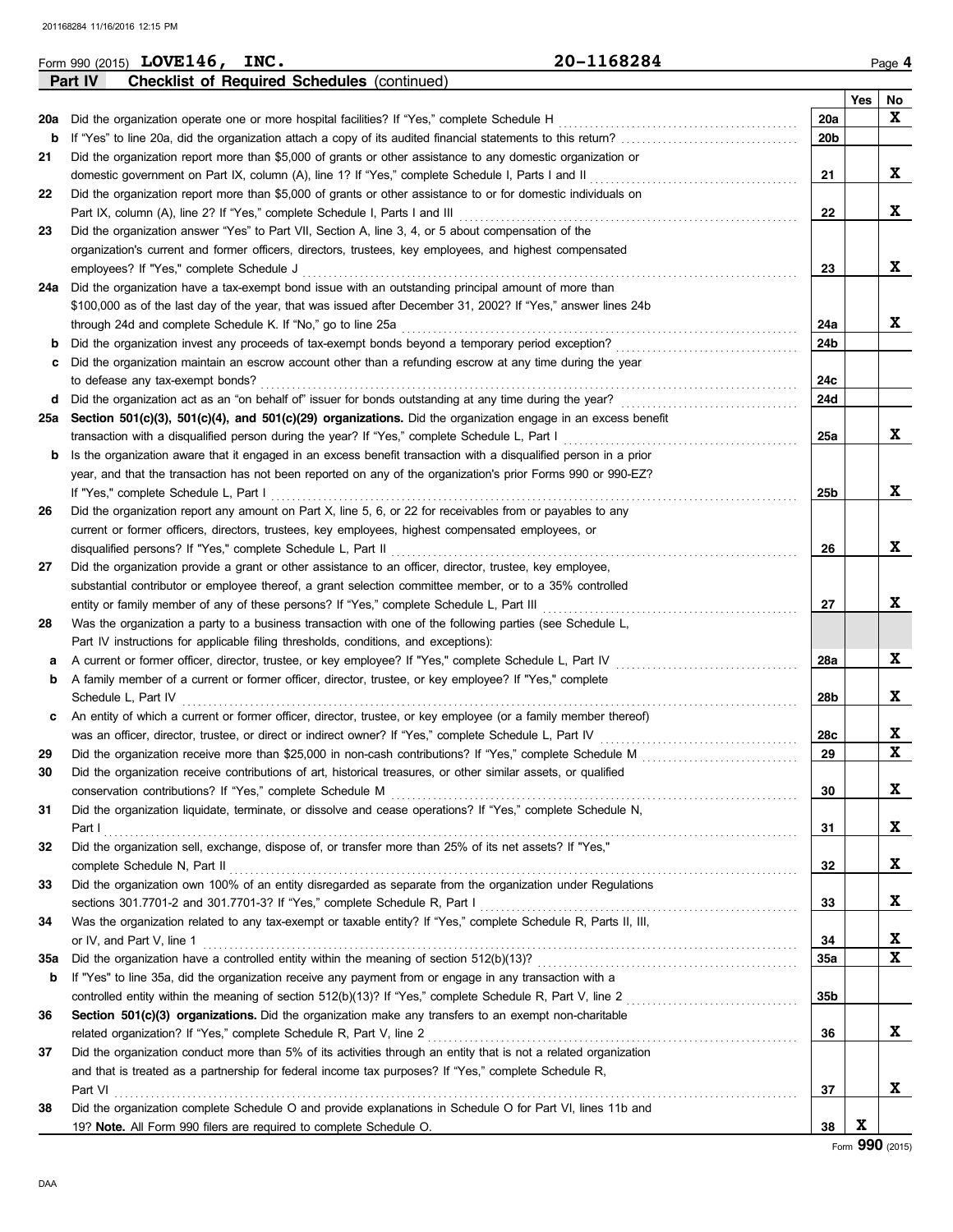|     | Form 990 (2015) LOVE146, INC.                                                                                                                      | 20-1168284      |             |                |     | Page 5      |
|-----|----------------------------------------------------------------------------------------------------------------------------------------------------|-----------------|-------------|----------------|-----|-------------|
|     | Statements Regarding Other IRS Filings and Tax Compliance<br>Part V                                                                                |                 |             |                |     |             |
|     | Check if Schedule O contains a response or note to any line in this Part V                                                                         |                 |             |                |     |             |
|     |                                                                                                                                                    |                 |             |                | Yes | No          |
| 1a  | Enter the number reported in Box 3 of Form 1096. Enter -0- if not applicable                                                                       | 1a              | 13          |                |     |             |
| b   | Enter the number of Forms W-2G included in line 1a. Enter -0- if not applicable                                                                    | 1 <sub>b</sub>  | $\mathbf 0$ |                |     |             |
| c   | Did the organization comply with backup withholding rules for reportable payments to vendors and                                                   |                 |             |                |     |             |
|     | reportable gaming (gambling) winnings to prize winners?                                                                                            |                 |             | 1c             | X   |             |
| 2a  | Enter the number of employees reported on Form W-3, Transmittal of Wage and Tax                                                                    |                 |             |                |     |             |
|     | Statements, filed for the calendar year ending with or within the year covered by this return                                                      | 2a              | 28          |                |     |             |
| b   | If at least one is reported on line 2a, did the organization file all required federal employment tax returns?                                     |                 |             | 2 <sub>b</sub> | X   |             |
|     | Note. If the sum of lines 1a and 2a is greater than 250, you may be required to e-file (see instructions)                                          |                 |             |                |     |             |
| за  | Did the organization have unrelated business gross income of \$1,000 or more during the year?                                                      |                 |             | За             |     | X           |
| b   | If "Yes," has it filed a Form 990-T for this year? If "No" to line 3b, provide an explanation in Schedule O                                        |                 |             | 3b             |     |             |
| 4a  | At any time during the calendar year, did the organization have an interest in, or a signature or other authority                                  |                 |             |                |     |             |
|     | over, a financial account in a foreign country (such as a bank account, securities account, or other financial                                     |                 |             |                |     |             |
|     | account)?                                                                                                                                          |                 |             | 4a             |     | X           |
| b   | If "Yes," enter the name of the foreign country:                                                                                                   |                 |             |                |     |             |
|     | See instructions for filing requirements for FinCEN Form 114, Report of Foreign Bank and Financial Accounts                                        |                 |             |                |     |             |
|     | (FBAR).                                                                                                                                            |                 |             |                |     |             |
| 5а  | Was the organization a party to a prohibited tax shelter transaction at any time during the tax year?                                              |                 |             | 5a             |     | X           |
| b   |                                                                                                                                                    |                 |             | 5b             |     | X           |
| c   | If "Yes" to line 5a or 5b, did the organization file Form 8886-T?                                                                                  |                 |             | 5c             |     |             |
| ба  | Does the organization have annual gross receipts that are normally greater than \$100,000, and did the                                             |                 |             |                |     |             |
|     | organization solicit any contributions that were not tax deductible as charitable contributions?                                                   |                 |             | 6a             |     | X           |
| b   | If "Yes," did the organization include with every solicitation an express statement that such contributions or                                     |                 |             |                |     |             |
|     | gifts were not tax deductible?                                                                                                                     |                 |             | 6b             |     |             |
| 7   | Organizations that may receive deductible contributions under section 170(c).                                                                      |                 |             |                |     |             |
| а   | Did the organization receive a payment in excess of \$75 made partly as a contribution and partly for goods<br>and services provided to the payor? |                 |             | 7a             |     |             |
| b   |                                                                                                                                                    |                 |             | 7b             |     |             |
| c   | Did the organization sell, exchange, or otherwise dispose of tangible personal property for which it was                                           |                 |             |                |     |             |
|     |                                                                                                                                                    |                 |             | 7c             |     |             |
| d   |                                                                                                                                                    | 7d              |             |                |     |             |
| е   | Did the organization receive any funds, directly or indirectly, to pay premiums on a personal benefit contract?                                    |                 |             | 7e             |     |             |
| t   | Did the organization, during the year, pay premiums, directly or indirectly, on a personal benefit contract?                                       |                 |             | 7f             |     |             |
| g   | If the organization received a contribution of qualified intellectual property, did the organization file Form 8899 as required?                   |                 |             | 7g             |     |             |
| h   | If the organization received a contribution of cars, boats, airplanes, or other vehicles, did the organization file a Form 1098-C?                 |                 |             | 7h             |     |             |
| 8   | Sponsoring organizations maintaining donor advised funds. Did a donor advised fund maintained by the                                               |                 |             |                |     |             |
|     |                                                                                                                                                    |                 |             | 8              |     |             |
| 9   | Sponsoring organizations maintaining donor advised funds.                                                                                          |                 |             |                |     |             |
| а   | Did the sponsoring organization make any taxable distributions under section 4966?                                                                 |                 |             | 9a             |     |             |
| b   | Did the sponsoring organization make a distribution to a donor, donor advisor, or related person?                                                  |                 |             | 9b             |     |             |
| 10  | Section 501(c)(7) organizations. Enter:                                                                                                            |                 |             |                |     |             |
| а   |                                                                                                                                                    | 10a             |             |                |     |             |
| b   | Gross receipts, included on Form 990, Part VIII, line 12, for public use of club facilities                                                        | 10 <sub>b</sub> |             |                |     |             |
| 11  | Section 501(c)(12) organizations. Enter:                                                                                                           |                 |             |                |     |             |
| а   | Gross income from members or shareholders                                                                                                          | 11a             |             |                |     |             |
| b   | Gross income from other sources (Do not net amounts due or paid to other sources                                                                   |                 |             |                |     |             |
|     | against amounts due or received from them.)                                                                                                        | 11b             |             |                |     |             |
| 12a | Section 4947(a)(1) non-exempt charitable trusts. Is the organization filing Form 990 in lieu of Form 1041?                                         |                 |             | 12a            |     |             |
| b   | If "Yes," enter the amount of tax-exempt interest received or accrued during the year                                                              | 12b             |             |                |     |             |
| 13  | Section 501(c)(29) qualified nonprofit health insurance issuers.                                                                                   |                 |             |                |     |             |
| а   | Is the organization licensed to issue qualified health plans in more than one state?                                                               |                 |             | 13а            |     |             |
|     | Note. See the instructions for additional information the organization must report on Schedule O.                                                  |                 |             |                |     |             |
| b   | Enter the amount of reserves the organization is required to maintain by the states in which                                                       |                 |             |                |     |             |
|     | the organization is licensed to issue qualified health plans [11] contains the organization is licensed to issue qualified health plans            | 13b             |             |                |     |             |
| с   | Enter the amount of reserves on hand                                                                                                               | 13c             |             |                |     |             |
| 14a |                                                                                                                                                    |                 |             | 14a            |     | $\mathbf x$ |
| b   |                                                                                                                                                    |                 |             | 14b            |     |             |

DAA Form **990** (2015)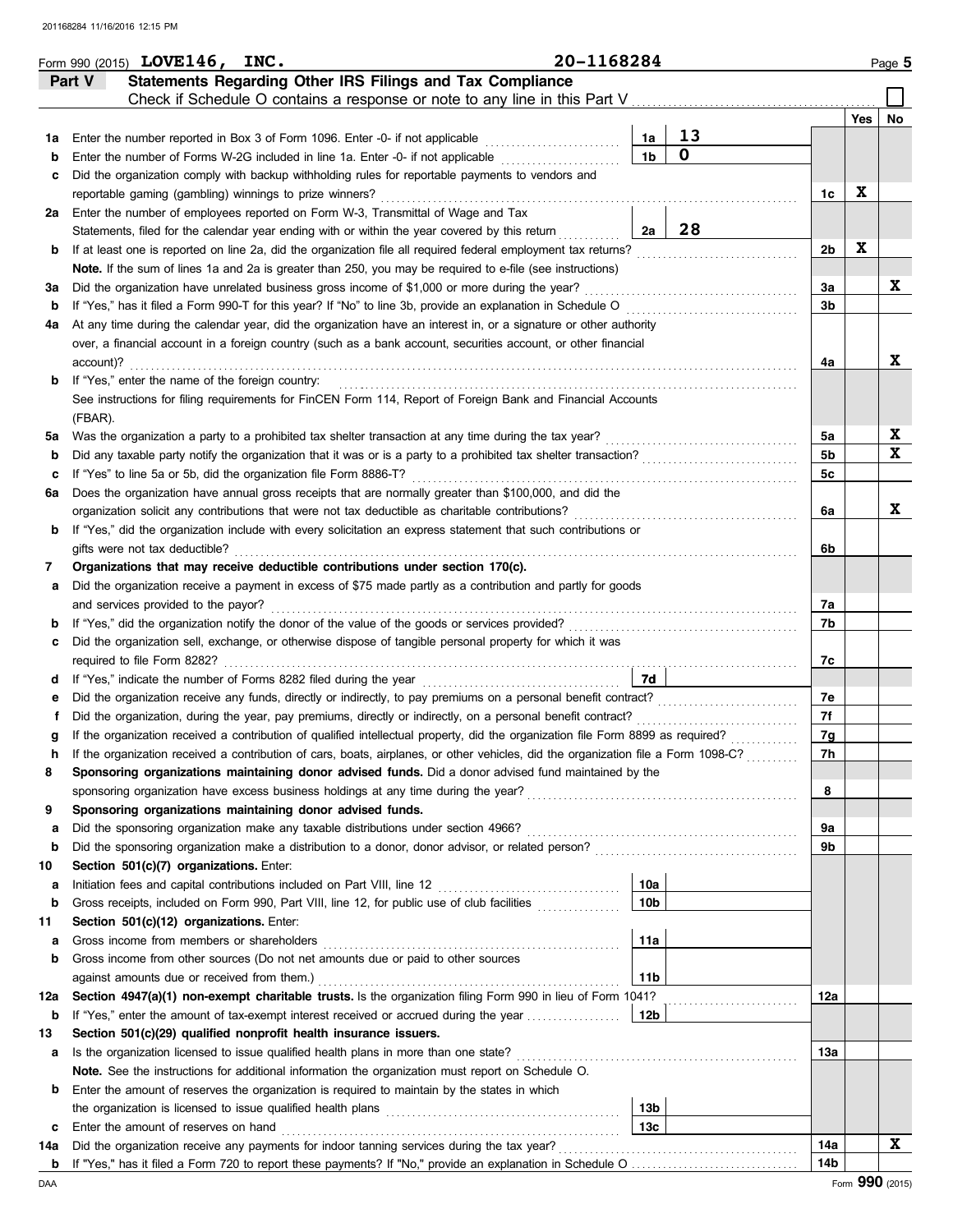|        | Form 990 (2015) LOVE146, INC.                                                                                                                                                        | 20-1168284                    |    |                                       |                        |     | Page 6          |
|--------|--------------------------------------------------------------------------------------------------------------------------------------------------------------------------------------|-------------------------------|----|---------------------------------------|------------------------|-----|-----------------|
|        | Part VI<br>Governance, Management, and Disclosure For each "Yes" response to lines 2 through 7b below, and for a "No"                                                                |                               |    |                                       |                        |     |                 |
|        | response to line 8a, 8b, or 10b below, describe the circumstances, processes, or changes in Schedule O. See instructions.                                                            |                               |    |                                       |                        |     |                 |
|        |                                                                                                                                                                                      |                               |    |                                       |                        |     | X               |
|        | Section A. Governing Body and Management                                                                                                                                             |                               |    |                                       |                        |     |                 |
|        |                                                                                                                                                                                      |                               |    |                                       |                        | Yes | No              |
|        | <b>1a</b> Enter the number of voting members of the governing body at the end of the tax year                                                                                        |                               | 1a | 8                                     |                        |     |                 |
|        | If there are material differences in voting rights among members of the governing body, or                                                                                           |                               |    |                                       |                        |     |                 |
|        | if the governing body delegated broad authority to an executive committee or similar                                                                                                 |                               |    |                                       |                        |     |                 |
|        | committee, explain in Schedule O.                                                                                                                                                    |                               |    |                                       |                        |     |                 |
| b      | Enter the number of voting members included in line 1a, above, who are independent                                                                                                   |                               | 1b | 8                                     |                        |     |                 |
| 2      | Did any officer, director, trustee, or key employee have a family relationship or a business relationship with                                                                       |                               |    |                                       |                        |     | X               |
|        | any other officer, director, trustee, or key employee?<br>Did the organization delegate control over management duties customarily performed by or under the direct                  |                               |    |                                       | 2                      |     |                 |
| 3      | supervision of officers, directors, or trustees, or key employees to a management company or other person?                                                                           |                               |    |                                       | 3                      |     | X               |
| 4      | Did the organization make any significant changes to its governing documents since the prior Form 990 was filed?                                                                     |                               |    | <u> 1999 - Johann Stoff, martin a</u> | 4                      |     | X               |
| 5      |                                                                                                                                                                                      |                               |    |                                       | 5                      |     | X               |
| 6      | Did the organization have members or stockholders?                                                                                                                                   |                               |    |                                       | 6                      |     | X               |
| 7а     | Did the organization have members, stockholders, or other persons who had the power to elect or appoint                                                                              |                               |    |                                       |                        |     |                 |
|        | one or more members of the governing body?                                                                                                                                           |                               |    |                                       | 7a                     |     | X               |
| b      | Are any governance decisions of the organization reserved to (or subject to approval by) members,                                                                                    |                               |    |                                       |                        |     |                 |
|        | stockholders, or persons other than the governing body?                                                                                                                              |                               |    |                                       | 7b                     |     | X               |
| 8      | Did the organization contemporaneously document the meetings held or written actions undertaken during the year by the following:                                                    |                               |    |                                       |                        |     |                 |
| а      | The governing body?                                                                                                                                                                  |                               |    |                                       | 8a                     | X   |                 |
| b      | Each committee with authority to act on behalf of the governing body?                                                                                                                |                               |    |                                       | 8b                     | X   |                 |
| 9      | Is there any officer, director, trustee, or key employee listed in Part VII, Section A, who cannot be reached at                                                                     |                               |    |                                       |                        |     |                 |
|        | the organization's mailing address? If "Yes," provide the names and addresses in Schedule O                                                                                          |                               |    |                                       | 9                      |     | X               |
|        | Section B. Policies (This Section B requests information about policies not required by the Internal Revenue Code.)                                                                  |                               |    |                                       |                        |     |                 |
|        |                                                                                                                                                                                      |                               |    |                                       |                        | Yes | No              |
|        | 10a Did the organization have local chapters, branches, or affiliates?                                                                                                               |                               |    |                                       | 10a                    |     | X               |
|        | <b>b</b> If "Yes," did the organization have written policies and procedures governing the activities of such chapters,                                                              |                               |    |                                       |                        |     |                 |
|        |                                                                                                                                                                                      |                               |    |                                       | 10b                    | X   |                 |
|        | 11a Has the organization provided a complete copy of this Form 990 to all members of its governing body before filing the form?                                                      |                               |    |                                       | 11a                    |     |                 |
| b      | Describe in Schedule O the process, if any, used by the organization to review this Form 990.                                                                                        |                               |    |                                       |                        | X   |                 |
| 12a    | Were officers, directors, or trustees, and key employees required to disclose annually interests that could give rise to conflicts?                                                  |                               |    |                                       | 12a<br>12 <sub>b</sub> | X   |                 |
| b<br>c | Did the organization regularly and consistently monitor and enforce compliance with the policy? If "Yes,"                                                                            |                               |    |                                       |                        |     |                 |
|        | describe in Schedule O how this was done                                                                                                                                             |                               |    |                                       | 12c                    | X   |                 |
| 13     | Did the organization have a written whistleblower policy?                                                                                                                            |                               |    |                                       | 13                     | X   |                 |
| 14     |                                                                                                                                                                                      |                               |    |                                       | 14                     | X   |                 |
| 15     | Did the process for determining compensation of the following persons include a review and approval by                                                                               |                               |    |                                       |                        |     |                 |
|        | independent persons, comparability data, and contemporaneous substantiation of the deliberation and decision?                                                                        |                               |    |                                       |                        |     |                 |
| a      |                                                                                                                                                                                      |                               |    |                                       | 15a                    | X   |                 |
| b      | Other officers or key employees of the organization                                                                                                                                  |                               |    |                                       | 15b                    |     | X               |
|        | If "Yes" to line 15a or 15b, describe the process in Schedule O (see instructions).                                                                                                  |                               |    |                                       |                        |     |                 |
| 16a    | Did the organization invest in, contribute assets to, or participate in a joint venture or similar arrangement                                                                       |                               |    |                                       |                        |     |                 |
|        | with a taxable entity during the year?                                                                                                                                               |                               |    |                                       | 16a                    |     | X               |
| b      | If "Yes," did the organization follow a written policy or procedure requiring the organization to evaluate its                                                                       |                               |    |                                       |                        |     |                 |
|        | participation in joint venture arrangements under applicable federal tax law, and take steps to safeguard the                                                                        |                               |    |                                       |                        |     |                 |
|        | organization's exempt status with respect to such arrangements?                                                                                                                      |                               |    |                                       | 16b                    |     |                 |
|        | <b>Section C. Disclosure</b>                                                                                                                                                         |                               |    |                                       |                        |     |                 |
| 17     | List the states with which a copy of this Form 990 is required to be filed                                                                                                           | CТ                            |    |                                       |                        |     |                 |
| 18     | Section 6104 requires an organization to make its Forms 1023 (or 1024 if applicable), 990, and 990-T (Section 501(c)(3)s only)                                                       |                               |    |                                       |                        |     |                 |
|        | available for public inspection. Indicate how you made these available. Check all that apply.                                                                                        |                               |    |                                       |                        |     |                 |
|        | $ \mathbf{X} $ Another's website<br>$ \mathbf{X} $ Upon request<br>IXI<br>Own website                                                                                                | Other (explain in Schedule O) |    |                                       |                        |     |                 |
| 19     | Describe in Schedule O whether (and if so, how) the organization made its governing documents, conflict of interest policy, and                                                      |                               |    |                                       |                        |     |                 |
| 20     | financial statements available to the public during the tax year.<br>State the name, address, and telephone number of the person who possesses the organization's books and records: |                               |    |                                       |                        |     |                 |
|        | LOVE146, INC.                                                                                                                                                                        | 839 CHAPEL STREET, 2ND FLOOR  |    |                                       |                        |     |                 |
|        | <b>NEW HAVEN</b>                                                                                                                                                                     | 06510<br>CТ                   |    |                                       | 203-772-4420           |     |                 |
| DAA    |                                                                                                                                                                                      |                               |    |                                       |                        |     | Form 990 (2015) |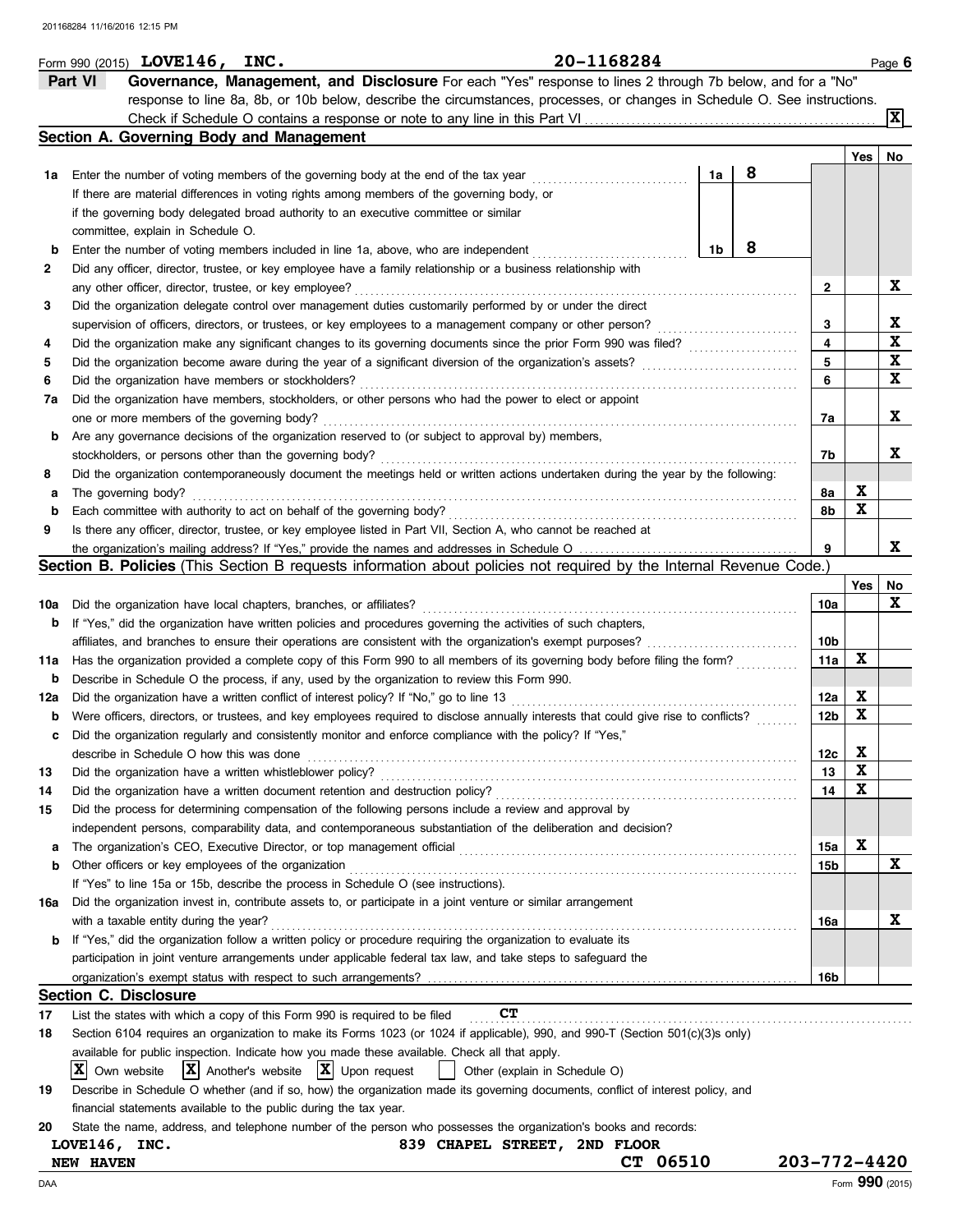|                          | Form 990 (2015) $LOVE146$ ,<br>INC. | 20-1168284                                                                                                                                                                                                                  | Page 7 |
|--------------------------|-------------------------------------|-----------------------------------------------------------------------------------------------------------------------------------------------------------------------------------------------------------------------------|--------|
| Part VII                 |                                     | Compensation of Officers, Directors, Trustees, Key Employees, Highest Compensated Employees, and                                                                                                                            |        |
|                          | Independent Contractors             |                                                                                                                                                                                                                             |        |
|                          |                                     | Check if Schedule O contains a response or note to any line in this Part VII <i>concernance</i>                                                                                                                             |        |
| Section A.               |                                     | Officers, Directors, Trustees, Key Employees, and Highest Compensated Employees                                                                                                                                             |        |
| organization's tax year. |                                     | 1a Complete this table for all persons required to be listed. Report compensation for the calendar year ending with or within the                                                                                           |        |
|                          |                                     | • List all of the organization's current officers, directors, trustees (whether individuals or organizations), regardless of amount of<br>compensation. Enter -0- in columns (D), (E), and (F) if no compensation was paid. |        |

List all of the organization's **current** key employees, if any. See instructions for definition of "key employee."

• List all of the organization's **current** key employees, if any. See instructions for definition of "key employee."<br>• List the organization's five **current** highest compensated employees (other than an officer, director,

who received reportable compensation (Box 5 of Form W-2 and/or Box 7 of Form 1099-MISC) of more than \$100,000 from the organization and any related organizations.

• List all of the organization's **former** officers, key employees, and highest compensated employees who received more than<br>00,000 of reportable compensation from the organization and any related organizations \$100,000 of reportable compensation from the organization and any related organizations.

• List all of the organization's **former directors or trustees** that received, in the capacity as a former director or trustee of the principle componention from the organization and any related organizations organization, more than \$10,000 of reportable compensation from the organization and any related organizations. List persons in the following order: individual trustees or directors; institutional trustees; officers; key employees; highest compensated employees; and former such persons.

Check this box if neither the organization nor any related organization compensated any current officer, director, or trustee.

| (A)<br>Name and Title           | (B)<br>Average<br>hours per<br>week<br>(list any               | (C)<br>Position<br>(do not check more than one<br>box, unless person is both an<br>officer and a director/trustee) |                          |             |              |                                 |        | (D)<br>Reportable<br>compensation<br>from<br>the | (E)<br>Reportable<br>compensation from<br>related<br>organizations | (F)<br>Estimated<br>amount of<br>other<br>compensation   |  |  |
|---------------------------------|----------------------------------------------------------------|--------------------------------------------------------------------------------------------------------------------|--------------------------|-------------|--------------|---------------------------------|--------|--------------------------------------------------|--------------------------------------------------------------------|----------------------------------------------------------|--|--|
|                                 | hours for<br>related<br>organizations<br>below dotted<br>line) | Individual<br>or director<br>trustee                                                                               | Institutional<br>trustee | Officer     | Key employee | Highest compensated<br>employee | Former | organization<br>(W-2/1099-MISC)                  | (W-2/1099-MISC)                                                    | from the<br>organization<br>and related<br>organizations |  |  |
| (1) PEGGY CRANE                 | 2.00                                                           |                                                                                                                    |                          |             |              |                                 |        |                                                  |                                                                    |                                                          |  |  |
| <b>DIRECTOR</b>                 | 0.00                                                           | $\mathbf x$                                                                                                        |                          |             |              |                                 |        | 0                                                | 0                                                                  | $\mathbf 0$                                              |  |  |
| $(2)$ ELLIE DYK                 | 2.00                                                           |                                                                                                                    |                          |             |              |                                 |        |                                                  |                                                                    |                                                          |  |  |
| <b>SECRETARY</b>                | 0.00                                                           | $\mathbf x$                                                                                                        |                          | $\mathbf x$ |              |                                 |        | 0                                                | 0                                                                  | $\mathbf 0$                                              |  |  |
| (3) DAVID SULLIVAN              | 2.00                                                           |                                                                                                                    |                          |             |              |                                 |        |                                                  |                                                                    |                                                          |  |  |
| <b>TREASURER</b>                | 0.00                                                           | $\mathbf x$                                                                                                        |                          | $\mathbf x$ |              |                                 |        | 0                                                | 0                                                                  | 0                                                        |  |  |
| (4) RUDY CHAVEZ                 | 2.00                                                           |                                                                                                                    |                          |             |              |                                 |        |                                                  |                                                                    |                                                          |  |  |
| <b>CHAIRMAN</b>                 | 0.00                                                           | $\mathbf x$                                                                                                        |                          | $\mathbf x$ |              |                                 |        | 0                                                | 0                                                                  | $\mathbf 0$                                              |  |  |
| $(5)$ KAREN<br><b>OLCOTT</b>    |                                                                |                                                                                                                    |                          |             |              |                                 |        |                                                  |                                                                    |                                                          |  |  |
|                                 | 2.00<br>0.00                                                   |                                                                                                                    |                          |             |              |                                 |        |                                                  | $\mathbf 0$                                                        | $\mathbf 0$                                              |  |  |
| <b>DIRECTOR</b>                 |                                                                | $\mathbf x$                                                                                                        |                          |             |              |                                 |        | 0                                                |                                                                    |                                                          |  |  |
| (6) BRIAN MCGOWN                | 2.00                                                           |                                                                                                                    |                          |             |              |                                 |        |                                                  |                                                                    |                                                          |  |  |
| <b>DIRECTOR</b>                 | 0.00                                                           | $\mathbf x$                                                                                                        |                          |             |              |                                 |        | 0                                                | $\mathbf 0$                                                        | $\pmb{0}$                                                |  |  |
| (7) BELINDA BAUMAN              | 2.00                                                           |                                                                                                                    |                          |             |              |                                 |        |                                                  |                                                                    |                                                          |  |  |
| <b>DIRECTOR</b>                 | 0.00                                                           | $\mathbf x$                                                                                                        |                          |             |              |                                 |        | 0                                                | 0                                                                  | $\pmb{0}$                                                |  |  |
| (8) DAN SIRACUSA                |                                                                |                                                                                                                    |                          |             |              |                                 |        |                                                  |                                                                    |                                                          |  |  |
|                                 | 2.00                                                           |                                                                                                                    |                          |             |              |                                 |        |                                                  |                                                                    |                                                          |  |  |
| <b>DIRECTOR</b>                 | 0.00                                                           | $\boldsymbol{\mathrm{X}}$                                                                                          |                          |             |              |                                 |        | 0                                                | 0                                                                  | $\pmb{0}$                                                |  |  |
| (9) ROB MORRIS                  |                                                                |                                                                                                                    |                          |             |              |                                 |        |                                                  |                                                                    |                                                          |  |  |
|                                 | 2.00                                                           |                                                                                                                    |                          |             |              |                                 |        |                                                  |                                                                    |                                                          |  |  |
| <b>PRESIDENT&amp;CO-FOUNDER</b> | 0.00                                                           |                                                                                                                    |                          | $\mathbf x$ |              |                                 |        | 95,481                                           | $\mathbf 0$                                                        | $\mathbf 0$                                              |  |  |
| (10) STEVE MARTIN               | 2.00                                                           |                                                                                                                    |                          |             |              |                                 |        |                                                  |                                                                    |                                                          |  |  |
| CHIEF EXECUTIVE OFFI            | 0.00                                                           |                                                                                                                    |                          | $\mathbf x$ |              |                                 |        | 88,554                                           | 0                                                                  | $\mathbf 0$                                              |  |  |
| (11) JIM EHRMAN                 | 2.00                                                           |                                                                                                                    |                          |             |              |                                 |        |                                                  |                                                                    |                                                          |  |  |
| EXEC DIR NO AMERICA             | 0.00                                                           |                                                                                                                    |                          | $\mathbf x$ |              |                                 |        | 85,402                                           | $\mathbf 0$                                                        | O                                                        |  |  |
| DAA                             |                                                                |                                                                                                                    |                          |             |              |                                 |        |                                                  |                                                                    | Form 990 (2015)                                          |  |  |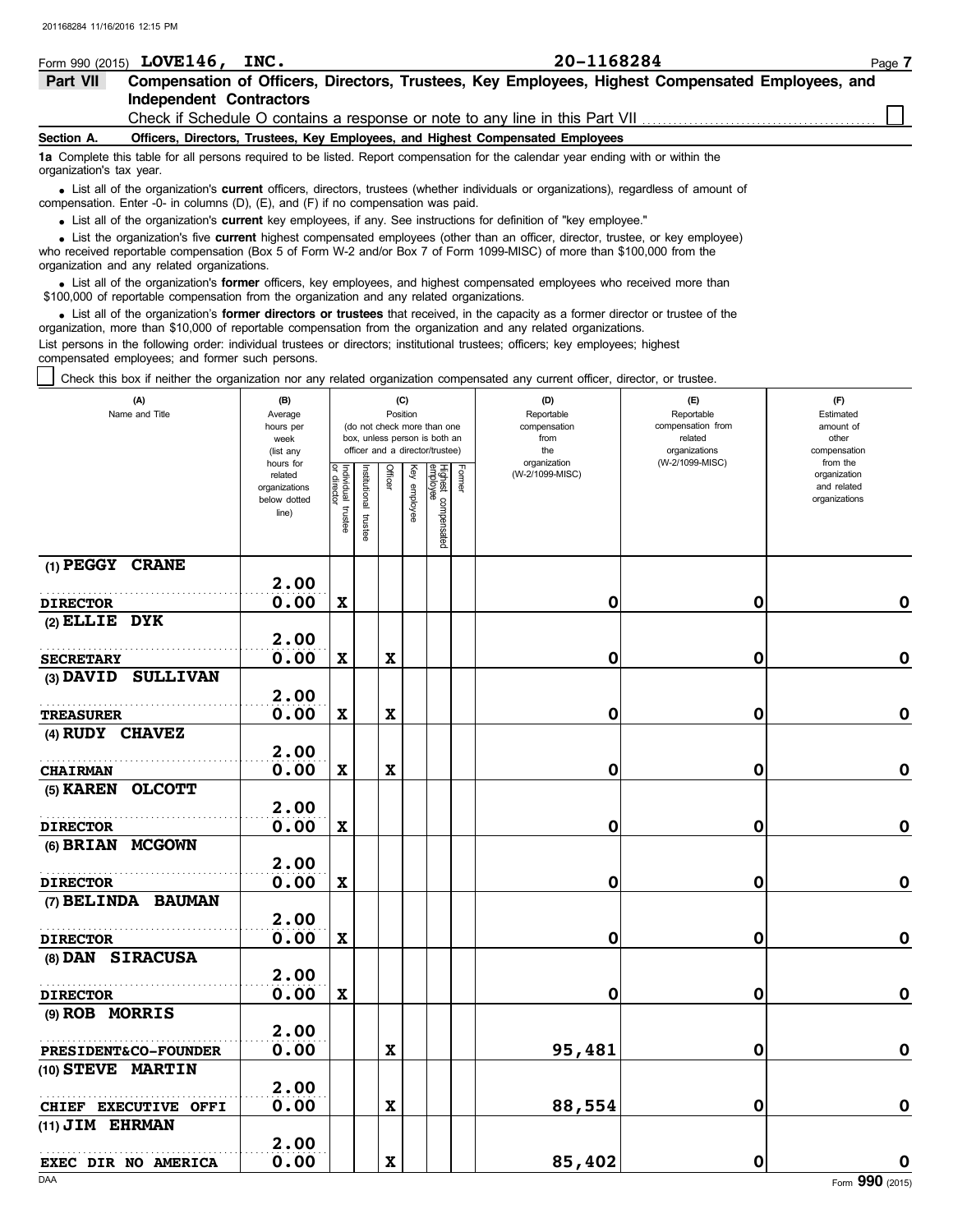|              | 201168284 11/16/2016 12:15 PM<br>Form 990 (2015) LOVE 146,                                                                                                          | INC.                                                          |                                                                                                                                                                                                                                                                                 |                         |                                                                    |              |                                 |        | 20-1168284                                                                                             |                                |  |                                              |                     | Page 8 |
|--------------|---------------------------------------------------------------------------------------------------------------------------------------------------------------------|---------------------------------------------------------------|---------------------------------------------------------------------------------------------------------------------------------------------------------------------------------------------------------------------------------------------------------------------------------|-------------------------|--------------------------------------------------------------------|--------------|---------------------------------|--------|--------------------------------------------------------------------------------------------------------|--------------------------------|--|----------------------------------------------|---------------------|--------|
|              | <b>Part VII</b>                                                                                                                                                     |                                                               |                                                                                                                                                                                                                                                                                 |                         |                                                                    |              |                                 |        | Section A. Officers, Directors, Trustees, Key Employees, and Highest Compensated Employees (continued) |                                |  |                                              |                     |        |
|              | (A)<br>Name and title                                                                                                                                               | (B)<br>Average<br>hours per<br>week<br>(list any<br>hours for | (D)<br>(C)<br>(F)<br>Position<br>Reportable<br>Reportable<br>(do not check more than one<br>compensation<br>compensation from<br>box, unless person is both an<br>from<br>related<br>officer and a director/trustee)<br>the<br>organizations<br>(W-2/1099-MISC)<br>organization |                         | (F)<br>Estimated<br>amount of<br>other<br>compensation<br>from the |              |                                 |        |                                                                                                        |                                |  |                                              |                     |        |
|              |                                                                                                                                                                     | related<br>organizations<br>below dotted<br>line)             | Individual trustee<br>or director                                                                                                                                                                                                                                               | nstitutional<br>trustee | Officer                                                            | Key employee | Highest compensated<br>employee | Former | (W-2/1099-MISC)                                                                                        |                                |  | organization<br>and related<br>organizations |                     |        |
|              |                                                                                                                                                                     |                                                               |                                                                                                                                                                                                                                                                                 |                         |                                                                    |              |                                 |        |                                                                                                        |                                |  |                                              |                     |        |
|              |                                                                                                                                                                     |                                                               |                                                                                                                                                                                                                                                                                 |                         |                                                                    |              |                                 |        |                                                                                                        |                                |  |                                              |                     |        |
|              |                                                                                                                                                                     |                                                               |                                                                                                                                                                                                                                                                                 |                         |                                                                    |              |                                 |        |                                                                                                        |                                |  |                                              |                     |        |
|              |                                                                                                                                                                     |                                                               |                                                                                                                                                                                                                                                                                 |                         |                                                                    |              |                                 |        |                                                                                                        |                                |  |                                              |                     |        |
|              |                                                                                                                                                                     |                                                               |                                                                                                                                                                                                                                                                                 |                         |                                                                    |              |                                 |        |                                                                                                        |                                |  |                                              |                     |        |
|              |                                                                                                                                                                     |                                                               |                                                                                                                                                                                                                                                                                 |                         |                                                                    |              |                                 |        |                                                                                                        |                                |  |                                              |                     |        |
|              |                                                                                                                                                                     |                                                               |                                                                                                                                                                                                                                                                                 |                         |                                                                    |              |                                 |        |                                                                                                        |                                |  |                                              |                     |        |
|              |                                                                                                                                                                     |                                                               |                                                                                                                                                                                                                                                                                 |                         |                                                                    |              |                                 |        |                                                                                                        |                                |  |                                              |                     |        |
| 1b           | Sub-total                                                                                                                                                           |                                                               |                                                                                                                                                                                                                                                                                 |                         |                                                                    |              |                                 |        | 269,437                                                                                                |                                |  |                                              |                     |        |
| c<br>d       | Total from continuation sheets to Part VII, Section A                                                                                                               |                                                               |                                                                                                                                                                                                                                                                                 |                         |                                                                    |              |                                 |        | 269,437                                                                                                |                                |  |                                              |                     |        |
| $\mathbf{2}$ | Total number of individuals (including but not limited to those listed above) who received more than \$100,000 of                                                   |                                                               |                                                                                                                                                                                                                                                                                 |                         |                                                                    |              |                                 |        |                                                                                                        |                                |  |                                              |                     |        |
|              | reportable compensation from the organization                                                                                                                       |                                                               |                                                                                                                                                                                                                                                                                 | O                       |                                                                    |              |                                 |        |                                                                                                        |                                |  |                                              | Yes                 | No     |
| 3            | Did the organization list any former officer, director, or trustee, key employee, or highest compensated                                                            |                                                               |                                                                                                                                                                                                                                                                                 |                         |                                                                    |              |                                 |        |                                                                                                        |                                |  |                                              |                     | X      |
| 4            | For any individual listed on line 1a, is the sum of reportable compensation and other compensation from the                                                         |                                                               |                                                                                                                                                                                                                                                                                 |                         |                                                                    |              |                                 |        |                                                                                                        |                                |  | 3                                            |                     |        |
|              | organization and related organizations greater than \$150,000? If "Yes," complete Schedule J for such<br>individual                                                 |                                                               |                                                                                                                                                                                                                                                                                 |                         |                                                                    |              |                                 |        |                                                                                                        |                                |  | 4                                            |                     | X      |
| 5            | Did any person listed on line 1a receive or accrue compensation from any unrelated organization or individual                                                       |                                                               |                                                                                                                                                                                                                                                                                 |                         |                                                                    |              |                                 |        |                                                                                                        |                                |  |                                              |                     |        |
|              | Section B. Independent Contractors                                                                                                                                  |                                                               |                                                                                                                                                                                                                                                                                 |                         |                                                                    |              |                                 |        |                                                                                                        |                                |  | 5                                            |                     | X      |
| $\mathbf{1}$ | Complete this table for your five highest compensated independent contractors that received more than \$100,000 of                                                  |                                                               |                                                                                                                                                                                                                                                                                 |                         |                                                                    |              |                                 |        |                                                                                                        |                                |  |                                              |                     |        |
|              | compensation from the organization. Report compensation for the calendar year ending with or within the organization's tax year.                                    | (A)<br>Name and business address                              |                                                                                                                                                                                                                                                                                 |                         |                                                                    |              |                                 |        |                                                                                                        | (B)<br>Description of services |  |                                              | (C)<br>Compensation |        |
|              |                                                                                                                                                                     |                                                               |                                                                                                                                                                                                                                                                                 |                         |                                                                    |              |                                 |        |                                                                                                        |                                |  |                                              |                     |        |
|              |                                                                                                                                                                     |                                                               |                                                                                                                                                                                                                                                                                 |                         |                                                                    |              |                                 |        |                                                                                                        |                                |  |                                              |                     |        |
|              |                                                                                                                                                                     |                                                               |                                                                                                                                                                                                                                                                                 |                         |                                                                    |              |                                 |        |                                                                                                        |                                |  |                                              |                     |        |
|              |                                                                                                                                                                     |                                                               |                                                                                                                                                                                                                                                                                 |                         |                                                                    |              |                                 |        |                                                                                                        |                                |  |                                              |                     |        |
|              |                                                                                                                                                                     |                                                               |                                                                                                                                                                                                                                                                                 |                         |                                                                    |              |                                 |        |                                                                                                        |                                |  |                                              |                     |        |
| 2            | Total number of independent contractors (including but not limited to those listed above) who<br>received more than \$100,000 of compensation from the organization |                                                               |                                                                                                                                                                                                                                                                                 |                         |                                                                    |              |                                 |        |                                                                                                        | 0                              |  |                                              |                     |        |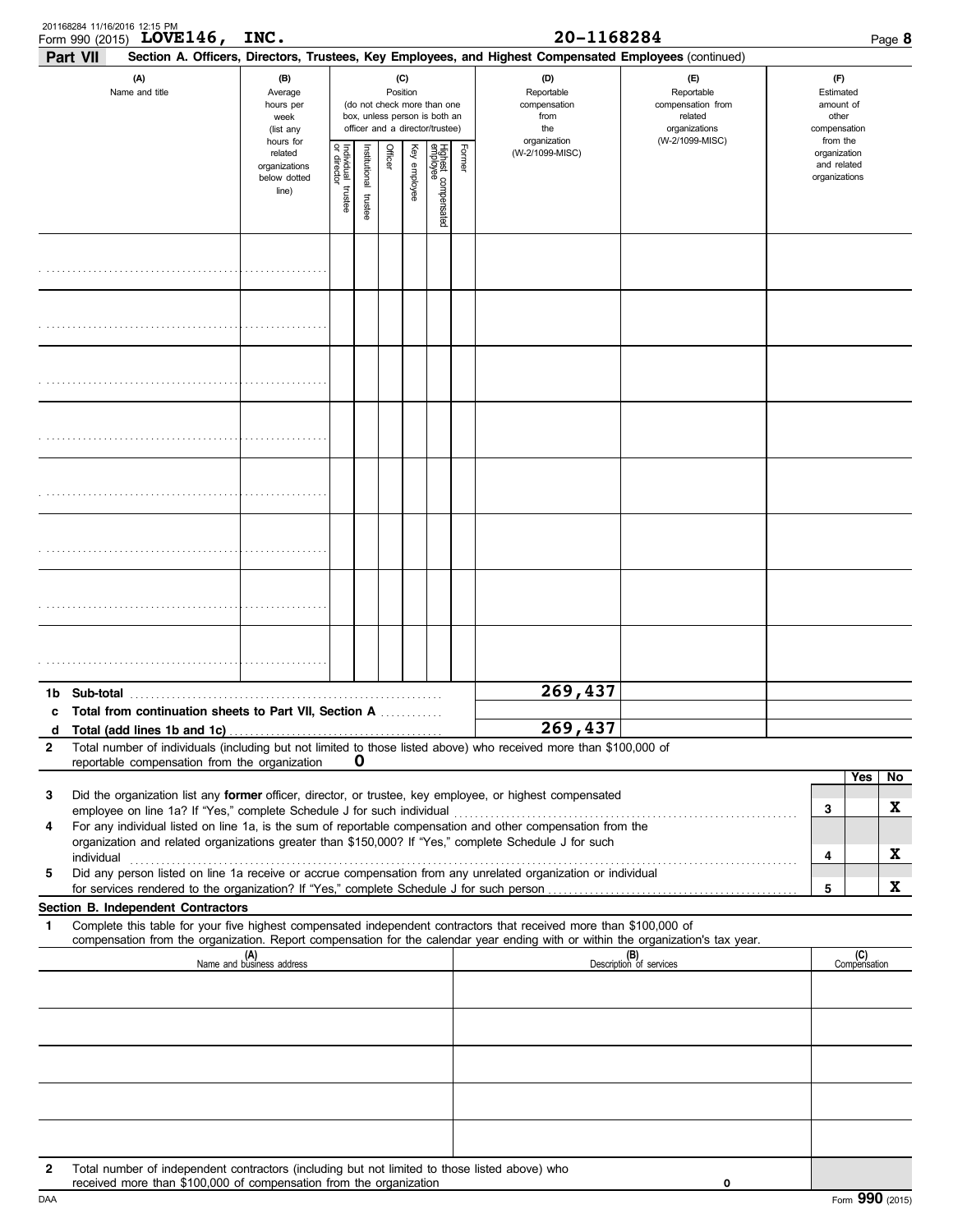|                  | Form 990 (2015) $LOVE146$ ,<br>INC. | 20-1168284 | Page 9 |
|------------------|-------------------------------------|------------|--------|
| <b>Part VIII</b> | <b>Statement of Revenue</b>         |            |        |

|                                                           |        |                                                   |                                                    |    |    |                   | Check if Schedule O contains a response or note to any line in this Part VIII |                                                    |                                         |                                                                  |
|-----------------------------------------------------------|--------|---------------------------------------------------|----------------------------------------------------|----|----|-------------------|-------------------------------------------------------------------------------|----------------------------------------------------|-----------------------------------------|------------------------------------------------------------------|
|                                                           |        |                                                   |                                                    |    |    |                   | (A)<br>Total revenue                                                          | (B)<br>Related or<br>exempt<br>function<br>revenue | (C)<br>Unrelated<br>business<br>revenue | (D)<br>Revenue<br>excluded from tax<br>under sections<br>512-514 |
|                                                           |        | 1a Federated campaigns                            |                                                    | 1a |    |                   |                                                                               |                                                    |                                         |                                                                  |
|                                                           |        | <b>b</b> Membership dues                          |                                                    | 1b |    |                   |                                                                               |                                                    |                                         |                                                                  |
|                                                           |        | c Fundraising events                              |                                                    | 1c |    | 349,304           |                                                                               |                                                    |                                         |                                                                  |
|                                                           |        | d Related organizations                           |                                                    | 1d |    |                   |                                                                               |                                                    |                                         |                                                                  |
|                                                           |        | e Government grants (contributions)               |                                                    | 1e |    |                   |                                                                               |                                                    |                                         |                                                                  |
|                                                           |        | f All other contributions, gifts, grants,         |                                                    |    |    |                   |                                                                               |                                                    |                                         |                                                                  |
|                                                           |        | and similar amounts not included above            |                                                    | 1f |    | 2,449,780         |                                                                               |                                                    |                                         |                                                                  |
|                                                           | q      |                                                   | Noncash contributions included in lines 1a-1f:     |    | \$ | 5,282             |                                                                               |                                                    |                                         |                                                                  |
| Contributions, Gifts, Grants<br>and Other Similar Amounts |        |                                                   |                                                    |    |    |                   | 2,799,084                                                                     |                                                    |                                         |                                                                  |
|                                                           |        |                                                   |                                                    |    |    | <b>Busn. Code</b> |                                                                               |                                                    |                                         |                                                                  |
| Program Service Revenue                                   | 2a     |                                                   |                                                    |    |    |                   |                                                                               |                                                    |                                         |                                                                  |
|                                                           | b      |                                                   |                                                    |    |    |                   |                                                                               |                                                    |                                         |                                                                  |
|                                                           | c      |                                                   |                                                    |    |    |                   |                                                                               |                                                    |                                         |                                                                  |
|                                                           | d      |                                                   |                                                    |    |    |                   |                                                                               |                                                    |                                         |                                                                  |
|                                                           | е      |                                                   |                                                    |    |    |                   |                                                                               |                                                    |                                         |                                                                  |
|                                                           |        |                                                   | f All other program service revenue                |    |    |                   |                                                                               |                                                    |                                         |                                                                  |
|                                                           |        |                                                   |                                                    |    |    |                   |                                                                               |                                                    |                                         |                                                                  |
|                                                           | 3      | Investment income (including dividends, interest, |                                                    |    |    |                   |                                                                               |                                                    |                                         |                                                                  |
|                                                           |        | and other similar amounts)                        |                                                    |    |    |                   | 905                                                                           | 905                                                |                                         |                                                                  |
|                                                           | 4      |                                                   | Income from investment of tax-exempt bond proceeds |    |    |                   |                                                                               |                                                    |                                         |                                                                  |
|                                                           | 5      |                                                   |                                                    |    |    |                   |                                                                               |                                                    |                                         |                                                                  |
|                                                           |        |                                                   | (i) Real                                           |    |    | (ii) Personal     |                                                                               |                                                    |                                         |                                                                  |
|                                                           | 6а     | Gross rents                                       |                                                    |    |    |                   |                                                                               |                                                    |                                         |                                                                  |
|                                                           | b      | Less: rental exps.                                |                                                    |    |    |                   |                                                                               |                                                    |                                         |                                                                  |
|                                                           | c      | Rental inc. or (loss)                             |                                                    |    |    |                   |                                                                               |                                                    |                                         |                                                                  |
|                                                           | d      | <b>7a</b> Gross amount from                       |                                                    |    |    |                   |                                                                               |                                                    |                                         |                                                                  |
|                                                           |        | sales of assets                                   | (i) Securities                                     |    |    | (ii) Other        |                                                                               |                                                    |                                         |                                                                  |
|                                                           |        | other than inventory                              |                                                    |    |    |                   |                                                                               |                                                    |                                         |                                                                  |
|                                                           | b      | Less: cost or other                               |                                                    |    |    |                   |                                                                               |                                                    |                                         |                                                                  |
|                                                           |        | basis & sales exps.                               |                                                    |    |    |                   |                                                                               |                                                    |                                         |                                                                  |
|                                                           | c<br>d | Gain or (loss)                                    |                                                    |    |    |                   |                                                                               |                                                    |                                         |                                                                  |
|                                                           |        |                                                   | 8a Gross income from fundraising events            |    |    |                   |                                                                               |                                                    |                                         |                                                                  |
| g                                                         |        |                                                   | (not including $$349,304$                          |    |    |                   |                                                                               |                                                    |                                         |                                                                  |
|                                                           |        |                                                   | of contributions reported on line 1c).             |    |    |                   |                                                                               |                                                    |                                         |                                                                  |
|                                                           |        | See Part IV, line 18                              | .                                                  | a  |    |                   |                                                                               |                                                    |                                         |                                                                  |
| Other Reven                                               |        |                                                   | <b>b</b> Less: direct expenses                     | b  |    |                   |                                                                               |                                                    |                                         |                                                                  |
|                                                           |        |                                                   | c Net income or (loss) from fundraising events     |    |    |                   |                                                                               |                                                    |                                         |                                                                  |
|                                                           |        |                                                   | 9a Gross income from gaming activities.            |    |    |                   |                                                                               |                                                    |                                         |                                                                  |
|                                                           |        |                                                   | See Part IV, line 19                               | a  |    |                   |                                                                               |                                                    |                                         |                                                                  |
|                                                           |        |                                                   | <b>b</b> Less: direct expenses                     | b  |    |                   |                                                                               |                                                    |                                         |                                                                  |
|                                                           |        |                                                   | c Net income or (loss) from gaming activities      |    |    |                   |                                                                               |                                                    |                                         |                                                                  |
|                                                           |        |                                                   | 10a Gross sales of inventory, less                 |    |    |                   |                                                                               |                                                    |                                         |                                                                  |
|                                                           |        |                                                   | returns and allowances                             | a  |    | 85,043            |                                                                               |                                                    |                                         |                                                                  |
|                                                           |        |                                                   | <b>b</b> Less: cost of goods sold                  | b  |    |                   |                                                                               |                                                    |                                         |                                                                  |
|                                                           |        |                                                   | c Net income or (loss) from sales of inventory     |    |    |                   | 85,043                                                                        | 85,043                                             |                                         |                                                                  |
|                                                           |        |                                                   | Miscellaneous Revenue                              |    |    | <b>Busn. Code</b> |                                                                               |                                                    |                                         |                                                                  |
|                                                           | 11a    | MERCHANDISE INCOME                                |                                                    |    |    |                   | 5,535                                                                         | 5,535                                              |                                         |                                                                  |
|                                                           | b      |                                                   |                                                    |    |    |                   |                                                                               |                                                    |                                         |                                                                  |
|                                                           | c      |                                                   |                                                    |    |    |                   |                                                                               |                                                    |                                         |                                                                  |
|                                                           | d      |                                                   | All other revenue                                  |    |    |                   |                                                                               |                                                    |                                         |                                                                  |
|                                                           | e      | Total. Add lines 11a-11d                          |                                                    |    |    |                   | 5,535                                                                         |                                                    |                                         |                                                                  |
|                                                           | 12     |                                                   | Total revenue. See instructions.                   |    |    |                   | 2,890,567                                                                     | 91,483                                             | $\mathbf 0$                             | O<br>Form 990 (2015)                                             |

DAA

Form **990** (2015)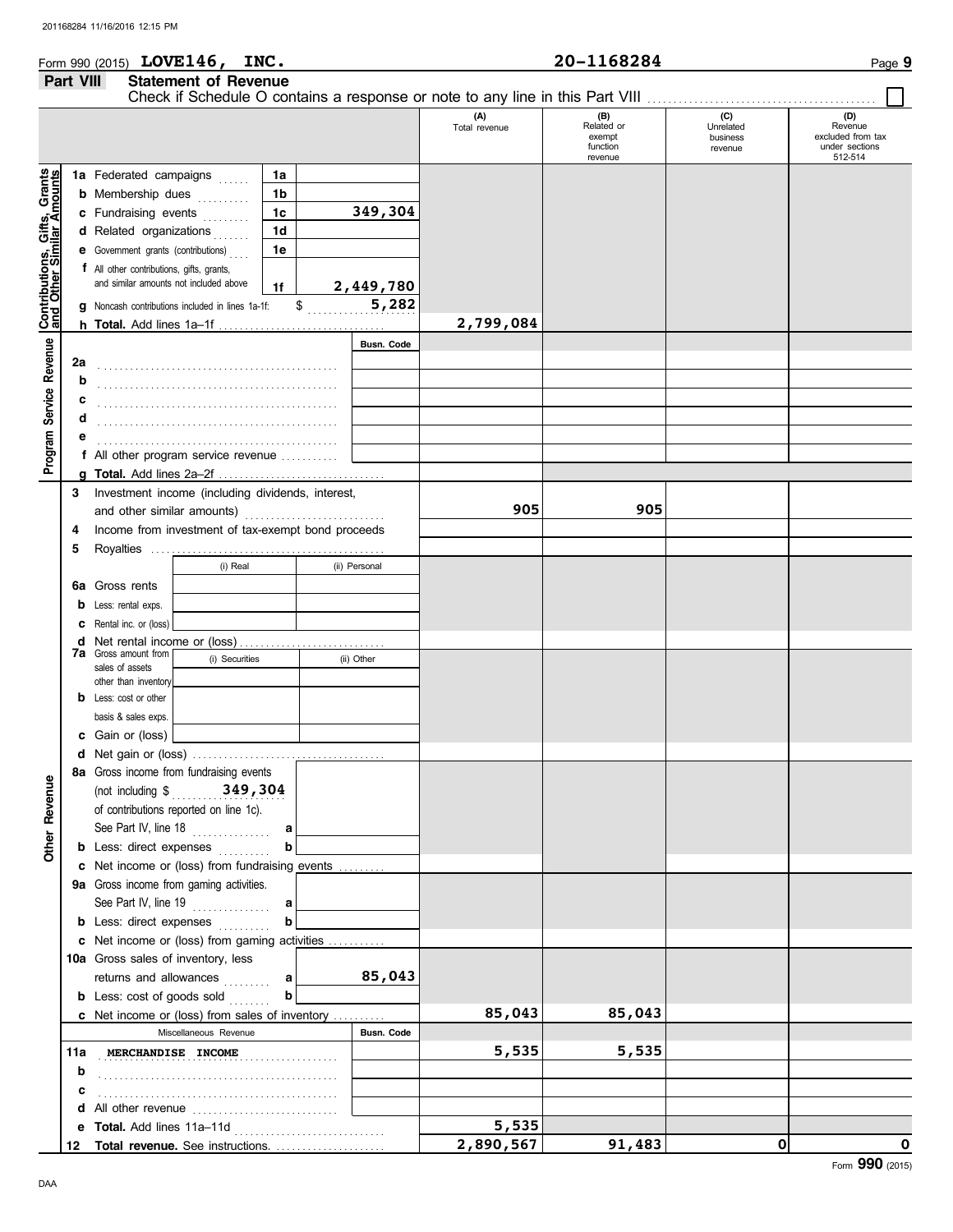## **Part IX Statement of Functional Expenses** Form 990 (2015) Page **10 LOVE146, INC. 20-1168284**

|     | Section 501(c)(3) and 501(c)(4) organizations must complete all columns. All other organizations must complete column (A).<br>Check if Schedule O contains a response or note to any line in this Part IX                                                                                                                                                                                                                                                                                                                   |                |                 |                  |             |
|-----|-----------------------------------------------------------------------------------------------------------------------------------------------------------------------------------------------------------------------------------------------------------------------------------------------------------------------------------------------------------------------------------------------------------------------------------------------------------------------------------------------------------------------------|----------------|-----------------|------------------|-------------|
|     |                                                                                                                                                                                                                                                                                                                                                                                                                                                                                                                             | (A)            | (B)             | (C)              | (D)         |
|     | Do not include amounts reported on lines 6b,<br>7b, 8b, 9b, and 10b of Part VIII.                                                                                                                                                                                                                                                                                                                                                                                                                                           | Total expenses | Program service | Management and   | Fundraising |
|     |                                                                                                                                                                                                                                                                                                                                                                                                                                                                                                                             |                | expenses        | general expenses | expenses    |
| 1.  | Grants and other assistance to domestic organizations                                                                                                                                                                                                                                                                                                                                                                                                                                                                       |                |                 |                  |             |
|     | and domestic governments. See Part IV, line 21                                                                                                                                                                                                                                                                                                                                                                                                                                                                              |                |                 |                  |             |
| 2   | Grants and other assistance to domestic                                                                                                                                                                                                                                                                                                                                                                                                                                                                                     |                |                 |                  |             |
|     | individuals. See Part IV, line 22                                                                                                                                                                                                                                                                                                                                                                                                                                                                                           |                |                 |                  |             |
| 3   | Grants and other assistance to foreign                                                                                                                                                                                                                                                                                                                                                                                                                                                                                      |                |                 |                  |             |
|     | organizations, foreign governments, and foreign                                                                                                                                                                                                                                                                                                                                                                                                                                                                             |                |                 |                  |             |
|     | individuals. See Part IV, lines 15 and 16                                                                                                                                                                                                                                                                                                                                                                                                                                                                                   | 434,951        | 434,951         |                  |             |
| 4   | Benefits paid to or for members                                                                                                                                                                                                                                                                                                                                                                                                                                                                                             |                |                 |                  |             |
| 5   | Compensation of current officers, directors,                                                                                                                                                                                                                                                                                                                                                                                                                                                                                |                |                 |                  |             |
|     | trustees, and key employees                                                                                                                                                                                                                                                                                                                                                                                                                                                                                                 |                |                 |                  |             |
| 6   | Compensation not included above, to disqualified                                                                                                                                                                                                                                                                                                                                                                                                                                                                            |                |                 |                  |             |
|     | persons (as defined under section 4958(f)(1)) and                                                                                                                                                                                                                                                                                                                                                                                                                                                                           |                |                 |                  |             |
|     | persons described in section 4958(c)(3)(B)                                                                                                                                                                                                                                                                                                                                                                                                                                                                                  |                |                 |                  |             |
| 7   | Other salaries and wages                                                                                                                                                                                                                                                                                                                                                                                                                                                                                                    | 1,281,635      | 984,469         | 99,863           | 197,303     |
| 8   | Pension plan accruals and contributions (include                                                                                                                                                                                                                                                                                                                                                                                                                                                                            |                |                 |                  |             |
|     | section 401(k) and 403(b) employer contributions)                                                                                                                                                                                                                                                                                                                                                                                                                                                                           |                |                 |                  |             |
| 9   | Other employee benefits                                                                                                                                                                                                                                                                                                                                                                                                                                                                                                     | 98,445         | 72,965          | 8,856            | 16,624      |
| 10  | Payroll taxes                                                                                                                                                                                                                                                                                                                                                                                                                                                                                                               | 111,420        | 83,306          | 9,134            | 18,980      |
| 11  | Fees for services (non-employees):                                                                                                                                                                                                                                                                                                                                                                                                                                                                                          |                |                 |                  |             |
|     |                                                                                                                                                                                                                                                                                                                                                                                                                                                                                                                             |                |                 |                  |             |
| а   |                                                                                                                                                                                                                                                                                                                                                                                                                                                                                                                             | 516            |                 | 516              |             |
| b   | Legal                                                                                                                                                                                                                                                                                                                                                                                                                                                                                                                       | 15, 137        |                 | 15, 137          |             |
| c   |                                                                                                                                                                                                                                                                                                                                                                                                                                                                                                                             |                |                 |                  |             |
| d   | Lobbying                                                                                                                                                                                                                                                                                                                                                                                                                                                                                                                    |                |                 |                  |             |
| е   | Professional fundraising services. See Part IV, line 17                                                                                                                                                                                                                                                                                                                                                                                                                                                                     |                |                 |                  |             |
| f   | Investment management fees                                                                                                                                                                                                                                                                                                                                                                                                                                                                                                  |                |                 |                  |             |
| a   | Other. (If line 11g amount exceeds 10% of line 25, column                                                                                                                                                                                                                                                                                                                                                                                                                                                                   |                |                 |                  |             |
|     | (A) amount, list line 11g expenses on Schedule O.)                                                                                                                                                                                                                                                                                                                                                                                                                                                                          | 41,243         | 23,734          | 17,509           |             |
| 12  | Advertising and promotion [11] [11] Advertising and promotion                                                                                                                                                                                                                                                                                                                                                                                                                                                               |                |                 |                  |             |
| 13  |                                                                                                                                                                                                                                                                                                                                                                                                                                                                                                                             | 44,095         | 24,776          | 6,378            | 12,941      |
| 14  |                                                                                                                                                                                                                                                                                                                                                                                                                                                                                                                             |                |                 |                  |             |
| 15  |                                                                                                                                                                                                                                                                                                                                                                                                                                                                                                                             |                |                 |                  |             |
| 16  |                                                                                                                                                                                                                                                                                                                                                                                                                                                                                                                             | 115,467        | 85,266          | 21,117           | 9,084       |
| 17  | $\begin{minipage}[c]{0.9\linewidth} \begin{tabular}{l} \textbf{Travel} \end{tabular} \end{minipage} \end{minipage} \begin{minipage}[c]{0.9\linewidth} \begin{tabular}{l} \textbf{True} \end{tabular} \end{minipage} \end{minipage} \begin{minipage}[c]{0.9\linewidth} \begin{tabular}{l} \textbf{True} \end{tabular} \end{minipage} \end{minipage} \begin{minipage}[c]{0.9\linewidth} \begin{tabular}{l} \textbf{True} \end{tabular} \end{minipage} \end{minipage} \begin{minipage}[c]{0.9\linewidth} \begin{tabular}{l} \$ | 260, 455       | 156,801         | 37,506           | 66,148      |
| 18. | Payments of travel or entertainment expenses                                                                                                                                                                                                                                                                                                                                                                                                                                                                                |                |                 |                  |             |
|     | for any federal, state, or local public officials                                                                                                                                                                                                                                                                                                                                                                                                                                                                           |                |                 |                  |             |
| 19  | Conferences, conventions, and meetings                                                                                                                                                                                                                                                                                                                                                                                                                                                                                      |                |                 |                  |             |
|     |                                                                                                                                                                                                                                                                                                                                                                                                                                                                                                                             |                |                 |                  |             |
| 20  | Interest                                                                                                                                                                                                                                                                                                                                                                                                                                                                                                                    |                |                 |                  |             |
| 21  |                                                                                                                                                                                                                                                                                                                                                                                                                                                                                                                             | 28,658         | 21,494          | 7,164            |             |
| 22  | Depreciation, depletion, and amortization                                                                                                                                                                                                                                                                                                                                                                                                                                                                                   |                |                 |                  |             |
| 23  | Insurance                                                                                                                                                                                                                                                                                                                                                                                                                                                                                                                   | 24,660         | 7,204           | 17,056           | 400         |
| 24  | Other expenses. Itemize expenses not covered                                                                                                                                                                                                                                                                                                                                                                                                                                                                                |                |                 |                  |             |
|     | above (List miscellaneous expenses in line 24e. If                                                                                                                                                                                                                                                                                                                                                                                                                                                                          |                |                 |                  |             |
|     | line 24e amount exceeds 10% of line 25, column                                                                                                                                                                                                                                                                                                                                                                                                                                                                              |                |                 |                  |             |
|     | (A) amount, list line 24e expenses on Schedule O.)                                                                                                                                                                                                                                                                                                                                                                                                                                                                          |                |                 |                  |             |
| а   | CONTRACT LABOR                                                                                                                                                                                                                                                                                                                                                                                                                                                                                                              | 228,527        | 173,103         | 20,469           | 34,955      |
| b   | <b>BANK FEES</b>                                                                                                                                                                                                                                                                                                                                                                                                                                                                                                            | 51,312         | 195             | 51,034           | 83          |
| c   | DOMESTIC PROGRAMS                                                                                                                                                                                                                                                                                                                                                                                                                                                                                                           | 34,965         | 34,965          |                  |             |
| d   | STAFF DEVELOPMENT                                                                                                                                                                                                                                                                                                                                                                                                                                                                                                           | 30,735         | 4,119           | 25,184           | 1,432       |
| е   | All other expenses                                                                                                                                                                                                                                                                                                                                                                                                                                                                                                          | 53,506         | 21,675          | 28,639           | 3,192       |
| 25  | Total functional expenses. Add lines 1 through 24e                                                                                                                                                                                                                                                                                                                                                                                                                                                                          | 2,855,727      | 2,129,023       | 365,562          | 361,142     |
| 26  | Joint costs. Complete this line only if the                                                                                                                                                                                                                                                                                                                                                                                                                                                                                 |                |                 |                  |             |
|     | organization reported in column (B) joint costs                                                                                                                                                                                                                                                                                                                                                                                                                                                                             |                |                 |                  |             |
|     | from a combined educational campaign and<br>fundraising solicitation. Check here<br>if                                                                                                                                                                                                                                                                                                                                                                                                                                      |                |                 |                  |             |
|     |                                                                                                                                                                                                                                                                                                                                                                                                                                                                                                                             |                |                 |                  |             |

following SOP 98-2 (ASC 958-720) ................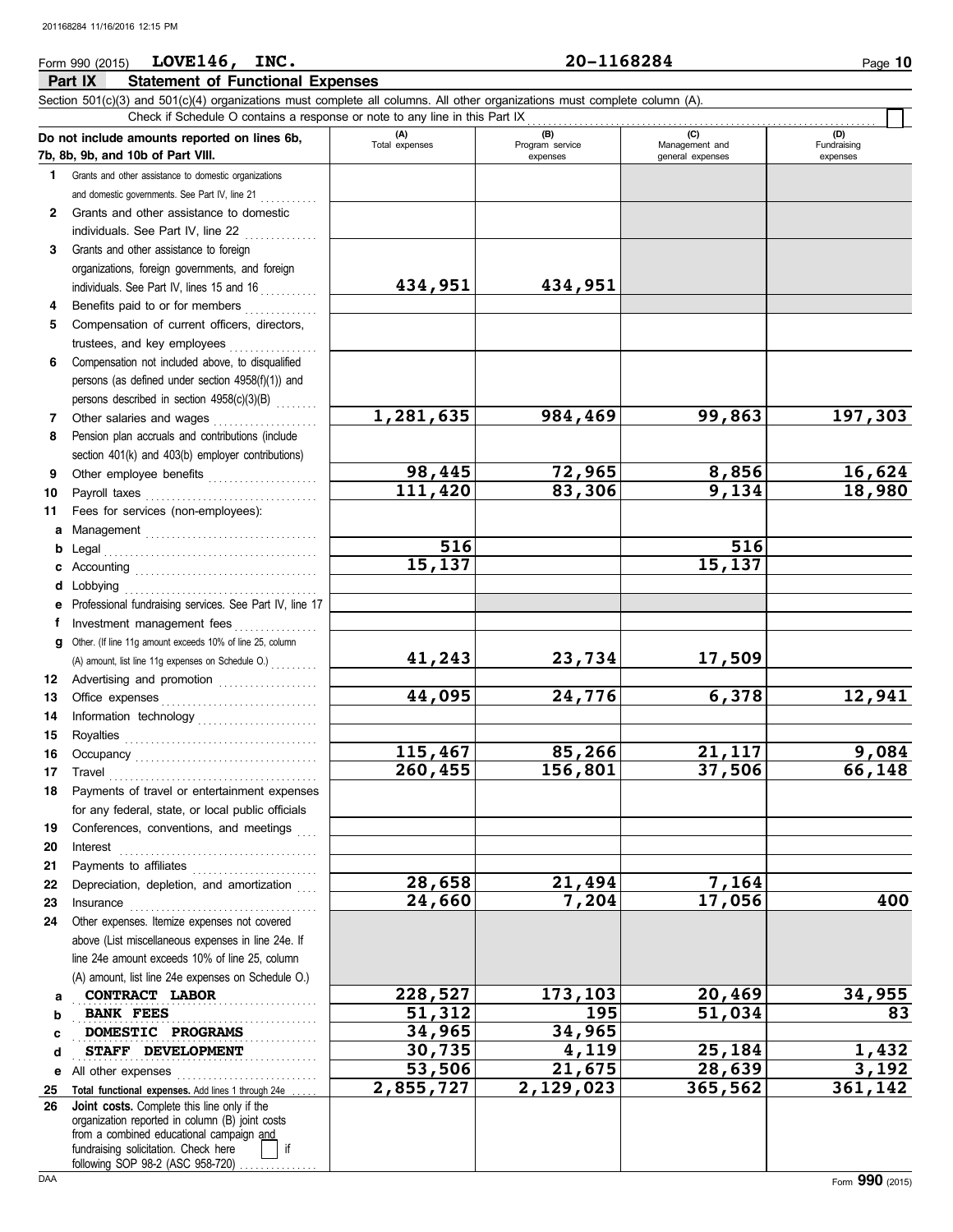| Form 990 (2015) | <b>LOVE146</b>       | <b>INC.</b> | 20-1168284 | Page |
|-----------------|----------------------|-------------|------------|------|
| Part X          | <b>Balance Sheet</b> |             |            |      |

|                  |          | Check if Schedule O contains a response or note to any line in this Part X                                                                                                                                                          |           |                       |                   |                |             |
|------------------|----------|-------------------------------------------------------------------------------------------------------------------------------------------------------------------------------------------------------------------------------------|-----------|-----------------------|-------------------|----------------|-------------|
|                  |          |                                                                                                                                                                                                                                     |           |                       | (A)               |                | (B)         |
|                  |          |                                                                                                                                                                                                                                     |           |                       | Beginning of year |                | End of year |
|                  | 1.       |                                                                                                                                                                                                                                     |           |                       | 921,007           | $\mathbf{1}$   | 1,016,860   |
|                  | 2        |                                                                                                                                                                                                                                     |           |                       |                   | $\overline{2}$ |             |
|                  | 3        |                                                                                                                                                                                                                                     |           |                       | 12,211            | 3              | 22,564      |
|                  | 4        | Accounts receivable, net                                                                                                                                                                                                            |           |                       |                   | 4              |             |
|                  | 5        | Loans and other receivables from current and former officers, directors,                                                                                                                                                            |           |                       |                   |                |             |
|                  |          | trustees, key employees, and highest compensated employees.                                                                                                                                                                         |           |                       |                   |                |             |
|                  |          | Complete Part II of Schedule L                                                                                                                                                                                                      |           |                       |                   | 5              |             |
|                  | 6        | Loans and other receivables from other disqualified persons (as defined under section                                                                                                                                               |           |                       |                   |                |             |
|                  |          | 4958(f)(1)), persons described in section 4958(c)(3)(B), and contributing employers and                                                                                                                                             |           |                       |                   |                |             |
| Assets           |          | sponsoring organizations of section 501(c)(9) voluntary employees' beneficiary                                                                                                                                                      |           |                       |                   |                |             |
|                  |          | organizations (see instructions). Complete Part II of Schedule L [1111111111111111111111111111111111                                                                                                                                |           |                       |                   | 6              |             |
|                  | 7        |                                                                                                                                                                                                                                     |           | 7                     |                   |                |             |
|                  | 8        | Inventories for sale or use <i>communication</i> and the contract of the contract of the contract of the contract of the contract of the contract of the contract of the contract of the contract of the contract of the contract o |           |                       |                   | 8              |             |
|                  | 9        |                                                                                                                                                                                                                                     |           |                       | 3,000             | 9              | 23,474      |
|                  |          | 10a Land, buildings, and equipment: cost or                                                                                                                                                                                         |           |                       |                   |                |             |
|                  |          | other basis. Complete Part VI of Schedule D<br>10a                                                                                                                                                                                  |           | 141,200               |                   |                |             |
|                  |          | b Less: accumulated depreciation [1] [1] Less: accumulated depreciation                                                                                                                                                             | 10b       | 70,228                | 67,024            | 10c            | 70,972      |
|                  | 11       |                                                                                                                                                                                                                                     |           |                       |                   | 11             |             |
|                  | 12       |                                                                                                                                                                                                                                     |           |                       |                   | 12             |             |
|                  | 13       |                                                                                                                                                                                                                                     |           |                       | 13                |                |             |
|                  | 14       | Intangible assets                                                                                                                                                                                                                   |           | 14                    |                   |                |             |
|                  | 15       | Other assets. See Part IV, line 11                                                                                                                                                                                                  | 5,500     | 15                    | 5,500             |                |             |
|                  | 16       |                                                                                                                                                                                                                                     | 1,008,742 | 16                    | 1,139,370         |                |             |
|                  | 17       |                                                                                                                                                                                                                                     |           |                       | 30, 105           | 17             | 139,035     |
|                  | 18       | Grants payable                                                                                                                                                                                                                      |           |                       | 18                |                |             |
|                  | 19       | Deferred revenue communications and contain a series of the contact of the contact of the contact of the contact of the contact of the contact of the contact of the contact of the contact of the contact of the contact of t      |           |                       |                   | 19             |             |
|                  | 20       |                                                                                                                                                                                                                                     |           |                       |                   | 20             |             |
|                  | 21       |                                                                                                                                                                                                                                     |           |                       |                   | 21             |             |
|                  | 22       | Loans and other payables to current and former officers, directors,                                                                                                                                                                 |           |                       |                   |                |             |
| Liabilities      |          | trustees, key employees, highest compensated employees, and                                                                                                                                                                         |           |                       |                   |                |             |
|                  |          | disqualified persons. Complete Part II of Schedule L                                                                                                                                                                                |           |                       |                   | 22             |             |
|                  | 23       |                                                                                                                                                                                                                                     |           |                       |                   | 23<br>24       |             |
|                  | 24<br>25 | Other liabilities (including federal income tax, payables to related third                                                                                                                                                          |           |                       |                   |                |             |
|                  |          | parties, and other liabilities not included on lines 17-24). Complete Part X                                                                                                                                                        |           |                       |                   |                |             |
|                  |          |                                                                                                                                                                                                                                     |           |                       | 13,141            | 25             |             |
|                  | 26       |                                                                                                                                                                                                                                     |           |                       | 43,246            | 26             | 139,035     |
|                  |          | Organizations that follow SFAS 117 (ASC 958), check here                                                                                                                                                                            |           | $ \mathbf{x} $<br>and |                   |                |             |
|                  |          | complete lines 27 through 29, and lines 33 and 34.                                                                                                                                                                                  |           |                       |                   |                |             |
|                  | 27       | Unrestricted net assets                                                                                                                                                                                                             |           |                       | 965,496           | 27             | 1,000,335   |
|                  | 28       |                                                                                                                                                                                                                                     |           |                       |                   | 28             |             |
|                  | 29       | Permanently restricted net assets                                                                                                                                                                                                   |           |                       |                   | 29             |             |
| or Fund Balances |          | Organizations that do not follow SFAS 117 (ASC 958), check here                                                                                                                                                                     |           | and                   |                   |                |             |
|                  |          | complete lines 30 through 34.                                                                                                                                                                                                       |           |                       |                   |                |             |
| <b>Assets</b>    | 30       | Capital stock or trust principal, or current funds                                                                                                                                                                                  |           |                       |                   | 30             |             |
|                  | 31       |                                                                                                                                                                                                                                     |           |                       |                   | 31             |             |
| Net              | 32       | Retained earnings, endowment, accumulated income, or other funds                                                                                                                                                                    |           |                       |                   | 32             |             |
|                  | 33       | Total net assets or fund balances                                                                                                                                                                                                   |           |                       | 965,496           | 33             | 1,000,335   |
|                  | 34       |                                                                                                                                                                                                                                     |           | 1,008,742             | 34                | 1,139,370      |             |

Form **990** (2015)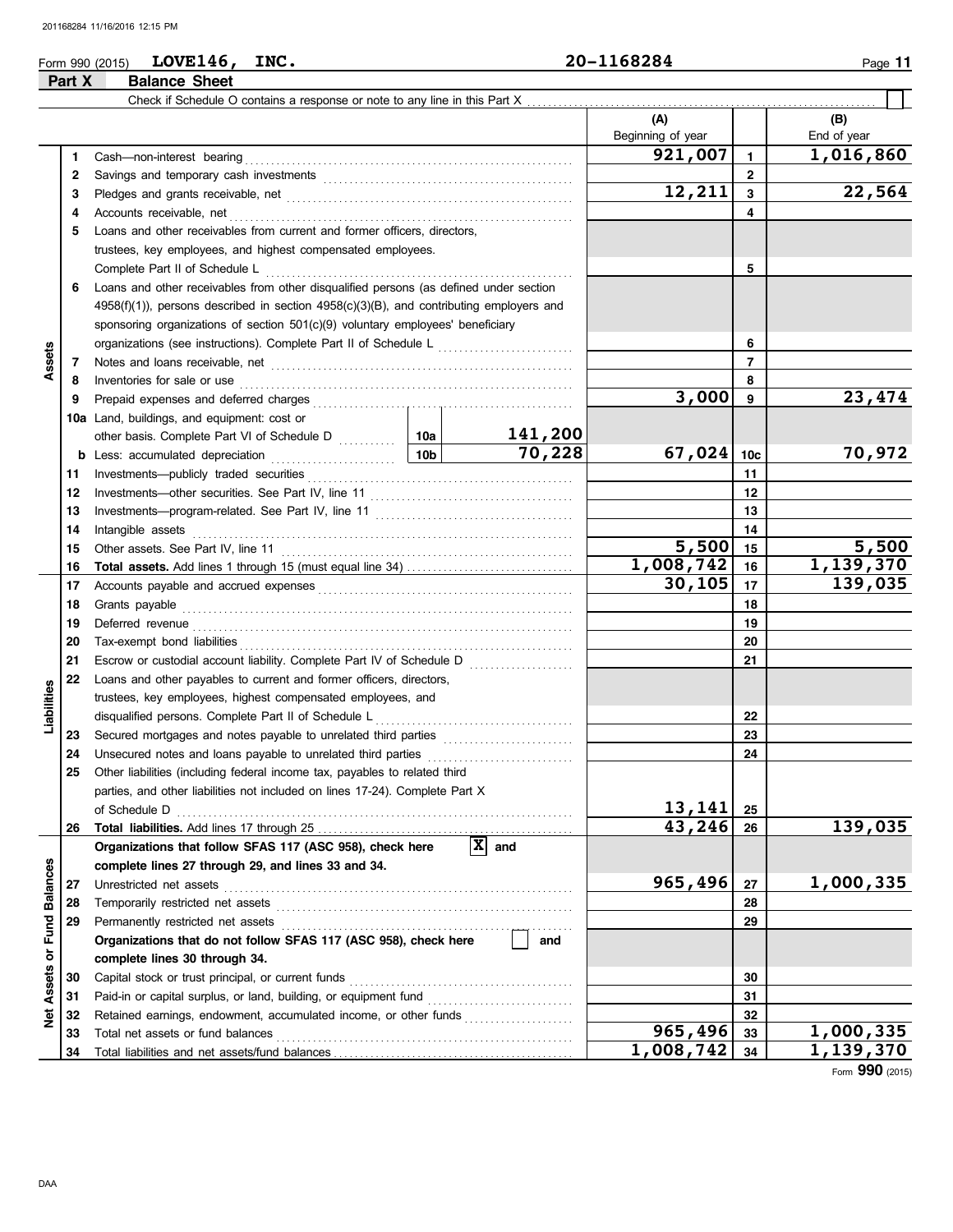|    | 20-1168284<br>Form 990 (2015) LOVE146, INC.                                                                                                                                                                                    |                         |                |     | Page 12   |  |
|----|--------------------------------------------------------------------------------------------------------------------------------------------------------------------------------------------------------------------------------|-------------------------|----------------|-----|-----------|--|
|    | Part XI<br><b>Reconciliation of Net Assets</b>                                                                                                                                                                                 |                         |                |     |           |  |
|    |                                                                                                                                                                                                                                |                         |                |     |           |  |
| 1. |                                                                                                                                                                                                                                | $\mathbf{1}$            | 2,890,567      |     |           |  |
| 2  | $\mathbf{2}$                                                                                                                                                                                                                   |                         |                |     |           |  |
| 3  | Revenue less expenses. Subtract line 2 from line 1                                                                                                                                                                             | 3                       |                |     | 34,840    |  |
| 4  | Net assets or fund balances at beginning of year (must equal Part X, line 33, column (A)) [[[[[[[[[[[[[[[[[[[                                                                                                                  | $\overline{\mathbf{4}}$ |                |     | 965,496   |  |
| 5  |                                                                                                                                                                                                                                | 5                       |                |     |           |  |
| 6  | Donated services and use of facilities <b>constants and interview of facilities</b>                                                                                                                                            | 6                       |                |     |           |  |
| 7  | Investment expenses                                                                                                                                                                                                            | $\overline{7}$          |                |     |           |  |
| 8  | Prior period adjustments entertainments and a statement of the statement of the statement of the statement of the statement of the statement of the statement of the statement of the statement of the statement of the statem | 8                       |                |     | $-1$      |  |
| 9  |                                                                                                                                                                                                                                | 9                       |                |     |           |  |
| 10 | Net assets or fund balances at end of year. Combine lines 3 through 9 (must equal Part X, line                                                                                                                                 |                         |                |     |           |  |
|    |                                                                                                                                                                                                                                | 10                      | 1,000,335      |     |           |  |
|    | <b>Financial Statements and Reporting</b><br>Part XII                                                                                                                                                                          |                         |                |     |           |  |
|    |                                                                                                                                                                                                                                |                         |                |     |           |  |
|    |                                                                                                                                                                                                                                |                         |                | Yes | <b>No</b> |  |
| 1. | X <br>Accounting method used to prepare the Form 990:<br>Cash<br>Accrual<br>Other                                                                                                                                              |                         |                |     |           |  |
|    | If the organization changed its method of accounting from a prior year or checked "Other," explain in                                                                                                                          |                         |                |     |           |  |
|    | Schedule O.                                                                                                                                                                                                                    |                         |                |     |           |  |
|    | 2a Were the organization's financial statements compiled or reviewed by an independent accountant?                                                                                                                             |                         | 2a             |     | X         |  |
|    | If "Yes," check a box below to indicate whether the financial statements for the year were compiled or                                                                                                                         |                         |                |     |           |  |
|    | reviewed on a separate basis, consolidated basis, or both:                                                                                                                                                                     |                         |                |     |           |  |
|    | Separate basis<br>Consolidated basis<br>Both consolidated and separate basis                                                                                                                                                   |                         |                |     |           |  |
|    | <b>b</b> Were the organization's financial statements audited by an independent accountant?                                                                                                                                    |                         | 2 <sub>b</sub> | X   |           |  |
|    | If "Yes," check a box below to indicate whether the financial statements for the year were audited on a                                                                                                                        |                         |                |     |           |  |
|    | separate basis, consolidated basis, or both:                                                                                                                                                                                   |                         |                |     |           |  |
|    | x <br>Separate basis<br>Consolidated basis<br>Both consolidated and separate basis                                                                                                                                             |                         |                |     |           |  |
|    | c If "Yes" to line 2a or 2b, does the organization have a committee that assumes responsibility for oversight                                                                                                                  |                         |                |     |           |  |
|    | of the audit, review, or compilation of its financial statements and selection of an independent accountant?                                                                                                                   |                         | 2с             | X   |           |  |
|    | If the organization changed either its oversight process or selection process during the tax year, explain in                                                                                                                  |                         |                |     |           |  |
|    | Schedule O.                                                                                                                                                                                                                    |                         |                |     |           |  |
|    | 3a As a result of a federal award, was the organization required to undergo an audit or audits as set forth in                                                                                                                 |                         |                |     |           |  |
|    | the Single Audit Act and OMB Circular A-133?                                                                                                                                                                                   |                         | За             |     | X         |  |
|    | <b>b</b> If "Yes," did the organization undergo the required audit or audits? If the organization did not undergo the                                                                                                          |                         |                |     |           |  |
|    |                                                                                                                                                                                                                                |                         | 3b             |     |           |  |

Form **990** (2015)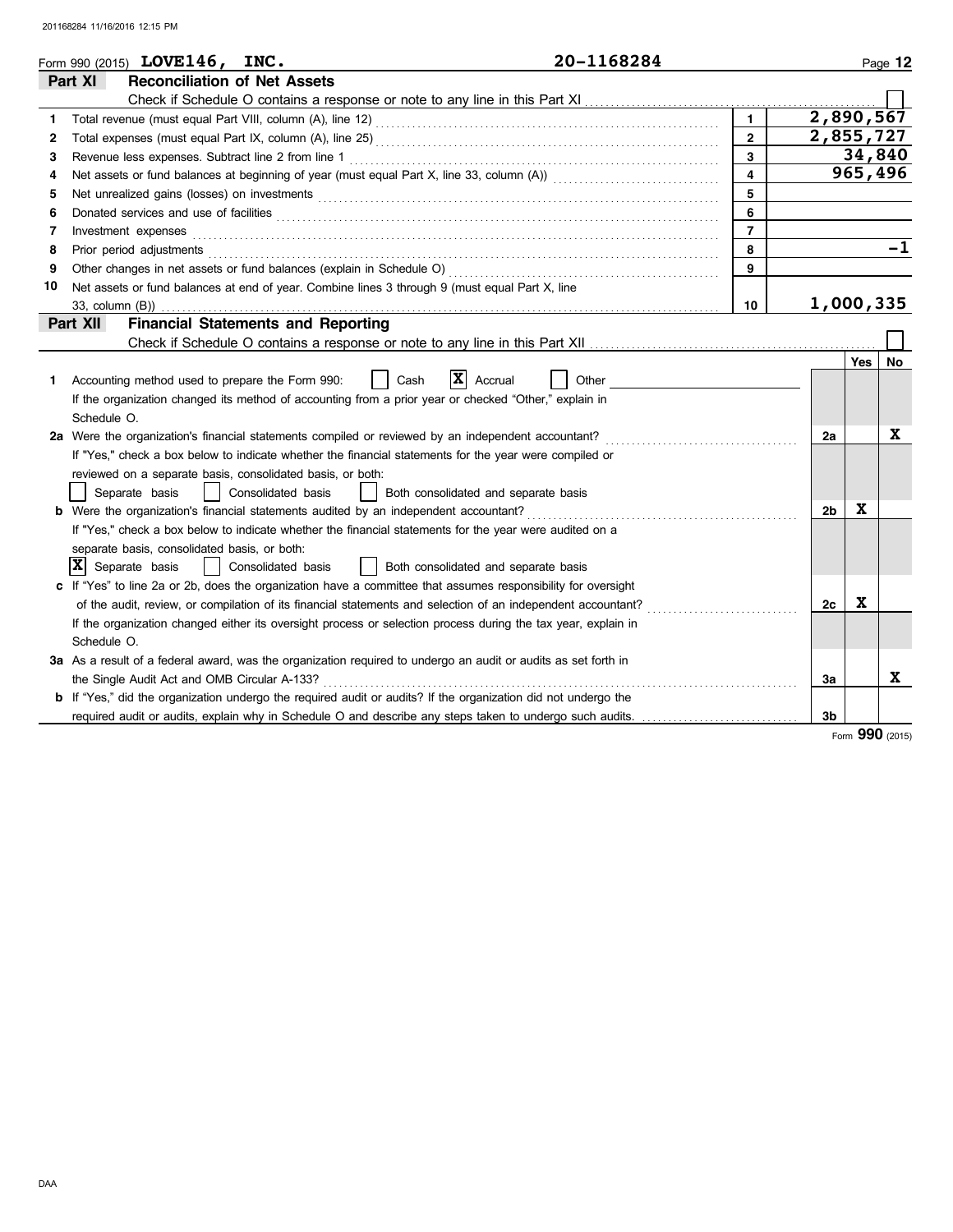| <b>SCHEDULE A</b>                                      |                                                                                                                       | <b>Public Charity Status and Public Support</b>                                                                                                                                                                                                                               |                |                          |                        | OMB No. 1545-0047              |
|--------------------------------------------------------|-----------------------------------------------------------------------------------------------------------------------|-------------------------------------------------------------------------------------------------------------------------------------------------------------------------------------------------------------------------------------------------------------------------------|----------------|--------------------------|------------------------|--------------------------------|
| (Form 990 or 990-EZ)                                   |                                                                                                                       | Complete if the organization is a section $501(c)(3)$ organization or a section                                                                                                                                                                                               |                | 5                        |                        |                                |
|                                                        |                                                                                                                       | 4947(a)(1) nonexempt charitable trust.<br>Attach to Form 990 or Form 990-EZ.                                                                                                                                                                                                  | Open to Public |                          |                        |                                |
| Department of the Treasury<br>Internal Revenue Service |                                                                                                                       | Information about Schedule A (Form 990 or 990-EZ) and its instructions is at www.irs.gov/form990.                                                                                                                                                                             |                |                          |                        | Inspection                     |
| Name of the organization                               |                                                                                                                       |                                                                                                                                                                                                                                                                               |                |                          |                        | Employer identification number |
| Part I                                                 | LOVE146, INC.                                                                                                         |                                                                                                                                                                                                                                                                               |                |                          | 20-1168284             |                                |
|                                                        |                                                                                                                       | Reason for Public Charity Status (All organizations must complete this part.) See instructions.<br>The organization is not a private foundation because it is: (For lines 1 through 11, check only one box.)                                                                  |                |                          |                        |                                |
| 1                                                      |                                                                                                                       | A church, convention of churches, or association of churches described in section 170(b)(1)(A)(i).                                                                                                                                                                            |                |                          |                        |                                |
| 2                                                      |                                                                                                                       | A school described in <b>section 170(b)(1)(A)(ii).</b> (Attach Schedule E (Form 990 or 990-EZ).)                                                                                                                                                                              |                |                          |                        |                                |
| 3                                                      |                                                                                                                       | A hospital or a cooperative hospital service organization described in section $170(b)(1)(A)(iii)$ .                                                                                                                                                                          |                |                          |                        |                                |
| 4                                                      |                                                                                                                       | A medical research organization operated in conjunction with a hospital described in section 170(b)(1)(A)(iii). Enter the hospital's name,                                                                                                                                    |                |                          |                        |                                |
| city, and state:                                       |                                                                                                                       |                                                                                                                                                                                                                                                                               |                |                          |                        |                                |
| 5                                                      |                                                                                                                       | An organization operated for the benefit of a college or university owned or operated by a governmental unit described in                                                                                                                                                     |                |                          |                        |                                |
|                                                        | section 170(b)(1)(A)(iv). (Complete Part II.)                                                                         |                                                                                                                                                                                                                                                                               |                |                          |                        |                                |
| 6<br> X<br>7                                           |                                                                                                                       | A federal, state, or local government or governmental unit described in section 170(b)(1)(A)(v).<br>An organization that normally receives a substantial part of its support from a governmental unit or from the general public                                              |                |                          |                        |                                |
|                                                        | described in section 170(b)(1)(A)(vi). (Complete Part II.)                                                            |                                                                                                                                                                                                                                                                               |                |                          |                        |                                |
| 8                                                      |                                                                                                                       | A community trust described in section 170(b)(1)(A)(vi). (Complete Part II.)                                                                                                                                                                                                  |                |                          |                        |                                |
| 9                                                      |                                                                                                                       | An organization that normally receives: (1) more than 33 1/3% of its support from contributions, membership fees, and gross                                                                                                                                                   |                |                          |                        |                                |
|                                                        |                                                                                                                       | receipts from activities related to its exempt functions—subject to certain exceptions, and (2) no more than 33 1/3% of its                                                                                                                                                   |                |                          |                        |                                |
|                                                        |                                                                                                                       | support from gross investment income and unrelated business taxable income (less section 511 tax) from businesses                                                                                                                                                             |                |                          |                        |                                |
|                                                        |                                                                                                                       | acquired by the organization after June 30, 1975. See section 509(a)(2). (Complete Part III.)                                                                                                                                                                                 |                |                          |                        |                                |
| 10<br>11                                               |                                                                                                                       | An organization organized and operated exclusively to test for public safety. See section 509(a)(4).                                                                                                                                                                          |                |                          |                        |                                |
|                                                        |                                                                                                                       | An organization organized and operated exclusively for the benefit of, to perform the functions of, or to carry out the purposes of<br>one or more publicly supported organizations described in section $509(a)(1)$ or section $509(a)(2)$ . See section $509(a)(3)$ . Check |                |                          |                        |                                |
|                                                        |                                                                                                                       | the box in lines 11a through 11d that describes the type of supporting organization and complete lines 11e, 11f, and 11g.                                                                                                                                                     |                |                          |                        |                                |
| a                                                      |                                                                                                                       | Type I. A supporting organization operated, supervised, or controlled by its supported organization(s), typically by giving                                                                                                                                                   |                |                          |                        |                                |
|                                                        |                                                                                                                       | the supported organization(s) the power to regularly appoint or elect a majority of the directors or trustees of the supporting                                                                                                                                               |                |                          |                        |                                |
|                                                        | organization. You must complete Part IV, Sections A and B.                                                            |                                                                                                                                                                                                                                                                               |                |                          |                        |                                |
| $\mathbf b$                                            |                                                                                                                       | <b>Type II.</b> A supporting organization supervised or controlled in connection with its supported organization(s), by having                                                                                                                                                |                |                          |                        |                                |
|                                                        |                                                                                                                       | control or management of the supporting organization vested in the same persons that control or manage the supported                                                                                                                                                          |                |                          |                        |                                |
| c                                                      | organization(s). You must complete Part IV, Sections A and C.                                                         | Type III functionally integrated. A supporting organization operated in connection with, and functionally integrated with,                                                                                                                                                    |                |                          |                        |                                |
|                                                        |                                                                                                                       | its supported organization(s) (see instructions). You must complete Part IV, Sections A, D, and E.                                                                                                                                                                            |                |                          |                        |                                |
| d                                                      |                                                                                                                       | Type III non-functionally integrated. A supporting organization operated in connection with its supported organization(s)                                                                                                                                                     |                |                          |                        |                                |
|                                                        |                                                                                                                       | that is not functionally integrated. The organization generally must satisfy a distribution requirement and an attentiveness                                                                                                                                                  |                |                          |                        |                                |
|                                                        |                                                                                                                       | requirement (see instructions). You must complete Part IV, Sections A and D, and Part V.                                                                                                                                                                                      |                |                          |                        |                                |
| е                                                      |                                                                                                                       | Check this box if the organization received a written determination from the IRS that it is a Type I, Type II, Type III                                                                                                                                                       |                |                          |                        |                                |
|                                                        |                                                                                                                       | functionally integrated, or Type III non-functionally integrated supporting organization.                                                                                                                                                                                     |                |                          |                        |                                |
| f<br>g                                                 | Enter the number of supported organizations<br>Provide the following information about the supported organization(s). |                                                                                                                                                                                                                                                                               |                |                          |                        |                                |
| (i) Name of supported                                  | (ii) EIN                                                                                                              | (iii) Type of organization                                                                                                                                                                                                                                                    |                | (iv) Is the organization | (v) Amount of monetary | (vi) Amount of                 |
| organization                                           |                                                                                                                       | (described on lines 1-9                                                                                                                                                                                                                                                       |                | listed in your governing | support (see           | other support (see             |
|                                                        |                                                                                                                       | above (see instructions))                                                                                                                                                                                                                                                     |                | document?                | instructions)          | instructions)                  |
|                                                        |                                                                                                                       |                                                                                                                                                                                                                                                                               | Yes            | No                       |                        |                                |
| (A)                                                    |                                                                                                                       |                                                                                                                                                                                                                                                                               |                |                          |                        |                                |
| (B)                                                    |                                                                                                                       |                                                                                                                                                                                                                                                                               |                |                          |                        |                                |
|                                                        |                                                                                                                       |                                                                                                                                                                                                                                                                               |                |                          |                        |                                |
| (C)                                                    |                                                                                                                       |                                                                                                                                                                                                                                                                               |                |                          |                        |                                |
| (D)                                                    |                                                                                                                       |                                                                                                                                                                                                                                                                               |                |                          |                        |                                |
| (E)                                                    |                                                                                                                       |                                                                                                                                                                                                                                                                               |                |                          |                        |                                |
|                                                        |                                                                                                                       |                                                                                                                                                                                                                                                                               |                |                          |                        |                                |
| Total                                                  |                                                                                                                       |                                                                                                                                                                                                                                                                               |                |                          |                        |                                |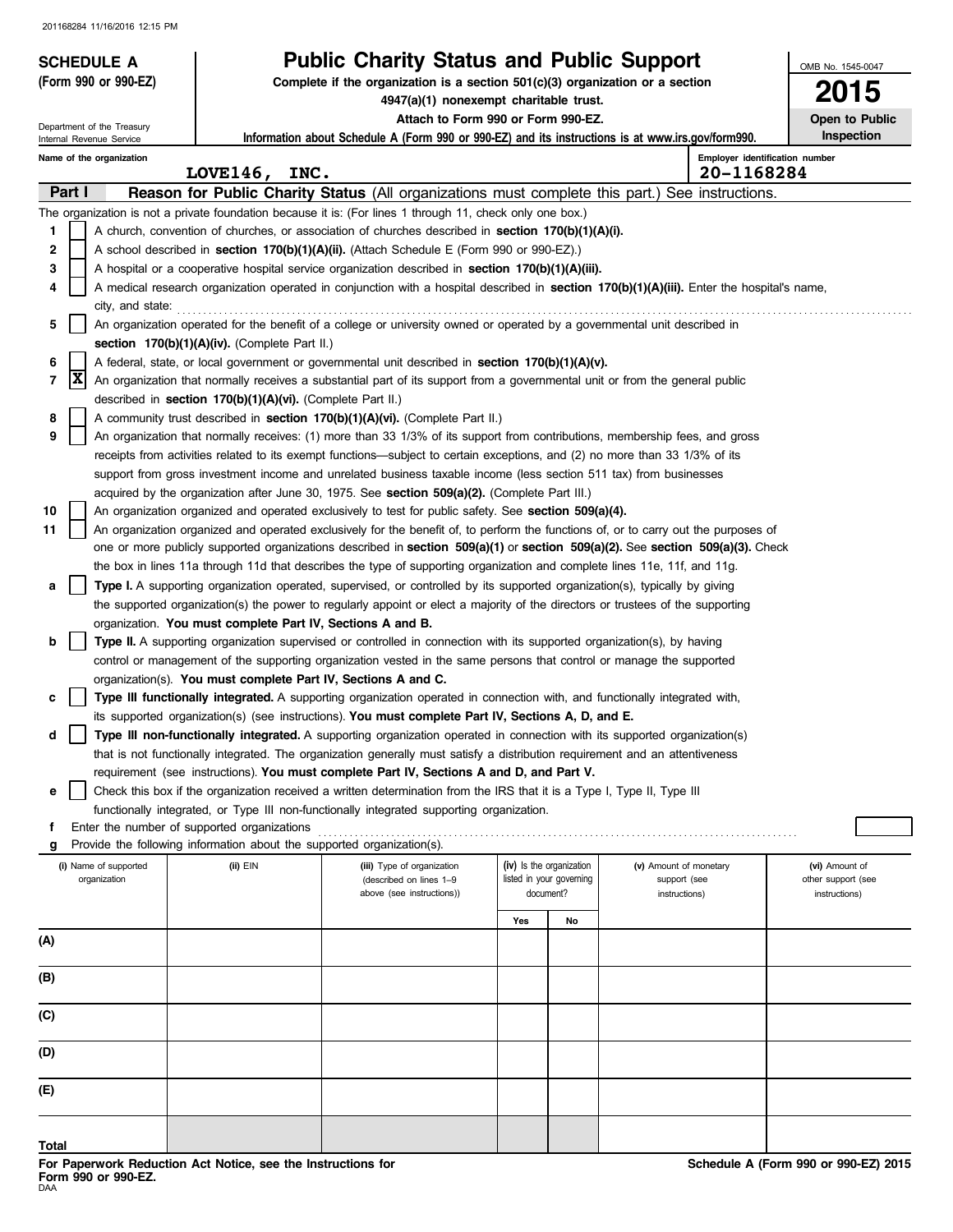### **Schedule A (Form 990 or 990-EZ) 2015 LOVE146, INC.** 20 120 - 1168284 Page 2 (Complete only if you checked the box on line 5, 7, or 8 of Part I or if the organization failed to qualify under **Part II Support Schedule for Organizations Described in Sections 170(b)(1)(A)(iv) and 170(b)(1)(A)(vi)** Part III. If the organization fails to qualify under the tests listed below, please complete Part III.)

|              | <b>Section A. Public Support</b>                                                                                                                                                                                                                                                                                                                        |                 |           |            |            |            |                                        |
|--------------|---------------------------------------------------------------------------------------------------------------------------------------------------------------------------------------------------------------------------------------------------------------------------------------------------------------------------------------------------------|-----------------|-----------|------------|------------|------------|----------------------------------------|
|              | Calendar year (or fiscal year beginning in)                                                                                                                                                                                                                                                                                                             | <b>(a)</b> 2011 | (b) 2012  | $(c)$ 2013 | (d) $2014$ | $(e)$ 2015 | (f) Total                              |
| 1            | Gifts, grants, contributions, and<br>membership fees received. (Do not<br>include any "unusual grants.")                                                                                                                                                                                                                                                | 2,360,775       | 2,637,580 | 2,975,743  | 3,088,488  | 2,799,084  | 13,861,670                             |
| $\mathbf{2}$ | Tax revenues levied for the<br>organization's benefit and either paid<br>to or expended on its behalf                                                                                                                                                                                                                                                   |                 |           |            |            |            |                                        |
| 3            | The value of services or facilities<br>furnished by a governmental unit to the<br>organization without charge                                                                                                                                                                                                                                           |                 |           |            |            |            |                                        |
| 4            | Total. Add lines 1 through 3                                                                                                                                                                                                                                                                                                                            | 2,360,775       | 2,637,580 | 2,975,743  | 3,088,488  | 2,799,084  | 13,861,670                             |
| 5            | The portion of total contributions by<br>each person (other than a<br>governmental unit or publicly<br>supported organization) included on<br>line 1 that exceeds 2% of the amount<br>shown on line 11, column (f) $\ldots$                                                                                                                             |                 |           |            |            |            |                                        |
| 6            | Public support. Subtract line 5 from line 4.                                                                                                                                                                                                                                                                                                            |                 |           |            |            |            | 13,861,670                             |
|              | <b>Section B. Total Support</b>                                                                                                                                                                                                                                                                                                                         |                 |           |            |            |            |                                        |
|              | Calendar year (or fiscal year beginning in)                                                                                                                                                                                                                                                                                                             | (a) 2011        | (b) 2012  | $(c)$ 2013 | (d) $2014$ | (e) $2015$ | (f) Total                              |
| 7            | Amounts from line 4                                                                                                                                                                                                                                                                                                                                     | 2,360,775       | 2,637,580 | 2,975,743  | 3,088,488  | 2,799,084  | 13,861,670                             |
| 8            | Gross income from interest, dividends,<br>payments received on securities loans,<br>rents, royalties and income from similar                                                                                                                                                                                                                            | 453             | 1,049     | 990        | 726        |            | 3,218                                  |
| 9            | Net income from unrelated business<br>activities, whether or not the business<br>is regularly carried on $\ldots$ $\ldots$ $\ldots$ $\ldots$                                                                                                                                                                                                            |                 |           |            |            |            |                                        |
| 10           | Other income. Do not include gain or<br>loss from the sale of capital assets<br>(Explain in Part VI.)                                                                                                                                                                                                                                                   |                 |           |            |            |            |                                        |
| 11           | Total support. Add lines 7 through 10                                                                                                                                                                                                                                                                                                                   |                 |           |            |            |            | 13,864,888                             |
| 12           |                                                                                                                                                                                                                                                                                                                                                         |                 |           |            |            | 12         | 150,858                                |
| 13           | First five years. If the Form 990 is for the organization's first, second, third, fourth, or fifth tax year as a section 501(c)(3)                                                                                                                                                                                                                      |                 |           |            |            |            |                                        |
|              | organization, check this box and stop here                                                                                                                                                                                                                                                                                                              |                 |           |            |            |            |                                        |
|              | Section C. Computation of Public Support Percentage                                                                                                                                                                                                                                                                                                     |                 |           |            |            |            |                                        |
| 14           | Public support percentage for 2015 (line 6, column (f) divided by line 11, column (f)) [[[[[[[[[[[[[[[[[[[[[[                                                                                                                                                                                                                                           |                 |           |            |            | 14         | 99.98%                                 |
| 15           | Public support percentage from 2014 Schedule A, Part II, line 14 [2010] [2010] [2010] [2010] [2010] [2010] [2010] [2010] [2010] [2010] [2010] [2010] [2010] [2010] [2010] [2010] [2010] [2010] [2010] [2010] [2010] [2010] [20                                                                                                                          |                 |           |            |            | 15         | 99.97%                                 |
| 16а          | 33 1/3% support test-2015. If the organization did not check the box on line 13, and line 14 is 33 1/3% or more, check this                                                                                                                                                                                                                             |                 |           |            |            |            |                                        |
|              |                                                                                                                                                                                                                                                                                                                                                         |                 |           |            |            |            | $\blacktriangleright \boxed{\text{X}}$ |
| b            | 33 1/3% support test-2014. If the organization did not check a box on line 13 or 16a, and line 15 is 33 1/3% or more,                                                                                                                                                                                                                                   |                 |           |            |            |            |                                        |
|              | check this box and stop here. The organization qualifies as a publicly supported organization <b>contract the state of state of state</b>                                                                                                                                                                                                               |                 |           |            |            |            |                                        |
| 17a          | 10%-facts-and-circumstances test-2015. If the organization did not check a box on line 13, 16a, or 16b, and line 14 is                                                                                                                                                                                                                                  |                 |           |            |            |            |                                        |
|              | 10% or more, and if the organization meets the "facts-and-circumstances" test, check this box and stop here. Explain in<br>Part VI how the organization meets the "facts-and-circumstances" test. The organization qualifies as a publicly supported                                                                                                    |                 |           |            |            |            |                                        |
|              |                                                                                                                                                                                                                                                                                                                                                         |                 |           |            |            |            |                                        |
| b            | 10%-facts-and-circumstances test-2014. If the organization did not check a box on line 13, 16a, 16b, or 17a, and line                                                                                                                                                                                                                                   |                 |           |            |            |            |                                        |
|              | 15 is 10% or more, and if the organization meets the "facts-and-circumstances" test, check this box and stop here.<br>Explain in Part VI how the organization meets the "facts-and-circumstances" test. The organization qualifies as a publicly                                                                                                        |                 |           |            |            |            |                                        |
|              | supported organization contains and contains a subsequent of the contact of the contact of the contact of the contact of the contact of the contact of the contact of the contact of the contact of the contact of the contact<br>Private foundation. If the organization did not check a box on line 13, 16a, 16b, 17a, or 17b, check this box and see |                 |           |            |            |            |                                        |
| 18           | <b>instructions</b>                                                                                                                                                                                                                                                                                                                                     |                 |           |            |            |            |                                        |
|              |                                                                                                                                                                                                                                                                                                                                                         |                 |           |            |            |            |                                        |

**Schedule A (Form 990 or 990-EZ) 2015**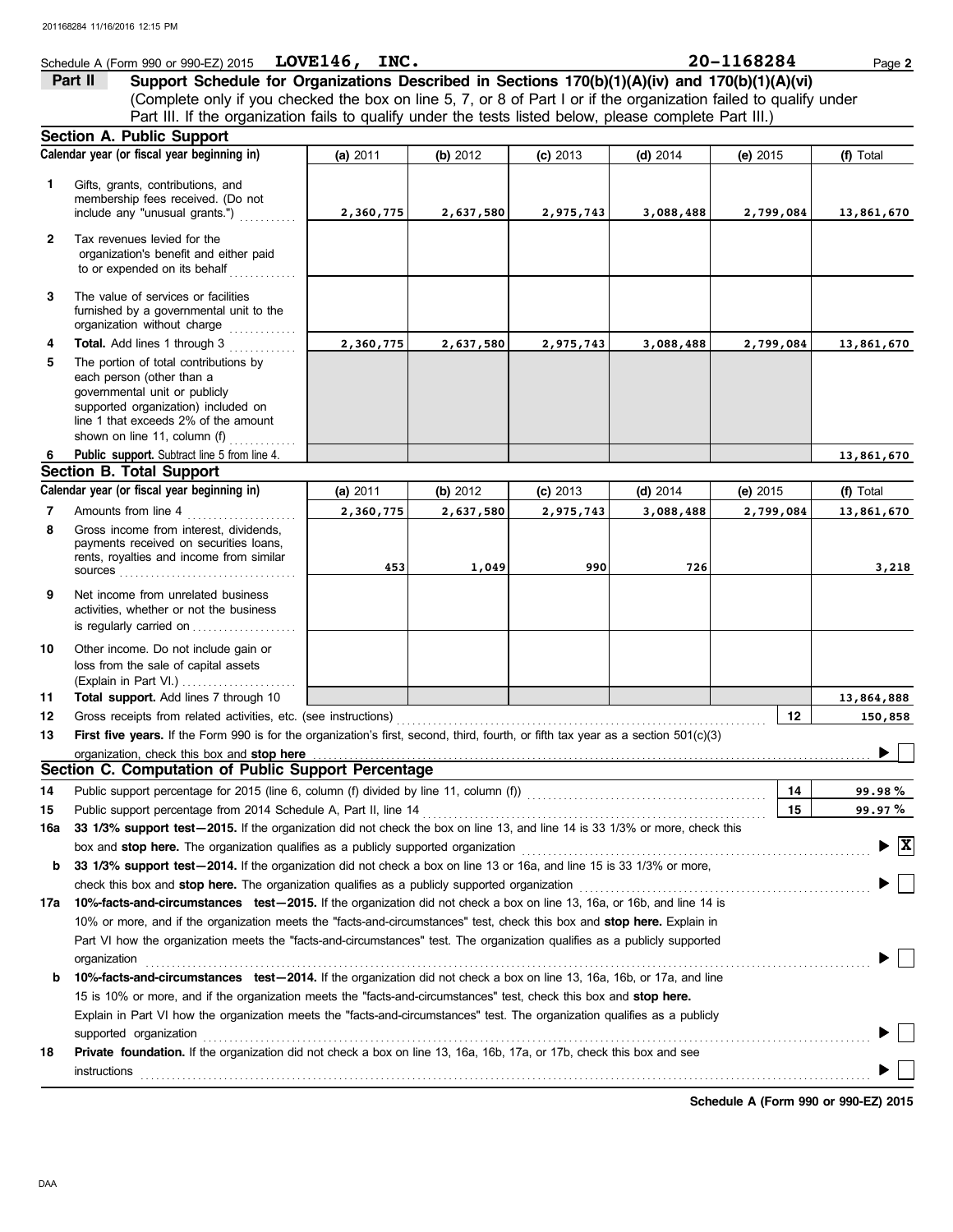|              | 201168284 11/16/2016 12:15 PM                                                                                                                                                                                                                                                                      |          |          |            |            |            |           |
|--------------|----------------------------------------------------------------------------------------------------------------------------------------------------------------------------------------------------------------------------------------------------------------------------------------------------|----------|----------|------------|------------|------------|-----------|
|              | Schedule A (Form 990 or 990-EZ) 2015 $LOVE146$ , INC.                                                                                                                                                                                                                                              |          |          |            |            | 20-1168284 | Page 3    |
|              | Support Schedule for Organizations Described in Section 509(a)(2)<br>Part III<br>(Complete only if you checked the box on line 9 of Part I or if the organization failed to qualify under Part II.<br>If the organization fails to qualify under the tests listed below, please complete Part II.) |          |          |            |            |            |           |
|              | <b>Section A. Public Support</b>                                                                                                                                                                                                                                                                   |          |          |            |            |            |           |
|              | Calendar year (or fiscal year beginning in)                                                                                                                                                                                                                                                        | (a) 2011 | (b) 2012 | $(c)$ 2013 | $(d)$ 2014 | (e) $2015$ | (f) Total |
| 1.           | Gifts, grants, contributions, and membership<br>fees received. (Do not include any "unusual<br>grants.") $\ldots \ldots \ldots \ldots \ldots \ldots \ldots \ldots \ldots \ldots \ldots \ldots$                                                                                                     |          |          |            |            |            |           |
| $\mathbf{2}$ | Gross receipts from admissions, merchandise<br>sold or services performed, or facilities<br>furnished in any activity that is related to the<br>organization's tax-exempt purpose                                                                                                                  |          |          |            |            |            |           |
| 3            | Gross receipts from activities that are not an<br>unrelated trade or business under section 513                                                                                                                                                                                                    |          |          |            |            |            |           |
| 4            | Tax revenues levied for the<br>organization's benefit and either paid<br>to or expended on its behalf $\ldots$                                                                                                                                                                                     |          |          |            |            |            |           |
| 5            | The value of services or facilities<br>furnished by a governmental unit to the<br>organization without charge                                                                                                                                                                                      |          |          |            |            |            |           |
| 6            | Total. Add lines 1 through 5                                                                                                                                                                                                                                                                       |          |          |            |            |            |           |
|              | 7a Amounts included on lines 1, 2, and 3<br>received from disqualified persons                                                                                                                                                                                                                     |          |          |            |            |            |           |
| b            | Amounts included on lines 2 and 3<br>received from other than disqualified<br>persons that exceed the greater of \$5,000<br>or 1% of the amount on line 13 for the year                                                                                                                            |          |          |            |            |            |           |
| c            |                                                                                                                                                                                                                                                                                                    |          |          |            |            |            |           |
| 8            | Public support. (Subtract line 7c from                                                                                                                                                                                                                                                             |          |          |            |            |            |           |
|              | <b>Section B. Total Support</b>                                                                                                                                                                                                                                                                    |          |          |            |            |            |           |
|              | Calendar year (or fiscal year beginning in)                                                                                                                                                                                                                                                        | (a) 2011 | (b) 2012 | $(c)$ 2013 | $(d)$ 2014 | (e) $2015$ | (f) Total |
| 9            | Amounts from line 6                                                                                                                                                                                                                                                                                |          |          |            |            |            |           |
|              | 10a Gross income from interest, dividends,<br>payments received on securities loans, rents,<br>royalties and income from similar sources.                                                                                                                                                          |          |          |            |            |            |           |
| b            | Unrelated business taxable income (less<br>section 511 taxes) from businesses<br>acquired after June 30, 1975                                                                                                                                                                                      |          |          |            |            |            |           |
| c            |                                                                                                                                                                                                                                                                                                    |          |          |            |            |            |           |
| 11           | Net income from unrelated business<br>activities not included in line 10b, whether<br>or not the business is regularly carried on                                                                                                                                                                  |          |          |            |            |            |           |
| 12           | Other income. Do not include gain or<br>loss from the sale of capital assets                                                                                                                                                                                                                       |          |          |            |            |            |           |
| 13           | Total support. (Add lines 9, 10c, 11,                                                                                                                                                                                                                                                              |          |          |            |            |            |           |

| 14  | First five years. If the Form 990 is for the organization's first, second, third, fourth, or fifth tax year as a section 501(c)(3)                                                                                                   |    |      |  |  |  |
|-----|--------------------------------------------------------------------------------------------------------------------------------------------------------------------------------------------------------------------------------------|----|------|--|--|--|
|     | organization, check this box and stop here <b>constant and the constant of the state of the constant of the state of the state of the state of the state of the state of the state of the state of the state of the state of the</b> |    |      |  |  |  |
|     | Section C. Computation of Public Support Percentage                                                                                                                                                                                  |    |      |  |  |  |
| 15  | Public support percentage for 2015 (line 8, column (f) divided by line 13, column (f))                                                                                                                                               | 15 | $\%$ |  |  |  |
| 16  |                                                                                                                                                                                                                                      | 16 | %    |  |  |  |
|     | Section D. Computation of Investment Income Percentage                                                                                                                                                                               |    |      |  |  |  |
| 17  | Investment income percentage for 2015 (line 10c, column (f) divided by line 13, column (f))                                                                                                                                          | 17 | $\%$ |  |  |  |
| 18  | Investment income percentage from 2014 Schedule A, Part III, line 17                                                                                                                                                                 | 18 | $\%$ |  |  |  |
| 19a | 33 1/3% support tests-2015. If the organization did not check the box on line 14, and line 15 is more than 33 1/3%, and line                                                                                                         |    |      |  |  |  |
|     | 17 is not more than 33 1/3%, check this box and stop here. The organization qualifies as a publicly supported organization                                                                                                           |    |      |  |  |  |

**b 33 1/3% support tests—2014.** If the organization did not check a box on line 14 or line 19a, and line 16 is more than 33 1/3%, and line 18 is not more than 33 1/3%, check this box and **stop here.** The organization qualifies as a publicly supported organization . . . . . . . . . . . . . . . . . . . . .

20 Private foundation. If the organization did not check a box on line 14, 19a, or 19b, check this box and see instructions

**Schedule A (Form 990 or 990-EZ) 2015**

Þ ь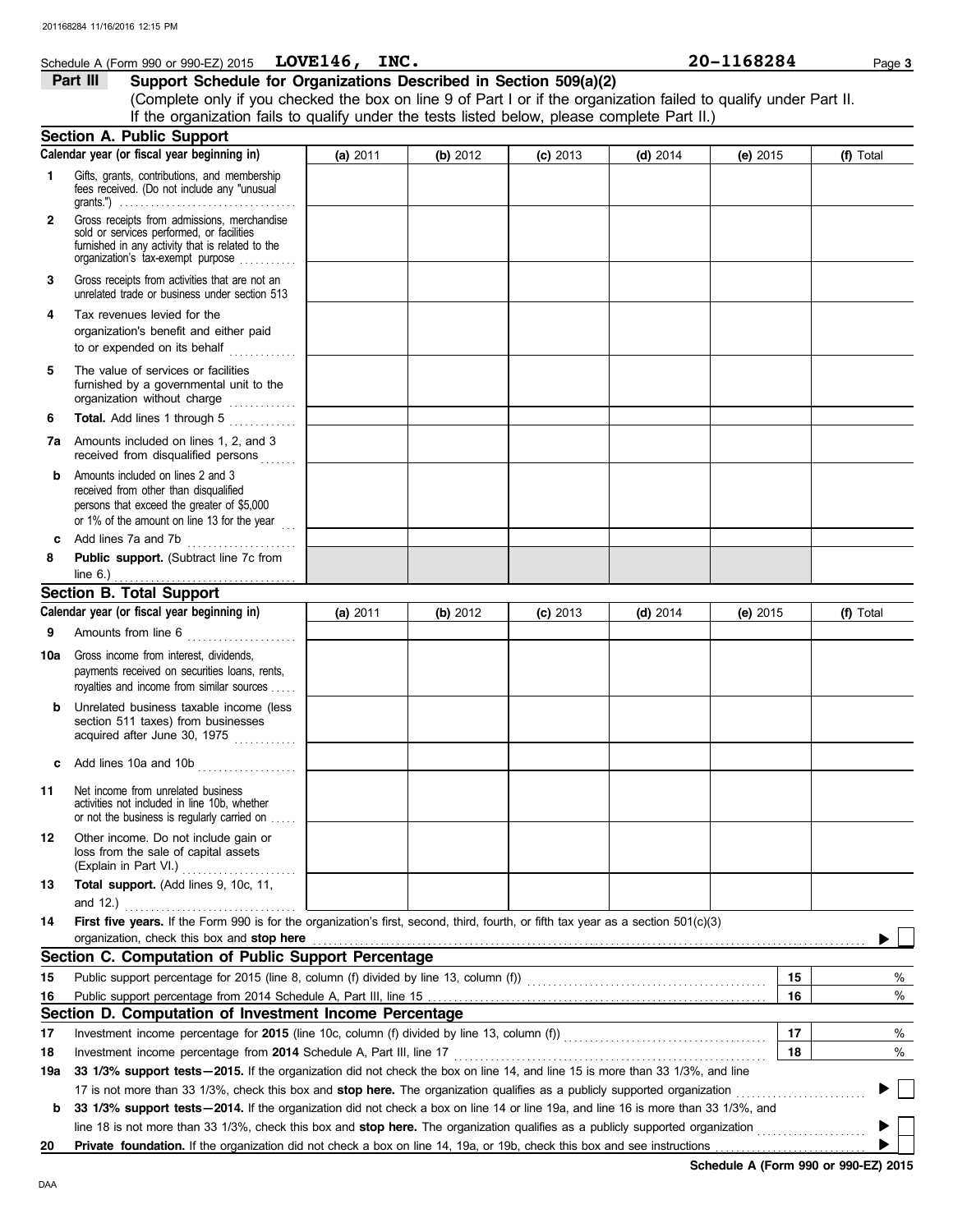## **Schedule A (Form 990 or 990-EZ) 2015 LOVE146, INC.** 20 1168284 Page 4

**Part IV Supporting Organizations** Sections A, D, and E. If you checked 11d of Part I, complete Sections A and D, and complete Part V.) (Complete only if you checked a box in line 11 on Part I. If you checked 11a of Part I, complete Sections A and B. If you checked 11b of Part I, complete Sections A and C. If you checked 11c of Part I, complete

## **Section A. All Supporting Organizations**

|              |                                                                                                                                                                                                                         |                 | Yes | No |
|--------------|-------------------------------------------------------------------------------------------------------------------------------------------------------------------------------------------------------------------------|-----------------|-----|----|
| $\mathbf{1}$ | Are all of the organization's supported organizations listed by name in the organization's governing                                                                                                                    |                 |     |    |
|              | documents? If "No," describe in Part VI how the supported organizations are designated. If designated by                                                                                                                |                 |     |    |
|              | class or purpose, describe the designation. If historic and continuing relationship, explain.                                                                                                                           | 1               |     |    |
| 2            | Did the organization have any supported organization that does not have an IRS determination of status                                                                                                                  |                 |     |    |
|              | under section 509(a)(1) or (2)? If "Yes," explain in <b>Part VI</b> how the organization determined that the supported                                                                                                  |                 |     |    |
|              | organization was described in section 509(a)(1) or (2).                                                                                                                                                                 | 2               |     |    |
| За           | Did the organization have a supported organization described in section $501(c)(4)$ , (5), or (6)? If "Yes," answer                                                                                                     |                 |     |    |
|              | (b) and (c) below.                                                                                                                                                                                                      | 3a              |     |    |
| b            | Did the organization confirm that each supported organization qualified under section $501(c)(4)$ , (5), or (6) and                                                                                                     |                 |     |    |
|              | satisfied the public support tests under section $509(a)(2)$ ? If "Yes," describe in <b>Part VI</b> when and how the                                                                                                    |                 |     |    |
|              | organization made the determination.                                                                                                                                                                                    | 3b              |     |    |
| c            | Did the organization ensure that all support to such organizations was used exclusively for section $170(c)(2)(B)$                                                                                                      |                 |     |    |
|              | purposes? If "Yes," explain in Part VI what controls the organization put in place to ensure such use.                                                                                                                  | 3c              |     |    |
| 4a           | Was any supported organization not organized in the United States ("foreign supported organization")? If<br>"Yes," and if you checked 11a or 11b in Part I, answer (b) and (c) below.                                   | 4a              |     |    |
| b            | Did the organization have ultimate control and discretion in deciding whether to make grants to the foreign                                                                                                             |                 |     |    |
|              | supported organization? If "Yes," describe in Part VI how the organization had such control and discretion                                                                                                              |                 |     |    |
|              | despite being controlled or supervised by or in connection with its supported organizations.                                                                                                                            | 4b              |     |    |
| c            | Did the organization support any foreign supported organization that does not have an IRS determination                                                                                                                 |                 |     |    |
|              | under sections $501(c)(3)$ and $509(a)(1)$ or (2)? If "Yes," explain in <b>Part VI</b> what controls the organization used                                                                                              |                 |     |    |
|              | to ensure that all support to the foreign supported organization was used exclusively for section $170(c)(2)(B)$                                                                                                        |                 |     |    |
|              | purposes.                                                                                                                                                                                                               | 4c              |     |    |
| 5a           | Did the organization add, substitute, or remove any supported organizations during the tax year? If "Yes,"                                                                                                              |                 |     |    |
|              | answer (b) and (c) below (if applicable). Also, provide detail in <b>Part VI</b> , including (i) the names and EIN                                                                                                      |                 |     |    |
|              | numbers of the supported organizations added, substituted, or removed; (ii) the reasons for each such action;                                                                                                           |                 |     |    |
|              | (iii) the authority under the organization's organizing document authorizing such action; and (iv) how the action                                                                                                       |                 |     |    |
|              | was accomplished (such as by amendment to the organizing document).                                                                                                                                                     | 5a              |     |    |
| b            | Type I or Type II only. Was any added or substituted supported organization part of a class already                                                                                                                     |                 |     |    |
|              | designated in the organization's organizing document?                                                                                                                                                                   | 5b              |     |    |
| c            | Substitutions only. Was the substitution the result of an event beyond the organization's control?                                                                                                                      | 5c              |     |    |
| 6            | Did the organization provide support (whether in the form of grants or the provision of services or facilities) to                                                                                                      |                 |     |    |
|              | anyone other than (i) its supported organizations, (ii) individuals that are part of the charitable class benefited                                                                                                     |                 |     |    |
|              | by one or more of its supported organizations, or (iii) other supporting organizations that also support or                                                                                                             |                 |     |    |
|              | benefit one or more of the filing organization's supported organizations? If "Yes," provide detail in Part VI.                                                                                                          | 6               |     |    |
| 7            | Did the organization provide a grant, loan, compensation, or other similar payment to a substantial contributor                                                                                                         |                 |     |    |
|              | (defined in section 4958(c)(3)(C)), a family member of a substantial contributor, or a 35% controlled entity with<br>regard to a substantial contributor? If "Yes," complete Part I of Schedule L (Form 990 or 990-EZ). | 7               |     |    |
| 8            | Did the organization make a loan to a disqualified person (as defined in section 4958) not described in line 7?                                                                                                         |                 |     |    |
|              | If "Yes," complete Part I of Schedule L (Form 990 or 990-EZ).                                                                                                                                                           | 8               |     |    |
| 9a           | Was the organization controlled directly or indirectly at any time during the tax year by one or more                                                                                                                   |                 |     |    |
|              | disqualified persons as defined in section 4946 (other than foundation managers and organizations described                                                                                                             |                 |     |    |
|              | in section $509(a)(1)$ or $(2)$ ? If "Yes," provide detail in <b>Part VI.</b>                                                                                                                                           | <b>9a</b>       |     |    |
| b            | Did one or more disqualified persons (as defined in line 9a) hold a controlling interest in any entity in which                                                                                                         |                 |     |    |
|              | the supporting organization had an interest? If "Yes," provide detail in Part VI.                                                                                                                                       | 9b              |     |    |
| c            | Did a disqualified person (as defined in line 9a) have an ownership interest in, or derive any personal benefit                                                                                                         |                 |     |    |
|              | from, assets in which the supporting organization also had an interest? If "Yes," provide detail in Part VI.                                                                                                            | 9с              |     |    |
| 10a          | Was the organization subject to the excess business holdings rules of section 4943 because of section                                                                                                                   |                 |     |    |
|              | 4943(f) (regarding certain Type II supporting organizations, and all Type III non-functionally integrated                                                                                                               |                 |     |    |
|              | supporting organizations)? If "Yes," answer 10b below.                                                                                                                                                                  | 10a             |     |    |
| b            | Did the organization have any excess business holdings in the tax year? (Use Schedule C, Form 4720, to                                                                                                                  |                 |     |    |
|              | determine whether the organization had excess business holdings.)                                                                                                                                                       | 10 <sub>b</sub> |     |    |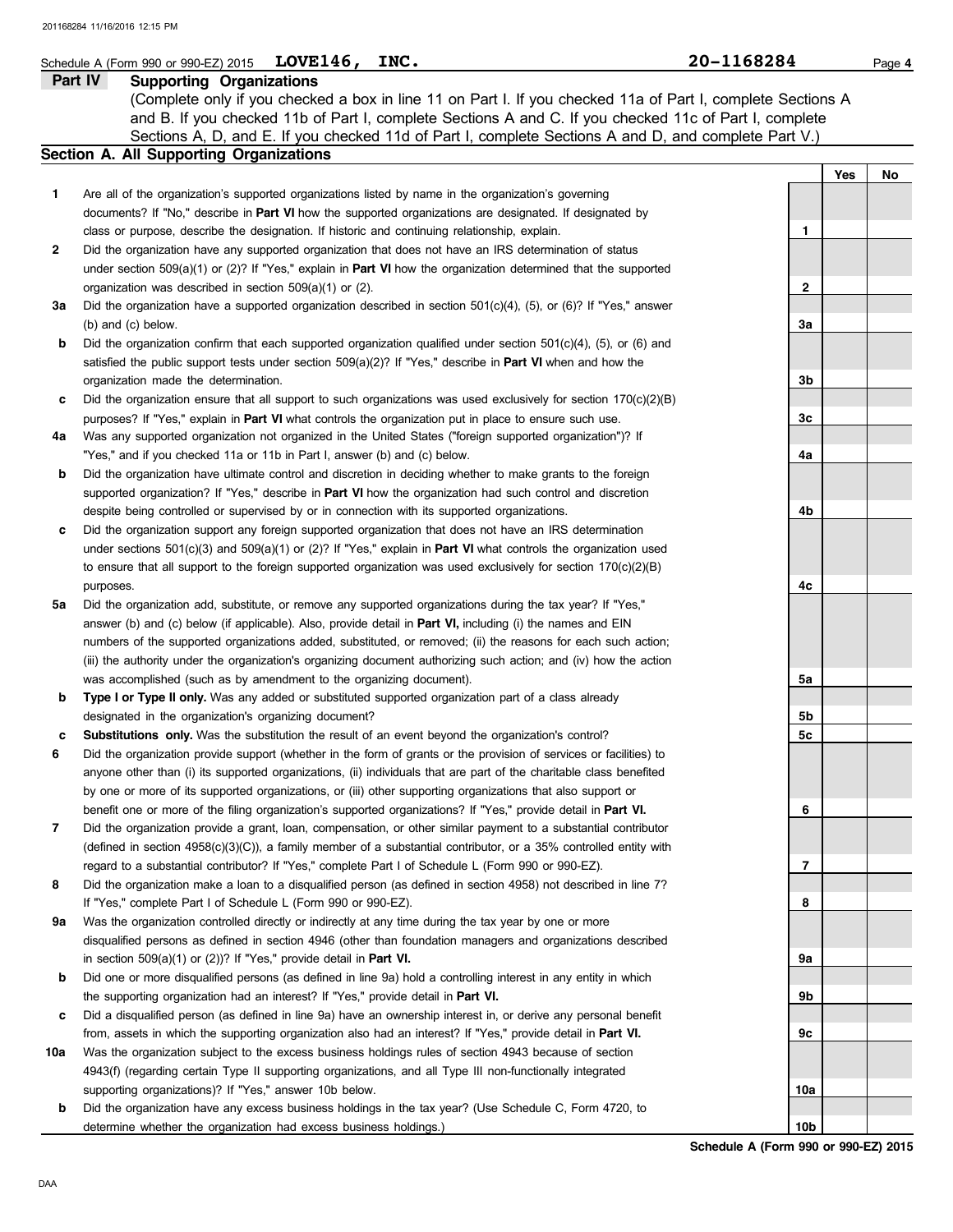## Schedule A (Form 990 or 990-EZ) 2015  $L$ OVE146, INC.  $20-1168284$  Page 5

|    | Part IV<br><b>Supporting Organizations (continued)</b>                                                                    |                 |     |    |
|----|---------------------------------------------------------------------------------------------------------------------------|-----------------|-----|----|
|    |                                                                                                                           |                 | Yes | No |
| 11 | Has the organization accepted a gift or contribution from any of the following persons?                                   |                 |     |    |
| a  | A person who directly or indirectly controls, either alone or together with persons described in (b) and (c)              |                 |     |    |
|    | below, the governing body of a supported organization?                                                                    | 11a             |     |    |
| b  | A family member of a person described in (a) above?                                                                       | 11 <sub>b</sub> |     |    |
|    | c A 35% controlled entity of a person described in (a) or (b) above? If "Yes" to a, b, or c, provide detail in Part VI.   | 11c             |     |    |
|    | <b>Section B. Type I Supporting Organizations</b>                                                                         |                 |     |    |
|    |                                                                                                                           |                 | Yes | No |
| 1. | Did the directors, trustees, or membership of one or more supported organizations have the power to                       |                 |     |    |
|    | regularly appoint or elect at least a majority of the organization's directors or trustees at all times during the        |                 |     |    |
|    | tax year? If "No," describe in Part VI how the supported organization(s) effectively operated, supervised, or             |                 |     |    |
|    | controlled the organization's activities. If the organization had more than one supported organization,                   |                 |     |    |
|    | describe how the powers to appoint and/or remove directors or trustees were allocated among the supported                 |                 |     |    |
|    | organizations and what conditions or restrictions, if any, applied to such powers during the tax year.                    | 1               |     |    |
| 2  | Did the organization operate for the benefit of any supported organization other than the supported                       |                 |     |    |
|    | organization(s) that operated, supervised, or controlled the supporting organization? If "Yes," explain in Part           |                 |     |    |
|    | VI how providing such benefit carried out the purposes of the supported organization(s) that operated,                    |                 |     |    |
|    | supervised, or controlled the supporting organization.                                                                    | $\mathbf{2}$    |     |    |
|    | Section C. Type II Supporting Organizations                                                                               |                 |     |    |
|    |                                                                                                                           |                 | Yes | No |
| 1. | Were a majority of the organization's directors or trustees during the tax year also a majority of the directors          |                 |     |    |
|    | or trustees of each of the organization's supported organization(s)? If "No," describe in Part VI how control             |                 |     |    |
|    | or management of the supporting organization was vested in the same persons that controlled or managed                    |                 |     |    |
|    | the supported organization(s).                                                                                            | 1               |     |    |
|    | Section D. All Type III Supporting Organizations                                                                          |                 |     |    |
|    |                                                                                                                           |                 | Yes | No |
| 1. | Did the organization provide to each of its supported organizations, by the last day of the fifth month of the            |                 |     |    |
|    | organization's tax year, (i) a written notice describing the type and amount of support provided during the prior tax     |                 |     |    |
|    | year, (ii) a copy of the Form 990 that was most recently filed as of the date of notification, and (iii) copies of the    |                 |     |    |
|    | organization's governing documents in effect on the date of notification, to the extent not previously provided?          | 1               |     |    |
| 2  | Were any of the organization's officers, directors, or trustees either (i) appointed or elected by the supported          |                 |     |    |
|    | organization(s) or (ii) serving on the governing body of a supported organization? If "No," explain in <b>Part VI</b> how |                 |     |    |
|    | the organization maintained a close and continuous working relationship with the supported organization(s).               | 2               |     |    |
| 3  | By reason of the relationship described in (2), did the organization's supported organizations have a                     |                 |     |    |

### supported organizations played in this regard. income or assets at all times during the tax year? If "Yes," describe in **Part VI** the role the organization's significant voice in the organization's investment policies and in directing the use of the organization's **3**

### **Section E. Type III Functionally-Integrated Supporting Organizations**

**1** Check the box next to the method that the organization used to satisfy the Integral Part Test during the year (**see instructions**):

The organization satisfied the Activities Test. Complete **line 2** below. **a**

The organization is the parent of each of its supported organizations. Complete **line 3** below.

The organization supported a governmental entity. Describe in Part VI how you supported a government entity (see instructions). **c**

|  | 2 Activities Test. Answer (a) and (b) below. |  |  |  |  |  |  |  |
|--|----------------------------------------------|--|--|--|--|--|--|--|
|--|----------------------------------------------|--|--|--|--|--|--|--|

- **a** Did substantially all of the organization's activities during the tax year directly further the exempt purposes of the supported organization(s) to which the organization was responsive? If "Yes," then in **Part VI identify those supported organizations and explain** how these activities directly furthered their exempt purposes, how the organization was responsive to those supported organizations, and how the organization determined that these activities constituted substantially all of its activities.
- **b** Did the activities described in (a) constitute activities that, but for the organization's involvement, one or more of the organization's supported organization(s) would have been engaged in? If "Yes," explain in **Part VI** the reasons for the organization's position that its supported organization(s) would have engaged in these activities but for the organization's involvement.
- **3** Parent of Supported Organizations. **Answer (a) and (b) below.**
	- **a** Did the organization have the power to regularly appoint or elect a majority of the officers, directors, or trustees of each of the supported organizations? Provide details in **Part VI.**
	- **b** Did the organization exercise a substantial degree of direction over the policies, programs, and activities of each of its supported organizations? If "Yes," describe in **Part VI** the role played by the organization in this regard.

**Yes No 2a 2b 3a 3b**

**b**

**LOVE146, INC. 20-1168284**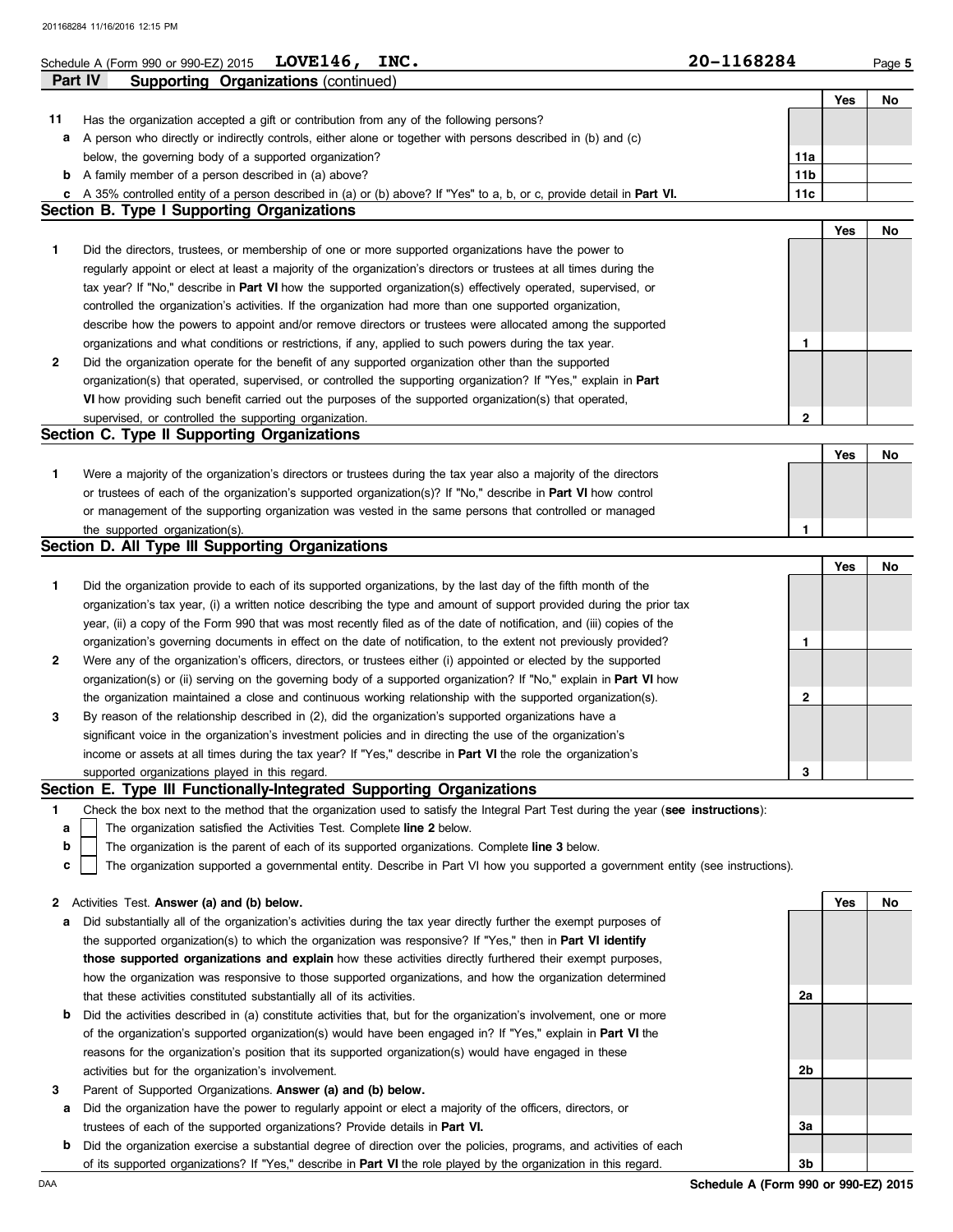| Schedule A (Form 990 or 990-EZ) 2015 LOVE146,<br>INC.                                                                               |                | 20-1168284     | Page 6                         |
|-------------------------------------------------------------------------------------------------------------------------------------|----------------|----------------|--------------------------------|
| <b>Part V</b><br>Type III Non-Functionally Integrated 509(a)(3) Supporting Organizations                                            |                |                |                                |
| Check here if the organization satisfied the Integral Part Test as a qualifying trust on Nov. 20, 1970. See instructions. All<br>1. |                |                |                                |
| other Type III non-functionally integrated supporting organizations must complete Sections A through E.                             |                |                |                                |
| Section A - Adjusted Net Income                                                                                                     |                | (A) Prior Year | (B) Current Year               |
|                                                                                                                                     |                |                | (optional)                     |
| Net short-term capital gain<br>$\mathbf{1}$                                                                                         | 1              |                |                                |
| $\mathbf{2}$<br>Recoveries of prior-year distributions                                                                              | $\mathbf{2}$   |                |                                |
| 3<br>Other gross income (see instructions)                                                                                          | $\mathbf{3}$   |                |                                |
| 4<br>Add lines 1 through 3                                                                                                          | 4              |                |                                |
| 5<br>Depreciation and depletion                                                                                                     | 5              |                |                                |
| 6<br>Portion of operating expenses paid or incurred for production or                                                               |                |                |                                |
| collection of gross income or for management, conservation, or                                                                      |                |                |                                |
| maintenance of property held for production of income (see instructions)                                                            | 6              |                |                                |
| 7<br>Other expenses (see instructions)                                                                                              | $\overline{7}$ |                |                                |
| 8<br>Adjusted Net Income (subtract lines 5, 6 and 7 from line 4)                                                                    | 8              |                |                                |
| Section B - Minimum Asset Amount                                                                                                    |                | (A) Prior Year | (B) Current Year<br>(optional) |
| Aggregate fair market value of all non-exempt-use assets (see<br>1                                                                  |                |                |                                |
| instructions for short tax year or assets held for part of year):                                                                   |                |                |                                |
| <b>a</b> Average monthly value of securities                                                                                        | 1a             |                |                                |
| Average monthly cash balances<br>b                                                                                                  | 1b             |                |                                |
| Fair market value of other non-exempt-use assets<br>c.                                                                              | 1c             |                |                                |
| Total (add lines 1a, 1b, and 1c)<br>d                                                                                               | 1d             |                |                                |
| <b>Discount</b> claimed for blockage or other<br>e                                                                                  |                |                |                                |
| factors (explain in detail in <b>Part VI)</b> :                                                                                     |                |                |                                |
| Acquisition indebtedness applicable to non-exempt-use assets<br>2                                                                   | $\overline{2}$ |                |                                |
| 3<br>Subtract line 2 from line 1d                                                                                                   | 3              |                |                                |
| 4<br>Cash deemed held for exempt use. Enter 1-1/2% of line 3 (for greater amount,                                                   |                |                |                                |
| see instructions)                                                                                                                   | 4              |                |                                |
| 5<br>Net value of non-exempt-use assets (subtract line 4 from line 3)                                                               | 5              |                |                                |
| 6<br>Multiply line 5 by 035                                                                                                         | 6              |                |                                |
| $\overline{7}$<br>Recoveries of prior-year distributions                                                                            | $\overline{7}$ |                |                                |
| 8<br>Minimum Asset Amount (add line 7 to line 6)                                                                                    | 8              |                |                                |
| Section C - Distributable Amount                                                                                                    |                |                | <b>Current Year</b>            |
| Adjusted net income for prior year (from Section A, line 8, Column A)<br>$\mathbf{1}$                                               | $\mathbf{1}$   |                |                                |
| $\overline{2}$<br>Enter 85% of line 1                                                                                               | $\mathbf{2}$   |                |                                |
| 3<br>Minimum asset amount for prior year (from Section B, line 8, Column A)                                                         | 3              |                |                                |
| 4<br>Enter greater of line 2 or line 3                                                                                              | 4              |                |                                |
| 5<br>Income tax imposed in prior year                                                                                               | 5              |                |                                |
| <b>Distributable Amount.</b> Subtract line 5 from line 4, unless subject to<br>6                                                    |                |                |                                |
| emergency temporary reduction (see instructions)                                                                                    | 6              |                |                                |

**7** Check here if the current year is the organization's first as a non-functionally-integrated Type III supporting organization (see instructions).

**Schedule A (Form 990 or 990-EZ) 2015**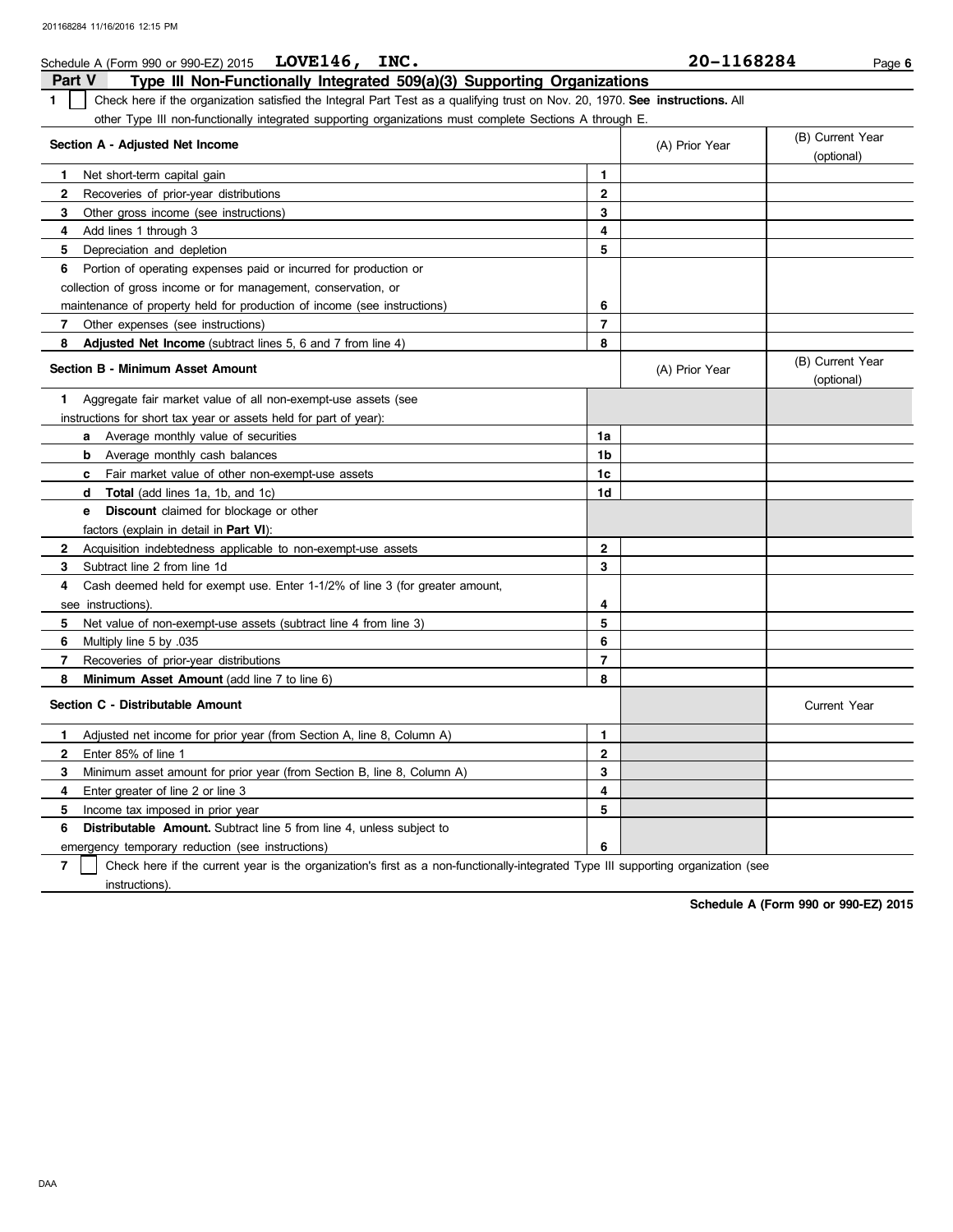|               | Schedule A (Form 990 or 990-EZ) 2015 $LOVE146, INC.$                                       |                             | 20-1168284                            | Page 7                                  |
|---------------|--------------------------------------------------------------------------------------------|-----------------------------|---------------------------------------|-----------------------------------------|
| <b>Part V</b> | Type III Non-Functionally Integrated 509(a)(3) Supporting Organizations (continued)        |                             |                                       |                                         |
|               | <b>Section D - Distributions</b>                                                           |                             |                                       | <b>Current Year</b>                     |
| 1.            | Amounts paid to supported organizations to accomplish exempt purposes                      |                             |                                       |                                         |
| 2             | Amounts paid to perform activity that directly furthers exempt purposes of supported       |                             |                                       |                                         |
|               |                                                                                            |                             |                                       |                                         |
| 3             | Administrative expenses paid to accomplish exempt purposes of supported organizations      |                             |                                       |                                         |
| 4             | Amounts paid to acquire exempt-use assets                                                  |                             |                                       |                                         |
| 5             | Qualified set-aside amounts (prior IRS approval required)                                  |                             |                                       |                                         |
| 6             | Other distributions (describe in <b>Part VI</b> ). See instructions.                       |                             |                                       |                                         |
| 7             | <b>Total annual distributions.</b> Add lines 1 through 6.                                  |                             |                                       |                                         |
| 8             | Distributions to attentive supported organizations to which the organization is responsive |                             |                                       |                                         |
|               | (provide details in <b>Part VI</b> ). See instructions.                                    |                             |                                       |                                         |
| 9             | Distributable amount for 2015 from Section C, line 6                                       |                             |                                       |                                         |
| 10            | Line 8 amount divided by Line 9 amount                                                     |                             |                                       |                                         |
|               |                                                                                            | (i)                         | (ii)                                  | (iii)                                   |
|               | Section E - Distribution Allocations (see instructions)                                    | <b>Excess Distributions</b> | <b>Underdistributions</b><br>Pre-2015 | <b>Distributable</b><br>Amount for 2015 |
| 1.            | Distributable amount for 2015 from Section C. line 6                                       |                             |                                       |                                         |
| 2             | Underdistributions, if any, for years prior to 2015                                        |                             |                                       |                                         |
|               | (reasonable cause required-see instructions)                                               |                             |                                       |                                         |
| 3             | Excess distributions carryover, if any, to 2015:                                           |                             |                                       |                                         |
| a             |                                                                                            |                             |                                       |                                         |
| b             |                                                                                            |                             |                                       |                                         |
| c             |                                                                                            |                             |                                       |                                         |
|               |                                                                                            |                             |                                       |                                         |
|               |                                                                                            |                             |                                       |                                         |
|               | f Total of lines 3a through e                                                              |                             |                                       |                                         |
|               | g Applied to underdistributions of prior years                                             |                             |                                       |                                         |
|               | <b>h</b> Applied to 2015 distributable amount                                              |                             |                                       |                                         |
|               | <i>i</i> Carryover from 2010 not applied (see instructions)                                |                             |                                       |                                         |
|               | Remainder. Subtract lines 3g, 3h, and 3i from 3f.                                          |                             |                                       |                                         |
| 4             | Distributions for 2015 from Section                                                        |                             |                                       |                                         |
|               | $D$ , line $7$ :<br>\$                                                                     |                             |                                       |                                         |
|               | <b>a</b> Applied to underdistributions of prior years                                      |                             |                                       |                                         |
|               | <b>b</b> Applied to 2015 distributable amount                                              |                             |                                       |                                         |
|               | <b>c</b> Remainder. Subtract lines 4a and 4b from 4.                                       |                             |                                       |                                         |
| 5             | Remaining underdistributions for years prior to 2015, if                                   |                             |                                       |                                         |
|               | any. Subtract lines 3g and 4a from line 2 (if amount                                       |                             |                                       |                                         |
|               | greater than zero, see instructions).                                                      |                             |                                       |                                         |
| 6             | Remaining underdistributions for 2015. Subtract lines 3h                                   |                             |                                       |                                         |
|               | and 4b from line 1 (if amount greater than zero, see                                       |                             |                                       |                                         |
|               | instructions).                                                                             |                             |                                       |                                         |
| 7             | Excess distributions carryover to 2016. Add lines 3j                                       |                             |                                       |                                         |
|               | and 4c.                                                                                    |                             |                                       |                                         |
| 8             | Breakdown of line 7:                                                                       |                             |                                       |                                         |
| a             |                                                                                            |                             |                                       |                                         |
| b             |                                                                                            |                             |                                       |                                         |
|               |                                                                                            |                             |                                       |                                         |
|               |                                                                                            |                             |                                       |                                         |
|               |                                                                                            |                             |                                       |                                         |

**Schedule A (Form 990 or 990-EZ) 2015**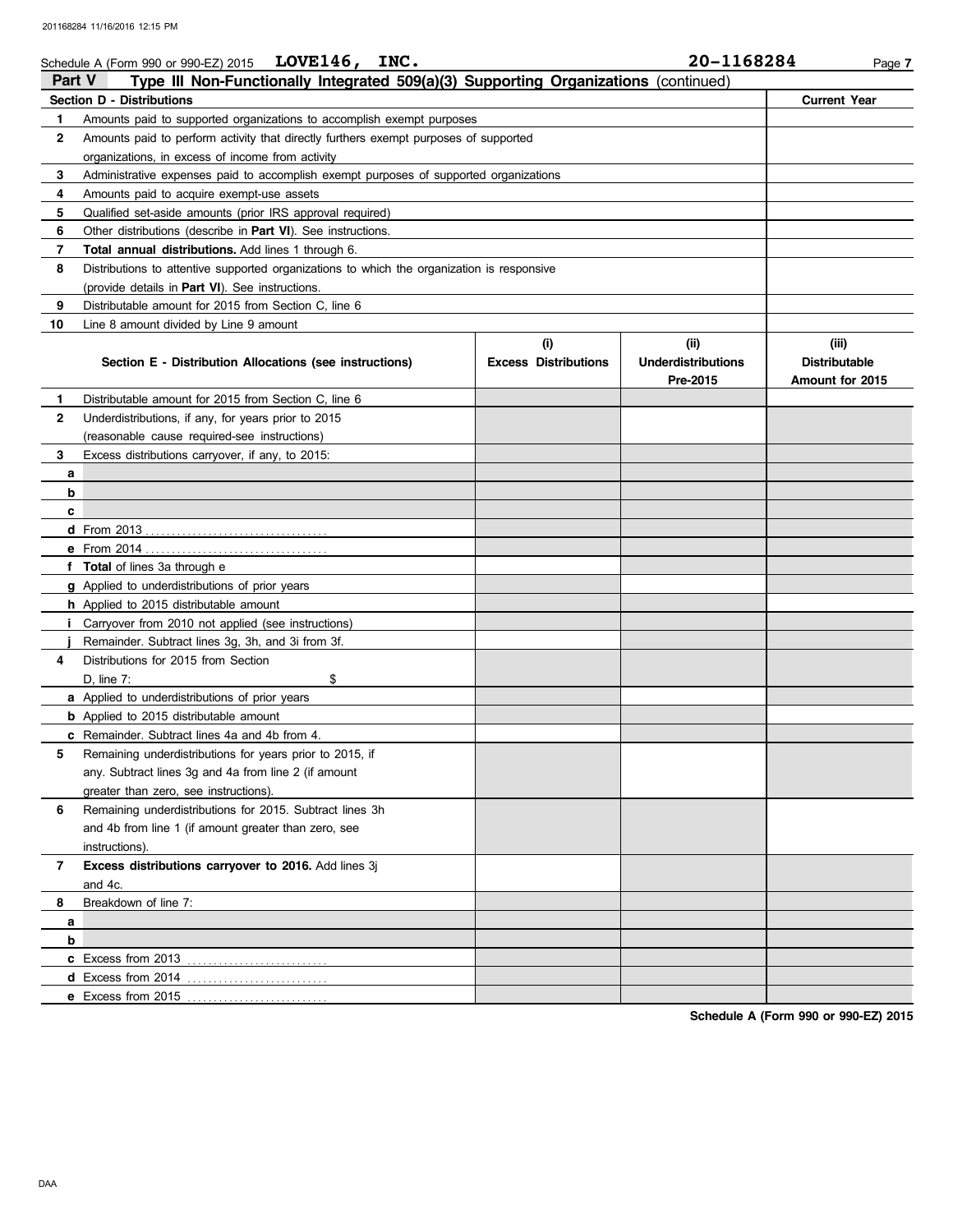|         | Schedule A (Form 990 or 990-EZ) 2015 LOVE146, INC. |  |                                                                                                                                                                                                                                                                                                                                                                                                                                                                                                                                                                                            | 20-1168284 | Page 8 |
|---------|----------------------------------------------------|--|--------------------------------------------------------------------------------------------------------------------------------------------------------------------------------------------------------------------------------------------------------------------------------------------------------------------------------------------------------------------------------------------------------------------------------------------------------------------------------------------------------------------------------------------------------------------------------------------|------------|--------|
| Part VI |                                                    |  | Supplemental Information. Provide the explanations required by Part II, line 10; Part II, line 17a or 17b; Part<br>III, line 12; Part IV, Section A, lines 1, 2, 3b, 3c, 4b, 4c, 5a, 6, 9a, 9b, 9c, 11a, 11b, and 11c; Part IV, Section<br>B, lines 1 and 2; Part IV, Section C, line 1; Part IV, Section D, lines 2 and 3; Part IV, Section E, lines 1c, 2a, 2b,<br>3a and 3b; Part V, line 1; Part V, Section B, line 1e; Part V, Section D, lines 5, 6, and 8; and Part V, Section E,<br>lines 2, 5, and 6. Also complete this part for any additional information. (See instructions.) |            |        |
|         |                                                    |  |                                                                                                                                                                                                                                                                                                                                                                                                                                                                                                                                                                                            |            |        |
|         |                                                    |  |                                                                                                                                                                                                                                                                                                                                                                                                                                                                                                                                                                                            |            |        |
|         |                                                    |  |                                                                                                                                                                                                                                                                                                                                                                                                                                                                                                                                                                                            |            |        |
|         |                                                    |  |                                                                                                                                                                                                                                                                                                                                                                                                                                                                                                                                                                                            |            |        |
|         |                                                    |  |                                                                                                                                                                                                                                                                                                                                                                                                                                                                                                                                                                                            |            |        |
|         |                                                    |  |                                                                                                                                                                                                                                                                                                                                                                                                                                                                                                                                                                                            |            |        |
|         |                                                    |  |                                                                                                                                                                                                                                                                                                                                                                                                                                                                                                                                                                                            |            |        |
|         |                                                    |  |                                                                                                                                                                                                                                                                                                                                                                                                                                                                                                                                                                                            |            |        |
|         |                                                    |  |                                                                                                                                                                                                                                                                                                                                                                                                                                                                                                                                                                                            |            |        |
|         |                                                    |  |                                                                                                                                                                                                                                                                                                                                                                                                                                                                                                                                                                                            |            |        |
|         |                                                    |  |                                                                                                                                                                                                                                                                                                                                                                                                                                                                                                                                                                                            |            |        |
|         |                                                    |  |                                                                                                                                                                                                                                                                                                                                                                                                                                                                                                                                                                                            |            |        |
|         |                                                    |  |                                                                                                                                                                                                                                                                                                                                                                                                                                                                                                                                                                                            |            |        |
|         |                                                    |  |                                                                                                                                                                                                                                                                                                                                                                                                                                                                                                                                                                                            |            |        |
|         |                                                    |  |                                                                                                                                                                                                                                                                                                                                                                                                                                                                                                                                                                                            |            |        |
|         |                                                    |  |                                                                                                                                                                                                                                                                                                                                                                                                                                                                                                                                                                                            |            |        |
|         |                                                    |  |                                                                                                                                                                                                                                                                                                                                                                                                                                                                                                                                                                                            |            |        |
|         |                                                    |  |                                                                                                                                                                                                                                                                                                                                                                                                                                                                                                                                                                                            |            |        |
|         |                                                    |  |                                                                                                                                                                                                                                                                                                                                                                                                                                                                                                                                                                                            |            |        |
|         |                                                    |  |                                                                                                                                                                                                                                                                                                                                                                                                                                                                                                                                                                                            |            |        |
|         |                                                    |  |                                                                                                                                                                                                                                                                                                                                                                                                                                                                                                                                                                                            |            |        |
|         |                                                    |  |                                                                                                                                                                                                                                                                                                                                                                                                                                                                                                                                                                                            |            |        |
|         |                                                    |  |                                                                                                                                                                                                                                                                                                                                                                                                                                                                                                                                                                                            |            |        |
|         |                                                    |  |                                                                                                                                                                                                                                                                                                                                                                                                                                                                                                                                                                                            |            |        |
|         |                                                    |  |                                                                                                                                                                                                                                                                                                                                                                                                                                                                                                                                                                                            |            |        |
|         |                                                    |  |                                                                                                                                                                                                                                                                                                                                                                                                                                                                                                                                                                                            |            |        |
|         |                                                    |  |                                                                                                                                                                                                                                                                                                                                                                                                                                                                                                                                                                                            |            |        |
|         |                                                    |  |                                                                                                                                                                                                                                                                                                                                                                                                                                                                                                                                                                                            |            |        |
|         |                                                    |  |                                                                                                                                                                                                                                                                                                                                                                                                                                                                                                                                                                                            |            |        |
|         |                                                    |  |                                                                                                                                                                                                                                                                                                                                                                                                                                                                                                                                                                                            |            |        |
|         |                                                    |  |                                                                                                                                                                                                                                                                                                                                                                                                                                                                                                                                                                                            |            |        |
|         |                                                    |  |                                                                                                                                                                                                                                                                                                                                                                                                                                                                                                                                                                                            |            |        |
|         |                                                    |  |                                                                                                                                                                                                                                                                                                                                                                                                                                                                                                                                                                                            |            |        |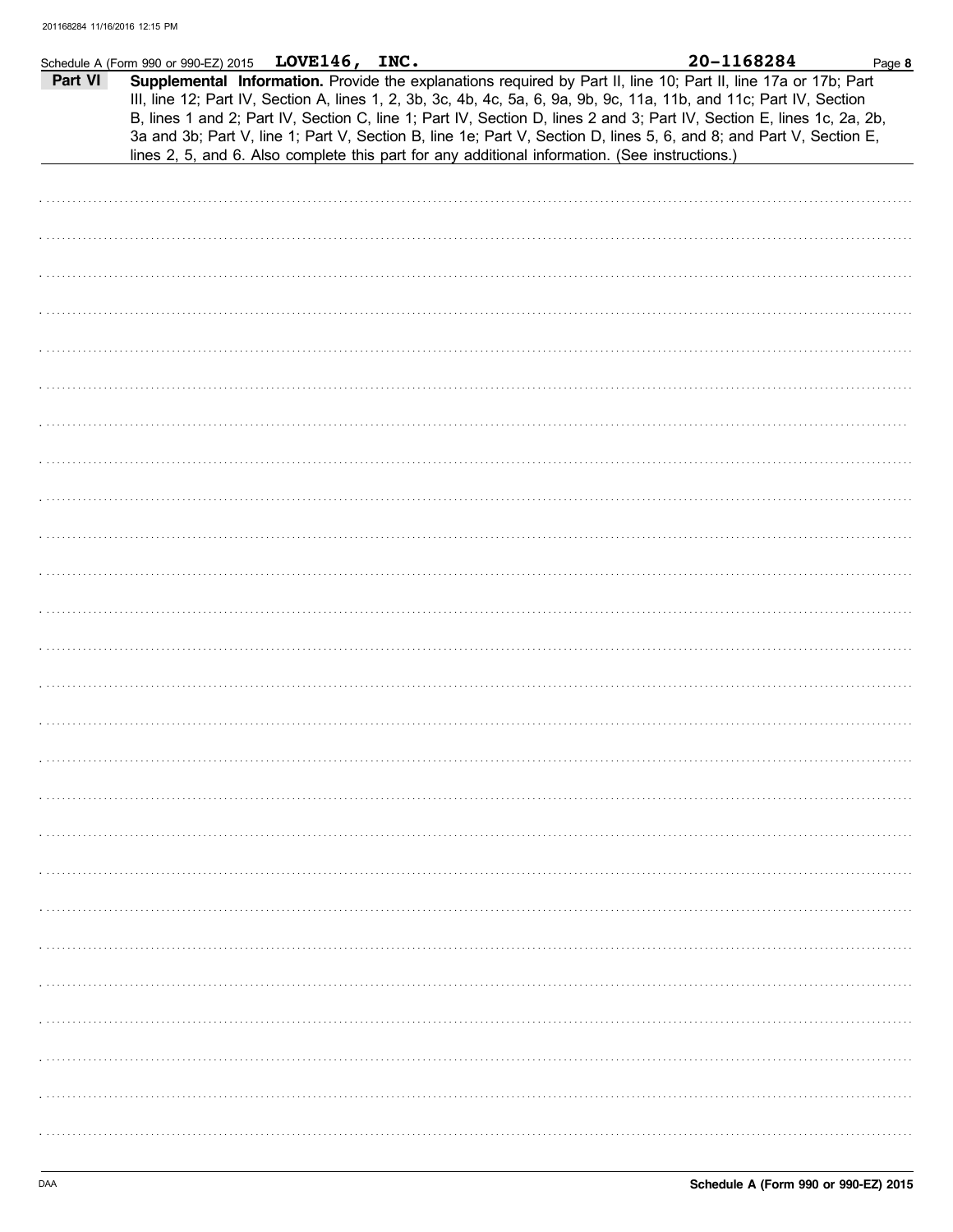| <b>Schedule B</b><br>(Form 990, 990-EZ,                              | <b>Schedule of Contributors</b>                                                                                                                                | OMB No. 1545-0047              |
|----------------------------------------------------------------------|----------------------------------------------------------------------------------------------------------------------------------------------------------------|--------------------------------|
| or 990-PF)<br>Department of the Treasury<br>Internal Revenue Service | Attach to Form 990, Form 990-EZ, or Form 990-PF.<br>Information about Schedule B (Form 990, 990-EZ, or 990-PF) and its instructions is at www.irs.gov/form990. | 2015                           |
| Name of the organization                                             |                                                                                                                                                                | Employer identification number |

## **LOVE146, INC. 20-1168284**

**Organization type** (check one):

**Filers of: Section:**

|                      | Form 990 or 990-EZ                 | X<br>3 ) (enter number) organization<br>501(c)                                                                                                                                                                                                                                                                                                                                                                                                                                                                                                                                                                              |
|----------------------|------------------------------------|-----------------------------------------------------------------------------------------------------------------------------------------------------------------------------------------------------------------------------------------------------------------------------------------------------------------------------------------------------------------------------------------------------------------------------------------------------------------------------------------------------------------------------------------------------------------------------------------------------------------------------|
|                      |                                    | $4947(a)(1)$ nonexempt charitable trust <b>not</b> treated as a private foundation                                                                                                                                                                                                                                                                                                                                                                                                                                                                                                                                          |
|                      |                                    | 527 political organization                                                                                                                                                                                                                                                                                                                                                                                                                                                                                                                                                                                                  |
| Form 990-PF          |                                    | $501(c)(3)$ exempt private foundation                                                                                                                                                                                                                                                                                                                                                                                                                                                                                                                                                                                       |
|                      |                                    | 4947(a)(1) nonexempt charitable trust treated as a private foundation                                                                                                                                                                                                                                                                                                                                                                                                                                                                                                                                                       |
|                      |                                    | $501(c)(3)$ taxable private foundation                                                                                                                                                                                                                                                                                                                                                                                                                                                                                                                                                                                      |
|                      |                                    |                                                                                                                                                                                                                                                                                                                                                                                                                                                                                                                                                                                                                             |
| instructions.        |                                    | Check if your organization is covered by the General Rule or a Special Rule.<br>Note. Only a section 501(c)(7), (8), or (10) organization can check boxes for both the General Rule and a Special Rule. See                                                                                                                                                                                                                                                                                                                                                                                                                 |
| <b>General Rule</b>  |                                    |                                                                                                                                                                                                                                                                                                                                                                                                                                                                                                                                                                                                                             |
|                      | contributor's total contributions. | For an organization filing Form 990, 990-EZ, or 990-PF that received, during the year, contributions totaling \$5,000<br>or more (in money or property) from any one contributor. Complete Parts I and II. See instructions for determining a                                                                                                                                                                                                                                                                                                                                                                               |
| <b>Special Rules</b> |                                    |                                                                                                                                                                                                                                                                                                                                                                                                                                                                                                                                                                                                                             |
| X                    |                                    | For an organization described in section $501(c)(3)$ filing Form 990 or 990-EZ that met the 33 <sup>1</sup> / <sub>3</sub> % support test of the<br>regulations under sections 509(a)(1) and 170(b)(1)(A)(vi), that checked Schedule A (Form 990 or 990-EZ), Part II, line<br>13, 16a, or 16b, and that received from any one contributor, during the year, total contributions of the greater of (1)<br>\$5,000 or (2) 2% of the amount on (i) Form 990, Part VIII, line 1h, or (ii) Form 990-EZ, line 1. Complete Parts I and II.                                                                                         |
|                      |                                    | For an organization described in section 501(c)(7), (8), or (10) filing Form 990 or 990-EZ that received from any one<br>contributor, during the year, total contributions of more than \$1,000 exclusively for religious, charitable, scientific,<br>literary, or educational purposes, or for the prevention of cruelty to children or animals. Complete Parts I, II, and III.                                                                                                                                                                                                                                            |
|                      |                                    | For an organization described in section 501(c)(7), (8), or (10) filing Form 990 or 990-EZ that received from any one<br>contributor, during the year, contributions exclusively for religious, charitable, etc., purposes, but no such<br>contributions totaled more than \$1,000. If this box is checked, enter here the total contributions that were received<br>during the year for an exclusively religious, charitable, etc., purpose. Do not complete any of the parts unless the<br><b>General Rule</b> applies to this organization because it received nonexclusively religious, charitable, etc., contributions |

totaling \$5,000 or more during the year  $\ldots$   $\ldots$   $\ldots$   $\ldots$   $\ldots$   $\ldots$   $\ldots$   $\ldots$   $\ldots$   $\ldots$   $\ldots$ 

990-EZ, or 990-PF), but it **must** answer "No" on Part IV, line 2, of its Form 990; or check the box on line H of its Form 990-EZ or on its Form 990-PF, Part I, line 2, to certify that it does not meet the filing requirements of Schedule B (Form 990, 990-EZ, or 990-PF). **Caution.** An organization that is not covered by the General Rule and/or the Special Rules does not file Schedule B (Form 990,

**For Paperwork Reduction Act Notice, see the Instructions for Form 990, 990-EZ, or 990-PF.**

**Schedule B (Form 990, 990-EZ, or 990-PF) (2015)**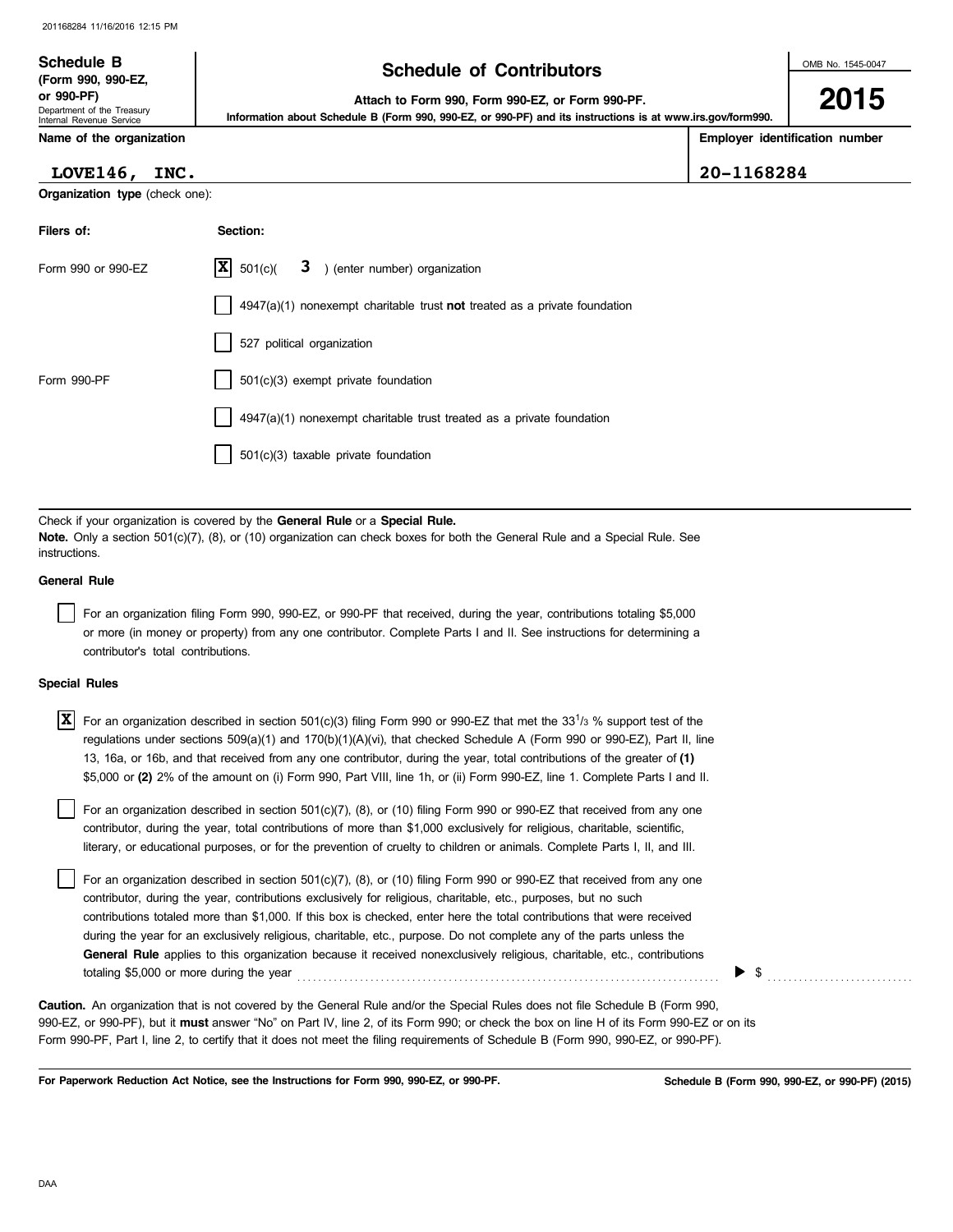| Schedule B (Form 990, 990-EZ, or 990-PF) (2015) | <b>PAGE</b><br>OF<br>Page 2                         |
|-------------------------------------------------|-----------------------------------------------------|
| Name of organization<br><b>LOVE146,</b><br>INC. | <b>Employer identification number</b><br>20-1168284 |

| Part I                | Contributors (see instructions). Use duplicate copies of Part I if additional space is needed. |                                                       |                                                                                                               |  |  |  |
|-----------------------|------------------------------------------------------------------------------------------------|-------------------------------------------------------|---------------------------------------------------------------------------------------------------------------|--|--|--|
| (a)<br>No.            | (b)<br>Name, address, and ZIP + 4                                                              | (c)<br><b>Total contributions</b>                     | (d)<br>Type of contribution                                                                                   |  |  |  |
| $\mathbf{1}$          |                                                                                                | 176,650<br>\$                                         | X<br>Person<br>Payroll<br>Noncash<br>(Complete Part II for<br>noncash contributions.)                         |  |  |  |
| (a)<br>No.            | (b)<br>Name, address, and ZIP + 4                                                              | (c)<br><b>Total contributions</b>                     | (d)<br>Type of contribution                                                                                   |  |  |  |
| $\mathbf{2}$          |                                                                                                | 138,174<br>\$                                         | X<br>Person<br>Payroll<br>Noncash<br>(Complete Part II for<br>noncash contributions.)                         |  |  |  |
| (a)                   | (b)                                                                                            | (c)                                                   | (d)                                                                                                           |  |  |  |
| No.<br>$\overline{3}$ | Name, address, and ZIP + 4                                                                     | <b>Total contributions</b><br>80,500<br>\$            | Type of contribution<br>X<br>Person<br>Payroll<br>Noncash<br>(Complete Part II for<br>noncash contributions.) |  |  |  |
| (a)                   | (b)                                                                                            | (c)                                                   | (d)                                                                                                           |  |  |  |
| No.<br>$\frac{4}{3}$  | Name, address, and ZIP + 4                                                                     | <b>Total contributions</b><br>74,125<br>$\mathsf{\$}$ | Type of contribution<br>Person<br>Payroll<br>Noncash<br>(Complete Part II for<br>noncash contributions.)      |  |  |  |
| (a)<br>No.            | (b)<br>Name, address, and ZIP + 4                                                              | (c)<br><b>Total contributions</b>                     | (d)<br>Type of contribution                                                                                   |  |  |  |
| 5 <sub>1</sub>        |                                                                                                | 72,945<br>\$                                          | Person<br>Payroll<br>Noncash<br>(Complete Part II for<br>noncash contributions.)                              |  |  |  |
| (a)<br>No.            | (b)<br>Name, address, and ZIP + 4                                                              | (c)<br><b>Total contributions</b>                     | (d)<br>Type of contribution                                                                                   |  |  |  |
|                       |                                                                                                | \$                                                    | Person<br>Payroll<br>Noncash<br>(Complete Part II for<br>noncash contributions.)                              |  |  |  |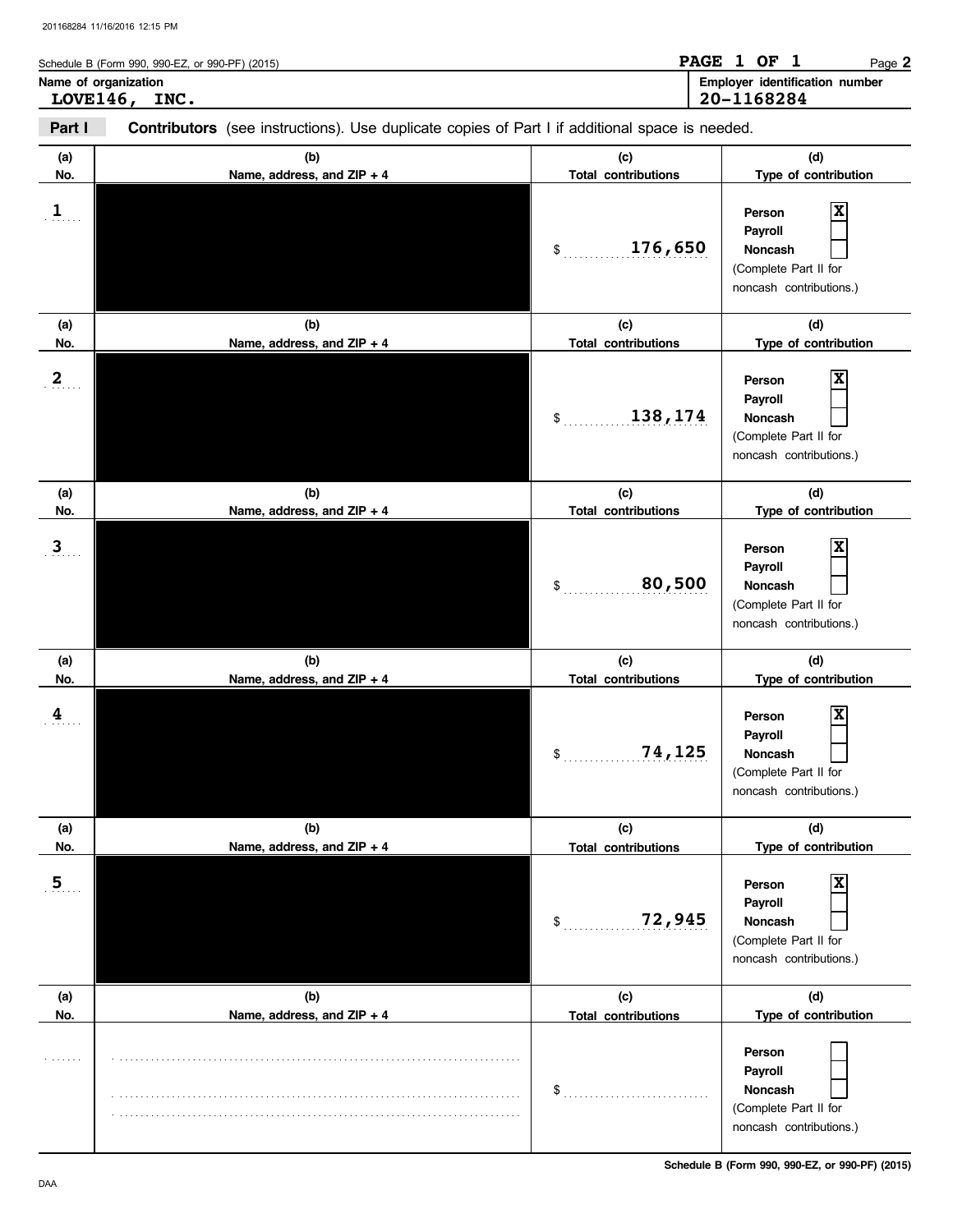**(Form 990)**

Department of the Treasury Internal Revenue Service

# **SCHEDULE D Supplemental Financial Statements**

 **Attach to Form 990. Part IV, line 6, 7, 8, 9, 10, 11a, 11b, 11c, 11d, 11e, 11f, 12a, or 12b. Complete if the organization answered "Yes" on Form 990,**

 **Information about Schedule D (Form 990) and its instructions is at www.irs.gov/form990.**

**Employer identification** 

**2015**

**Open to Public Inspection**

OMB No. 1545-0047

|    | Name of the organization                                                                                                                                                 |                                                    |    | Employer identification number  |
|----|--------------------------------------------------------------------------------------------------------------------------------------------------------------------------|----------------------------------------------------|----|---------------------------------|
|    | LOVE146, INC.                                                                                                                                                            |                                                    |    | 20-1168284                      |
|    | Organizations Maintaining Donor Advised Funds or Other Similar Funds or Accounts.<br>Part I<br>Complete if the organization answered "Yes" on Form 990, Part IV, line 6. |                                                    |    |                                 |
|    |                                                                                                                                                                          | (a) Donor advised funds                            |    |                                 |
|    |                                                                                                                                                                          |                                                    |    | (b) Funds and other accounts    |
| 1. | Total number at end of year                                                                                                                                              |                                                    |    |                                 |
| 2  |                                                                                                                                                                          |                                                    |    |                                 |
| З  |                                                                                                                                                                          |                                                    |    |                                 |
| 4  |                                                                                                                                                                          |                                                    |    |                                 |
| 5  | Did the organization inform all donors and donor advisors in writing that the assets held in donor advised                                                               |                                                    |    |                                 |
|    | funds are the organization's property, subject to the organization's exclusive legal control?                                                                            |                                                    |    | Yes<br>No                       |
| 6  | Did the organization inform all grantees, donors, and donor advisors in writing that grant funds can be used                                                             |                                                    |    |                                 |
|    | only for charitable purposes and not for the benefit of the donor or donor advisor, or for any other purpose                                                             |                                                    |    |                                 |
|    | conferring impermissible private benefit?                                                                                                                                |                                                    |    | <b>Yes</b><br>No                |
|    | Part II<br><b>Conservation Easements.</b><br>Complete if the organization answered "Yes" on Form 990, Part IV, line 7.                                                   |                                                    |    |                                 |
| 1  | Purpose(s) of conservation easements held by the organization (check all that apply).                                                                                    |                                                    |    |                                 |
|    | Preservation of land for public use (e.g., recreation or education)                                                                                                      | Preservation of a historically important land area |    |                                 |
|    | Protection of natural habitat                                                                                                                                            | Preservation of a certified historic structure     |    |                                 |
|    | Preservation of open space                                                                                                                                               |                                                    |    |                                 |
| 2  | Complete lines 2a through 2d if the organization held a qualified conservation contribution in the form of a conservation                                                |                                                    |    |                                 |
|    | easement on the last day of the tax year.                                                                                                                                |                                                    |    | Held at the End of the Tax Year |
| а  |                                                                                                                                                                          |                                                    | 2a |                                 |
| b  |                                                                                                                                                                          |                                                    | 2b |                                 |
|    | Number of conservation easements on a certified historic structure included in (a) [[[[[[[[[[[[[[[[[[[[[[[[[[]]]]]]]                                                     | 2c                                                 |    |                                 |
|    | Number of conservation easements included in (c) acquired after 8/17/06, and not on a                                                                                    |                                                    |    |                                 |
|    | historic structure listed in the National Register                                                                                                                       |                                                    | 2d |                                 |
| 3  | Number of conservation easements modified, transferred, released, extinguished, or terminated by the organization during the                                             |                                                    |    |                                 |
|    | tax year                                                                                                                                                                 |                                                    |    |                                 |
|    | Number of states where property subject to conservation easement is located                                                                                              |                                                    |    |                                 |
| 5  | Does the organization have a written policy regarding the periodic monitoring, inspection, handling of                                                                   |                                                    |    |                                 |
|    |                                                                                                                                                                          |                                                    |    | <b>Yes</b><br>No                |
|    | Staff and volunteer hours devoted to monitoring, inspecting, handling of violations, and enforcing conservation easements during the year                                |                                                    |    |                                 |
|    |                                                                                                                                                                          |                                                    |    |                                 |
| 7  | Amount of expenses incurred in monitoring, inspecting, handling of violations, and enforcing conservation easements during the year                                      |                                                    |    |                                 |
|    | \$                                                                                                                                                                       |                                                    |    |                                 |
|    | Does each conservation easement reported on line 2(d) above satisfy the requirements of section 170(h)(4)(B)(i)                                                          |                                                    |    |                                 |
|    | and section $170(h)(4)(B)(ii)$ ?                                                                                                                                         |                                                    |    | Yes<br>No                       |
| 9  | In Part XIII, describe how the organization reports conservation easements in its revenue and expense statement, and                                                     |                                                    |    |                                 |
|    | balance sheet, and include, if applicable, the text of the footnote to the organization's financial statements that describes the                                        |                                                    |    |                                 |
|    | organization's accounting for conservation easements.                                                                                                                    |                                                    |    |                                 |
|    | Organizations Maintaining Collections of Art, Historical Treasures, or Other Similar Assets.<br>Part III                                                                 |                                                    |    |                                 |
|    | Complete if the organization answered "Yes" on Form 990, Part IV, line 8.                                                                                                |                                                    |    |                                 |
|    | 1a If the organization elected, as permitted under SFAS 116 (ASC 958), not to report in its revenue statement and balance sheet                                          |                                                    |    |                                 |
|    | works of art, historical treasures, or other similar assets held for public exhibition, education, or research in furtherance of                                         |                                                    |    |                                 |
|    | public service, provide, in Part XIII, the text of the footnote to its financial statements that describes these items.                                                  |                                                    |    |                                 |
| b  | If the organization elected, as permitted under SFAS 116 (ASC 958), to report in its revenue statement and balance sheet                                                 |                                                    |    |                                 |
|    | works of art, historical treasures, or other similar assets held for public exhibition, education, or research in furtherance of                                         |                                                    |    |                                 |
|    | public service, provide the following amounts relating to these items:                                                                                                   |                                                    |    |                                 |
|    |                                                                                                                                                                          |                                                    |    |                                 |
|    | (ii) Assets included in Form 990, Part X                                                                                                                                 |                                                    |    |                                 |
| 2  | If the organization received or held works of art, historical treasures, or other similar assets for financial gain, provide the                                         |                                                    |    |                                 |
|    | following amounts required to be reported under SFAS 116 (ASC 958) relating to these items:                                                                              |                                                    |    |                                 |
| а  | Revenue included on Form 990, Part VIII, line 1                                                                                                                          |                                                    |    | \$                              |
|    |                                                                                                                                                                          |                                                    |    | \$                              |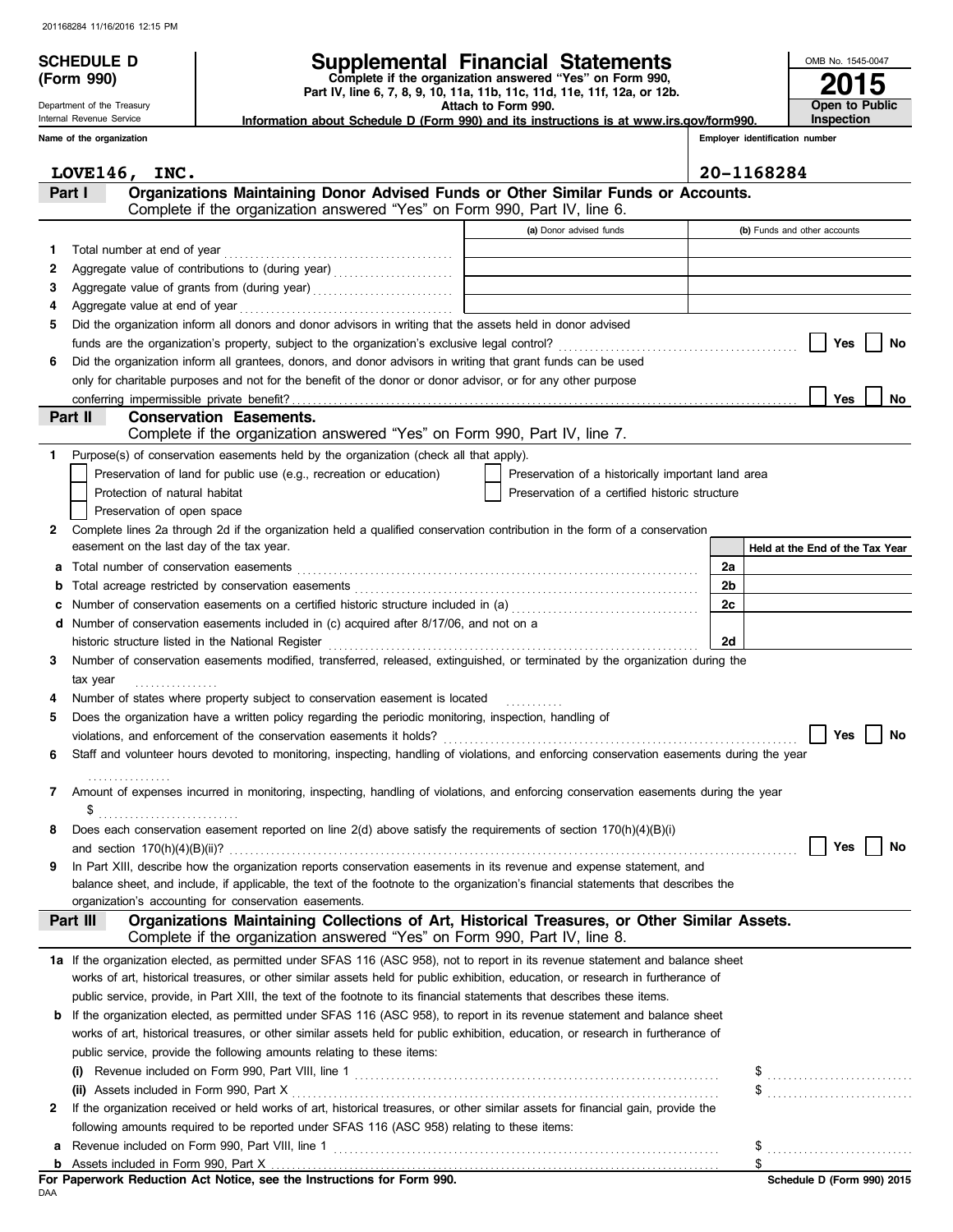|   | Schedule D (Form 990) 2015 $LOVE146$ , INC.                                                                                                                                                                                    |                         |                           |                    | 20-1168284      |                      | Page 2                  |
|---|--------------------------------------------------------------------------------------------------------------------------------------------------------------------------------------------------------------------------------|-------------------------|---------------------------|--------------------|-----------------|----------------------|-------------------------|
|   | Organizations Maintaining Collections of Art, Historical Treasures, or Other Similar Assets (continued)<br>Part III                                                                                                            |                         |                           |                    |                 |                      |                         |
| 3 | Using the organization's acquisition, accession, and other records, check any of the following that are a significant use of its<br>collection items (check all that apply):                                                   |                         |                           |                    |                 |                      |                         |
| a | Public exhibition                                                                                                                                                                                                              | d                       | Loan or exchange programs |                    |                 |                      |                         |
| b | Scholarly research                                                                                                                                                                                                             | е                       |                           |                    |                 |                      |                         |
| c | Preservation for future generations                                                                                                                                                                                            |                         |                           |                    |                 |                      |                         |
|   | Provide a description of the organization's collections and explain how they further the organization's exempt purpose in Part                                                                                                 |                         |                           |                    |                 |                      |                         |
|   | XIII.                                                                                                                                                                                                                          |                         |                           |                    |                 |                      |                         |
| 5 | During the year, did the organization solicit or receive donations of art, historical treasures, or other similar                                                                                                              |                         |                           |                    |                 |                      |                         |
|   |                                                                                                                                                                                                                                |                         |                           |                    |                 |                      | Yes<br>No               |
|   | <b>Escrow and Custodial Arrangements.</b><br><b>Part IV</b>                                                                                                                                                                    |                         |                           |                    |                 |                      |                         |
|   | Complete if the organization answered "Yes" on Form 990, Part IV, line 9, or reported an amount on Form                                                                                                                        |                         |                           |                    |                 |                      |                         |
|   | 990, Part X, line 21.                                                                                                                                                                                                          |                         |                           |                    |                 |                      |                         |
|   | 1a Is the organization an agent, trustee, custodian or other intermediary for contributions or other assets not                                                                                                                |                         |                           |                    |                 |                      |                         |
|   | included on Form 990, Part X?                                                                                                                                                                                                  |                         |                           |                    |                 |                      | Yes<br>No               |
|   | <b>b</b> If "Yes," explain the arrangement in Part XIII and complete the following table:                                                                                                                                      |                         |                           |                    |                 |                      |                         |
|   |                                                                                                                                                                                                                                |                         |                           |                    |                 |                      | Amount                  |
| c | Beginning balance                                                                                                                                                                                                              |                         |                           |                    |                 | 1c                   |                         |
| d |                                                                                                                                                                                                                                |                         |                           |                    |                 | 1d                   |                         |
| е | Distributions during the year manufactured and contact the year manufactured with the set of the set of the set of the set of the set of the set of the set of the set of the set of the set of the set of the set of the set  |                         |                           |                    |                 | 1е                   |                         |
| f | Ending balance with a construction of the construction of the construction of the construction of the construction of the construction of the construction of the construction of the construction of the construction of the  |                         |                           |                    |                 | 1f                   |                         |
|   | 2a Did the organization include an amount on Form 990, Part X, line 21, for escrow or custodial account liability?                                                                                                             |                         |                           |                    |                 |                      | <b>Yes</b><br><b>No</b> |
|   |                                                                                                                                                                                                                                |                         |                           |                    |                 |                      |                         |
|   | <b>Endowment Funds.</b><br>Part V                                                                                                                                                                                              |                         |                           |                    |                 |                      |                         |
|   | Complete if the organization answered "Yes" on Form 990, Part IV, line 10.                                                                                                                                                     |                         |                           |                    |                 |                      |                         |
|   |                                                                                                                                                                                                                                | (a) Current year        | (b) Prior year            | (c) Two years back |                 | (d) Three years back | (e) Four years back     |
|   | 1a Beginning of year balance                                                                                                                                                                                                   |                         |                           |                    |                 |                      |                         |
|   | <b>b</b> Contributions $\ldots$                                                                                                                                                                                                |                         |                           |                    |                 |                      |                         |
|   | c Net investment earnings, gains, and                                                                                                                                                                                          |                         |                           |                    |                 |                      |                         |
|   |                                                                                                                                                                                                                                |                         |                           |                    |                 |                      |                         |
|   | d Grants or scholarships                                                                                                                                                                                                       |                         |                           |                    |                 |                      |                         |
|   | e Other expenditures for facilities and                                                                                                                                                                                        |                         |                           |                    |                 |                      |                         |
|   |                                                                                                                                                                                                                                |                         |                           |                    |                 |                      |                         |
|   | f Administrative expenses                                                                                                                                                                                                      |                         |                           |                    |                 |                      |                         |
|   |                                                                                                                                                                                                                                |                         |                           |                    |                 |                      |                         |
| 2 | Provide the estimated percentage of the current year end balance (line 1g, column (a)) held as:                                                                                                                                |                         |                           |                    |                 |                      |                         |
| а | Board designated or quasi-endowment                                                                                                                                                                                            | %                       |                           |                    |                 |                      |                         |
| b | Permanent endowment<br>.                                                                                                                                                                                                       |                         |                           |                    |                 |                      |                         |
| c | Temporarily restricted endowment                                                                                                                                                                                               | %<br>.                  |                           |                    |                 |                      |                         |
|   | The percentages on lines 2a, 2b, and 2c should equal 100%.                                                                                                                                                                     |                         |                           |                    |                 |                      |                         |
|   | 3a Are there endowment funds not in the possession of the organization that are held and administered for the                                                                                                                  |                         |                           |                    |                 |                      |                         |
|   | organization by:                                                                                                                                                                                                               |                         |                           |                    |                 |                      | Yes<br>No               |
|   |                                                                                                                                                                                                                                |                         |                           |                    |                 |                      | 3a(i)                   |
|   | (ii) related organizations entity and contact the contact of the contact of the contact or contact or contact or contact or contact or contact or contact or contact or contact or contact or contact or contact or contact or |                         |                           |                    |                 |                      | 3a(ii)<br>3b            |
|   | Describe in Part XIII the intended uses of the organization's endowment funds.                                                                                                                                                 |                         |                           |                    |                 |                      |                         |
|   | Land, Buildings, and Equipment.<br>Part VI                                                                                                                                                                                     |                         |                           |                    |                 |                      |                         |
|   | Complete if the organization answered "Yes" on Form 990, Part IV, line 11a. See Form 990, Part X, line 10.                                                                                                                     |                         |                           |                    |                 |                      |                         |
|   | Description of property                                                                                                                                                                                                        | (a) Cost or other basis | (b) Cost or other basis   |                    | (c) Accumulated |                      | (d) Book value          |
|   |                                                                                                                                                                                                                                | (investment)            | (other)                   |                    | depreciation    |                      |                         |
|   |                                                                                                                                                                                                                                |                         |                           |                    |                 |                      |                         |
|   |                                                                                                                                                                                                                                |                         |                           |                    |                 |                      |                         |
|   | c Leasehold improvements                                                                                                                                                                                                       |                         |                           | 7,243              |                 | 677                  | 6,566                   |
| d |                                                                                                                                                                                                                                |                         |                           |                    |                 |                      |                         |
|   | e Other                                                                                                                                                                                                                        |                         |                           | 133,957            |                 | 69,551               | 64,406                  |
|   | Total. Add lines 1a through 1e. (Column (d) must equal Form 990, Part X, column (B), line 10c.)                                                                                                                                |                         |                           |                    |                 |                      | 70,972                  |
|   |                                                                                                                                                                                                                                |                         |                           |                    |                 |                      |                         |

**Schedule D (Form 990) 2015**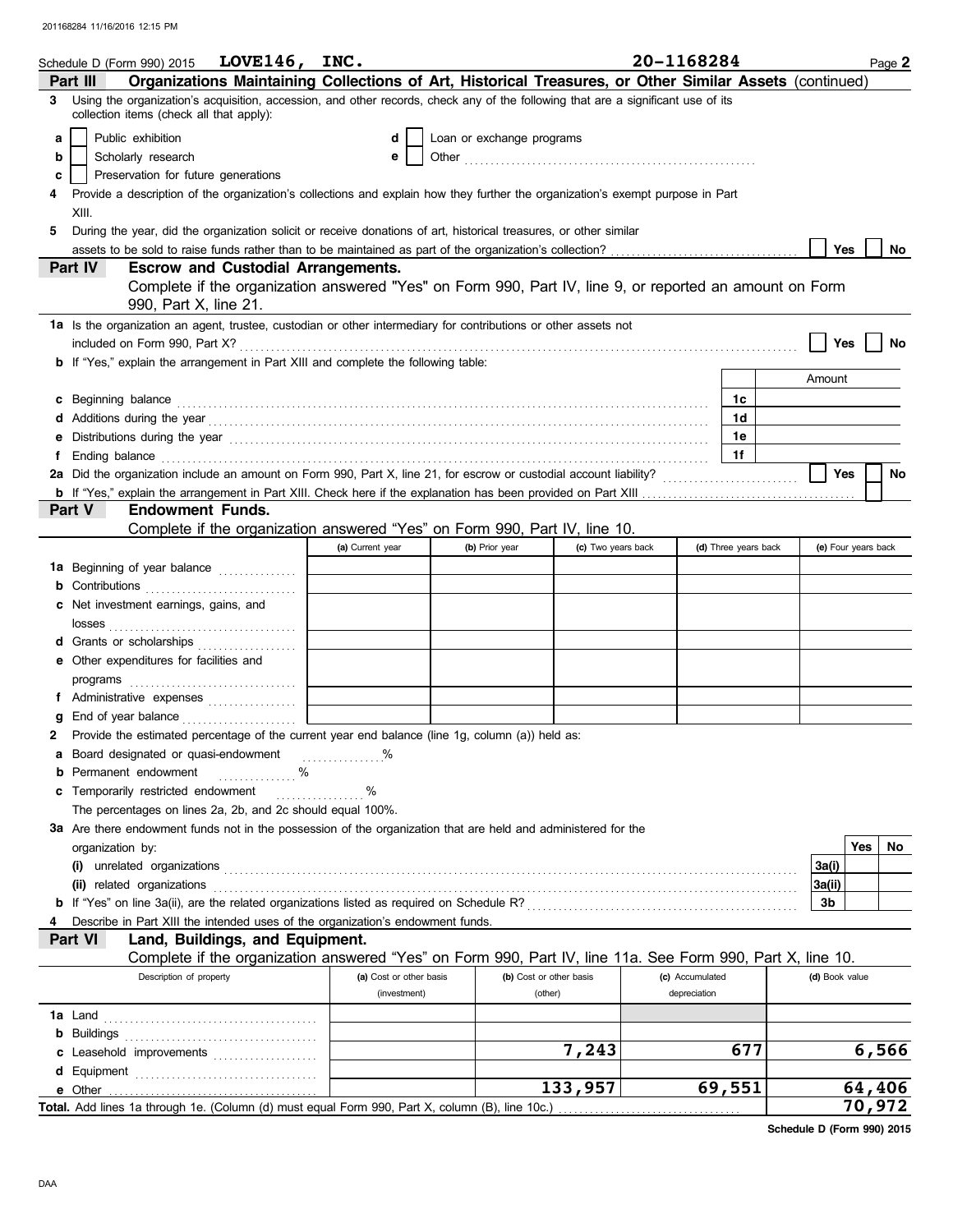| Schedule D (Form 990) 2015 | LOVE $146,$<br>INC.                                                                                                                                                                                                                       |                | 20-1168284                       | Page $3$ |
|----------------------------|-------------------------------------------------------------------------------------------------------------------------------------------------------------------------------------------------------------------------------------------|----------------|----------------------------------|----------|
| Part VII                   | Investments-Other Securities.                                                                                                                                                                                                             |                |                                  |          |
|                            | Complete if the organization answered "Yes" on Form 990, Part IV, line 11b. See Form 990, Part X, line 12.                                                                                                                                |                |                                  |          |
|                            | (a) Description of security or category                                                                                                                                                                                                   | (b) Book value | (c) Method of valuation:         |          |
|                            | (including name of security)                                                                                                                                                                                                              |                | Cost or end-of-year market value |          |
| (1) Financial derivatives  |                                                                                                                                                                                                                                           |                |                                  |          |
|                            |                                                                                                                                                                                                                                           |                |                                  |          |
| $(3)$ Other                |                                                                                                                                                                                                                                           |                |                                  |          |
| (A)                        |                                                                                                                                                                                                                                           |                |                                  |          |
|                            | $\mathbf{B}$ (B)                                                                                                                                                                                                                          |                |                                  |          |
| (C)                        |                                                                                                                                                                                                                                           |                |                                  |          |
|                            | $\overline{p}$ (D) $\overline{p}$ . The contract of the contract of the contract of the contract of the contract of the contract of the contract of the contract of the contract of the contract of the contract of the contract of the c |                |                                  |          |
|                            |                                                                                                                                                                                                                                           |                |                                  |          |
| (F)                        |                                                                                                                                                                                                                                           |                |                                  |          |
| (G)                        |                                                                                                                                                                                                                                           |                |                                  |          |
| (H)                        |                                                                                                                                                                                                                                           |                |                                  |          |
|                            | Total. (Column (b) must equal Form 990, Part X, col. (B) line 12.)                                                                                                                                                                        |                |                                  |          |
| Part VIII                  | Investments-Program Related.                                                                                                                                                                                                              |                |                                  |          |
|                            | Complete if the organization answered "Yes" on Form 990, Part IV, line 11c. See Form 990, Part X, line 13.                                                                                                                                |                |                                  |          |
|                            | (a) Description of investment                                                                                                                                                                                                             | (b) Book value | (c) Method of valuation:         |          |
|                            |                                                                                                                                                                                                                                           |                | Cost or end-of-year market value |          |
| (1)                        |                                                                                                                                                                                                                                           |                |                                  |          |
| (2)                        |                                                                                                                                                                                                                                           |                |                                  |          |
| (3)                        |                                                                                                                                                                                                                                           |                |                                  |          |
| (4)                        |                                                                                                                                                                                                                                           |                |                                  |          |
| (5)                        |                                                                                                                                                                                                                                           |                |                                  |          |
| (6)                        |                                                                                                                                                                                                                                           |                |                                  |          |
| (7)                        |                                                                                                                                                                                                                                           |                |                                  |          |
| (8)                        |                                                                                                                                                                                                                                           |                |                                  |          |
| (9)                        |                                                                                                                                                                                                                                           |                |                                  |          |
|                            | Total. (Column (b) must equal Form 990, Part X, col. (B) line 13.)                                                                                                                                                                        |                |                                  |          |
| Part IX                    | <b>Other Assets.</b>                                                                                                                                                                                                                      |                |                                  |          |
|                            | Complete if the organization answered "Yes" on Form 990, Part IV, line 11d. See Form 990, Part X, line 15.                                                                                                                                |                |                                  |          |
|                            | (a) Description                                                                                                                                                                                                                           |                | (b) Book value                   |          |
| (1)                        |                                                                                                                                                                                                                                           |                |                                  |          |
| (2)                        |                                                                                                                                                                                                                                           |                |                                  |          |
| (3)                        |                                                                                                                                                                                                                                           |                |                                  |          |
| (4)                        |                                                                                                                                                                                                                                           |                |                                  |          |
| (5)                        |                                                                                                                                                                                                                                           |                |                                  |          |
| (6)                        |                                                                                                                                                                                                                                           |                |                                  |          |
| (7)                        |                                                                                                                                                                                                                                           |                |                                  |          |
| (8)                        |                                                                                                                                                                                                                                           |                |                                  |          |
| (9)                        |                                                                                                                                                                                                                                           |                |                                  |          |
|                            | Total. (Column (b) must equal Form 990, Part X, col. (B) line 15.)                                                                                                                                                                        |                |                                  |          |
| Part X                     | Other Liabilities.                                                                                                                                                                                                                        |                |                                  |          |
|                            | Complete if the organization answered "Yes" on Form 990, Part IV, line 11e or 11f. See Form 990, Part X,                                                                                                                                  |                |                                  |          |
|                            | line 25.                                                                                                                                                                                                                                  |                |                                  |          |
| 1.                         | (a) Description of liability                                                                                                                                                                                                              | (b) Book value |                                  |          |
| (1)                        | Federal income taxes                                                                                                                                                                                                                      |                |                                  |          |
| (2)                        |                                                                                                                                                                                                                                           |                |                                  |          |
| (3)                        |                                                                                                                                                                                                                                           |                |                                  |          |
| (4)                        |                                                                                                                                                                                                                                           |                |                                  |          |
| (5)                        |                                                                                                                                                                                                                                           |                |                                  |          |
| (6)                        |                                                                                                                                                                                                                                           |                |                                  |          |
| (7)                        |                                                                                                                                                                                                                                           |                |                                  |          |
| (8)                        |                                                                                                                                                                                                                                           |                |                                  |          |
|                            |                                                                                                                                                                                                                                           |                |                                  |          |

**Total.** (Column (b) must equal Form 990, Part X, col. (B) line 25.)  $(9)$ 

Liability for uncertain tax positions. In Part XIII, provide the text of the footnote to the organization's financial statements that reports the **2.** organization's liability for uncertain tax positions under FIN 48 (ASC 740). Check here if the text of the footnote has been provided in Part XIII .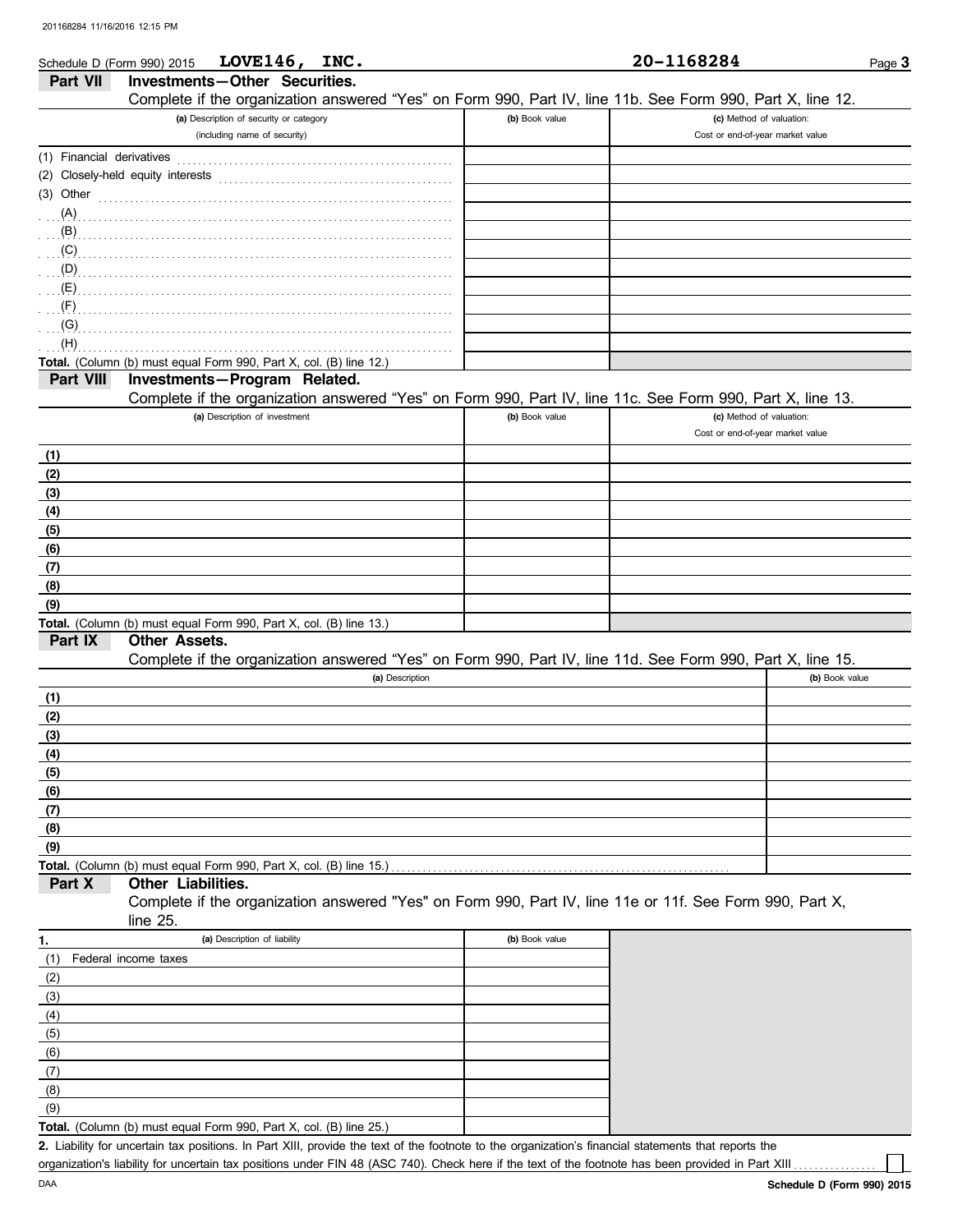| LOVE146, INC.<br>Schedule D (Form 990) 2015                                                                                                                                                                                         |                | 20-1168284   | Page 4    |
|-------------------------------------------------------------------------------------------------------------------------------------------------------------------------------------------------------------------------------------|----------------|--------------|-----------|
| Reconciliation of Revenue per Audited Financial Statements With Revenue per Return.<br>Part XI                                                                                                                                      |                |              |           |
| Complete if the organization answered "Yes" on Form 990, Part IV, line 12a.                                                                                                                                                         |                |              |           |
| 1.                                                                                                                                                                                                                                  |                | $\mathbf{1}$ | 2,890,567 |
| Amounts included on line 1 but not on Form 990, Part VIII, line 12:<br>2                                                                                                                                                            |                |              |           |
| a                                                                                                                                                                                                                                   | 2a             |              |           |
| b                                                                                                                                                                                                                                   | 2 <sub>b</sub> |              |           |
| c                                                                                                                                                                                                                                   | 2c             |              |           |
| d                                                                                                                                                                                                                                   | <b>2d</b>      |              |           |
| Add lines 2a through 2d [11] Additional Property and Property and Property and Property and Property and Property and Property and Property and Property and Property and Property and Property and Property and Property and<br>е  |                | 2e           |           |
| 3                                                                                                                                                                                                                                   |                | 3            | 2,890,567 |
| Amounts included on Form 990, Part VIII, line 12, but not on line 1:<br>4                                                                                                                                                           |                |              |           |
| Investment expenses not included on Form 990, Part VIII, line 7b [11] [11] [11] [12]<br>a                                                                                                                                           | 4a<br>4b       |              |           |
| b                                                                                                                                                                                                                                   |                |              |           |
| Add lines 4a and 4b<br>c<br>5                                                                                                                                                                                                       |                | 4c<br>5      | 2,890,567 |
| Reconciliation of Expenses per Audited Financial Statements With Expenses per Return.<br>Part XII                                                                                                                                   |                |              |           |
| Complete if the organization answered "Yes" on Form 990, Part IV, line 12a.                                                                                                                                                         |                |              |           |
| 1.                                                                                                                                                                                                                                  |                | $\mathbf{1}$ | 2,855,727 |
| Amounts included on line 1 but not on Form 990, Part IX, line 25:<br>2                                                                                                                                                              |                |              |           |
| a                                                                                                                                                                                                                                   | 2a             |              |           |
| b                                                                                                                                                                                                                                   | 2 <sub>b</sub> |              |           |
| Other losses<br>c                                                                                                                                                                                                                   | 2c             |              |           |
| d                                                                                                                                                                                                                                   | <b>2d</b>      |              |           |
| Add lines 2a through 2d [11] March 2014 [12] March 2014 [12] March 2014 [12] March 2014 [12] March 2014 [12] March 2014 [12] March 2014 [12] March 2014 [12] March 2014 [12] March 2014 [12] March 2014 [12] March 2014 [12] M<br>е |                | 2e           |           |
| 3                                                                                                                                                                                                                                   |                | 3            | 2,855,727 |
| Amounts included on Form 990, Part IX, line 25, but not on line 1:<br>4                                                                                                                                                             |                |              |           |
| a                                                                                                                                                                                                                                   | 4a             |              |           |
| b                                                                                                                                                                                                                                   | 4b             |              |           |
| c Add lines 4a and 4b                                                                                                                                                                                                               |                | 4c           |           |
|                                                                                                                                                                                                                                     |                | 5            | 2,855,727 |
| Supplemental Information.<br>Part XIII                                                                                                                                                                                              |                |              |           |
| Provide the descriptions required for Part II, lines 3, 5, and 9; Part III, lines 1a and 4; Part IV, lines 1b and 2b; Part V, line 4; Part X, line                                                                                  |                |              |           |
| 2; Part XI, lines 2d and 4b; and Part XII, lines 2d and 4b. Also complete this part to provide any additional information.                                                                                                          |                |              |           |
|                                                                                                                                                                                                                                     |                |              |           |
|                                                                                                                                                                                                                                     |                |              |           |
|                                                                                                                                                                                                                                     |                |              |           |
|                                                                                                                                                                                                                                     |                |              |           |
|                                                                                                                                                                                                                                     |                |              |           |
|                                                                                                                                                                                                                                     |                |              |           |
|                                                                                                                                                                                                                                     |                |              |           |
|                                                                                                                                                                                                                                     |                |              |           |
|                                                                                                                                                                                                                                     |                |              |           |
|                                                                                                                                                                                                                                     |                |              |           |
|                                                                                                                                                                                                                                     |                |              |           |
|                                                                                                                                                                                                                                     |                |              |           |
|                                                                                                                                                                                                                                     |                |              |           |
|                                                                                                                                                                                                                                     |                |              |           |
|                                                                                                                                                                                                                                     |                |              |           |
|                                                                                                                                                                                                                                     |                |              |           |
|                                                                                                                                                                                                                                     |                |              |           |
|                                                                                                                                                                                                                                     |                |              |           |
|                                                                                                                                                                                                                                     |                |              |           |
|                                                                                                                                                                                                                                     |                |              |           |
|                                                                                                                                                                                                                                     |                |              |           |
|                                                                                                                                                                                                                                     |                |              |           |
|                                                                                                                                                                                                                                     |                |              |           |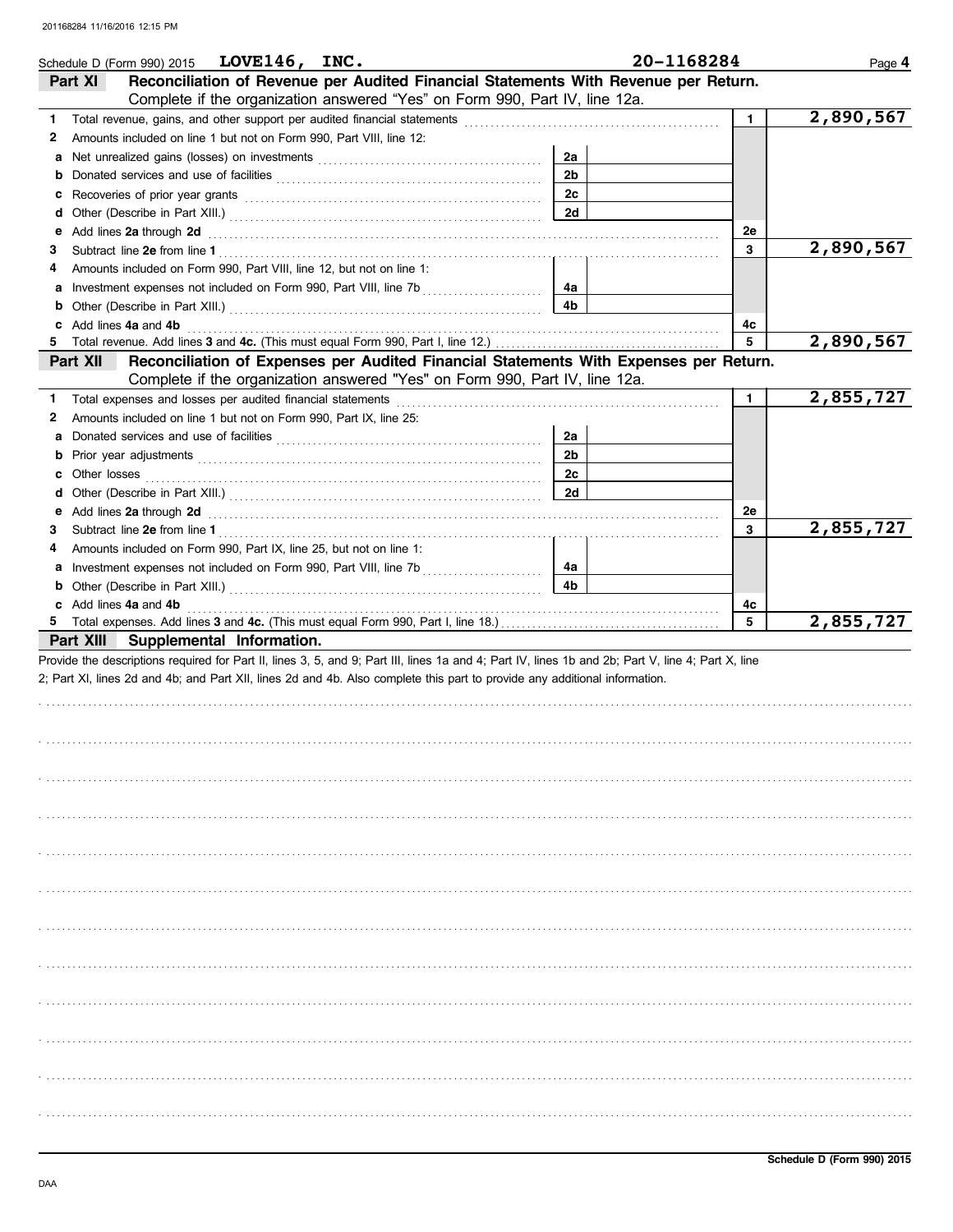|  | Schedule D (Form 990) 2015 LOVE146, INC.<br>Part XIII Supplemental Information (continued) |  | 20-1168284 | Page 5 |
|--|--------------------------------------------------------------------------------------------|--|------------|--------|
|  |                                                                                            |  |            |        |
|  |                                                                                            |  |            |        |
|  |                                                                                            |  |            |        |
|  |                                                                                            |  |            |        |
|  |                                                                                            |  |            |        |
|  |                                                                                            |  |            |        |
|  |                                                                                            |  |            |        |
|  |                                                                                            |  |            |        |
|  |                                                                                            |  |            |        |
|  |                                                                                            |  |            |        |
|  |                                                                                            |  |            |        |
|  |                                                                                            |  |            |        |
|  |                                                                                            |  |            |        |
|  |                                                                                            |  |            |        |
|  |                                                                                            |  |            |        |
|  |                                                                                            |  |            |        |
|  |                                                                                            |  |            |        |
|  |                                                                                            |  |            |        |
|  |                                                                                            |  |            |        |
|  |                                                                                            |  |            |        |
|  |                                                                                            |  |            |        |
|  |                                                                                            |  |            |        |
|  |                                                                                            |  |            |        |
|  |                                                                                            |  |            |        |
|  |                                                                                            |  |            |        |
|  |                                                                                            |  |            |        |
|  |                                                                                            |  |            |        |
|  |                                                                                            |  |            |        |
|  |                                                                                            |  |            | .      |
|  |                                                                                            |  |            |        |
|  |                                                                                            |  |            |        |
|  |                                                                                            |  |            |        |
|  |                                                                                            |  |            |        |
|  |                                                                                            |  |            |        |
|  |                                                                                            |  |            |        |
|  |                                                                                            |  |            |        |
|  |                                                                                            |  |            |        |
|  |                                                                                            |  |            |        |
|  |                                                                                            |  |            |        |
|  |                                                                                            |  |            |        |
|  |                                                                                            |  |            |        |
|  |                                                                                            |  |            |        |
|  |                                                                                            |  |            |        |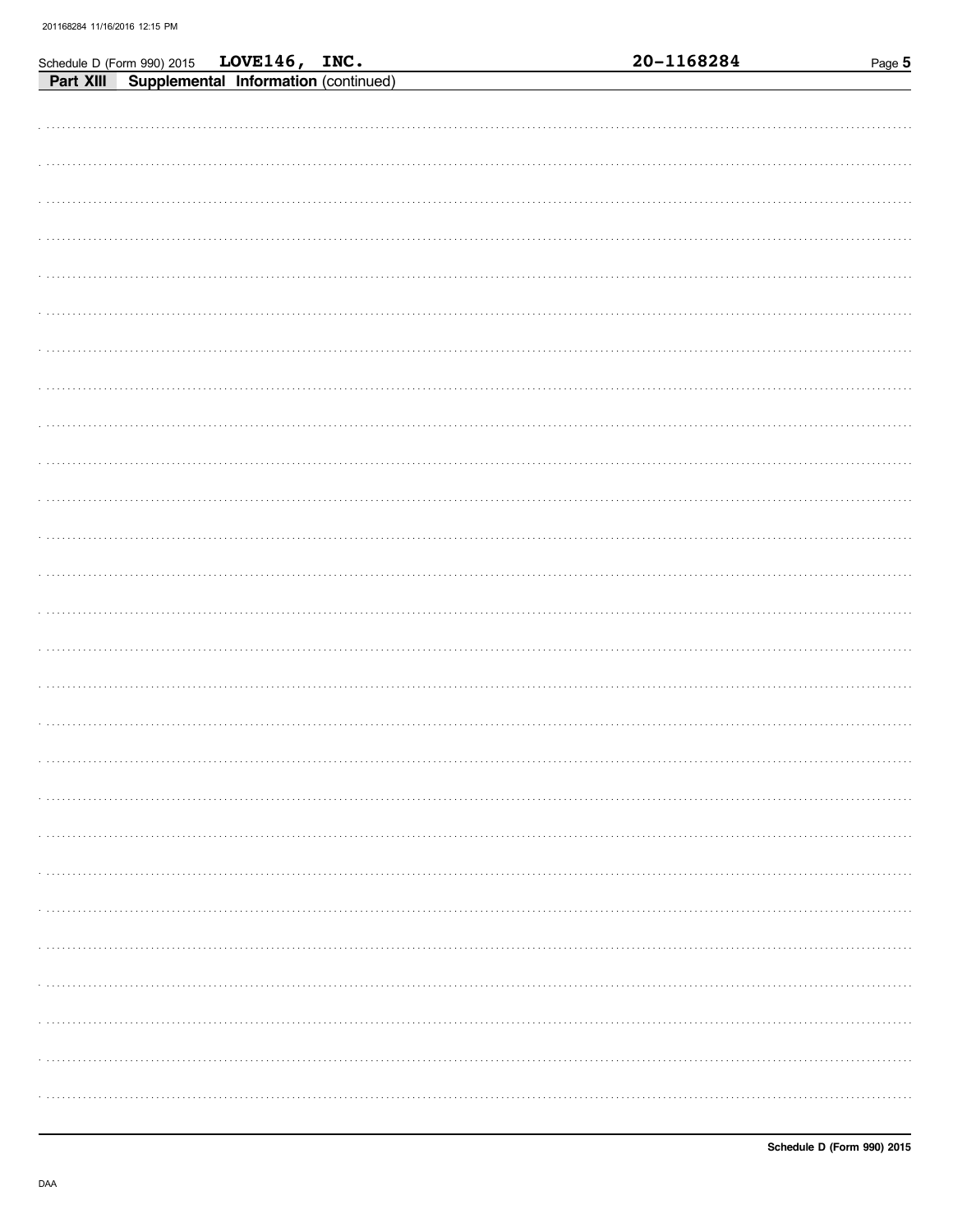| <b>SCHEDULE F</b>                                      |                              |                                                                      | <b>Statement of Activities Outside the United States</b>                                                                                                                                                                       |              |                                                                         | OMB No. 1545-0047                                |
|--------------------------------------------------------|------------------------------|----------------------------------------------------------------------|--------------------------------------------------------------------------------------------------------------------------------------------------------------------------------------------------------------------------------|--------------|-------------------------------------------------------------------------|--------------------------------------------------|
| (Form 990)                                             |                              |                                                                      | Complete if the organization answered "Yes" on Form 990, Part IV, line 14b, 15, or 16.                                                                                                                                         |              |                                                                         | 2015                                             |
| Department of the Treasury<br>Internal Revenue Service |                              |                                                                      | Attach to Form 990.<br>Information about Schedule F (Form 990) and its instructions is at www.irs.gov/form990.                                                                                                                 |              |                                                                         | Open to Public<br>Inspection                     |
| Name of the organization                               | LOVE146, INC.                |                                                                      |                                                                                                                                                                                                                                |              | Employer identification number<br>20-1168284                            |                                                  |
| Part I                                                 |                              |                                                                      | General Information on Activities Outside the United States. Complete if the organization answered "Yes" on                                                                                                                    |              |                                                                         |                                                  |
|                                                        | Form 990, Part IV, line 14b. |                                                                      |                                                                                                                                                                                                                                |              |                                                                         |                                                  |
| 1.<br>grants or assistance?                            |                              |                                                                      | For grantmakers. Does the organization maintain records to substantiate the amount of its grants and other<br>assistance, the grantees' eligibility for the grants or assistance, and the selection criteria used to award the |              |                                                                         | $ X $ Yes<br>No                                  |
| 2<br>assistance outside the United States.             |                              |                                                                      | For grantmakers. Describe in Part V the organization's procedures for monitoring the use of its grants and other                                                                                                               |              |                                                                         |                                                  |
| 3                                                      |                              |                                                                      | Activities per Region. (The following Part I, line 3 table can be duplicated if additional space is needed.)                                                                                                                   |              |                                                                         |                                                  |
| (a) Region                                             | (b) Number of                | (c) Number of                                                        | (d) Activities conducted in                                                                                                                                                                                                    |              | (e) If activity listed in (d) is                                        | (f) Total                                        |
|                                                        | offices in the<br>region     | employees,<br>agents, and<br>independent<br>contractors<br>in region | region (by type) (e.g.,<br>fundraising, program services,<br>investments,<br>grants to recipients<br>located in the region)                                                                                                    |              | a program service,<br>describe specific type of<br>service(s) in region | expenditures for<br>and investments<br>in region |
| EAST ASIA AND THE PACIFIC<br>(1)                       |                              |                                                                      | <b>ISSUE GRANTS</b>                                                                                                                                                                                                            | CHILD SAFETY |                                                                         |                                                  |
| <b>EUROPE</b>                                          |                              |                                                                      |                                                                                                                                                                                                                                |              |                                                                         |                                                  |
| (2)                                                    |                              |                                                                      | <b>ISSUE GRANTS</b>                                                                                                                                                                                                            | CHILD SAFETY |                                                                         |                                                  |
| (3)                                                    |                              |                                                                      |                                                                                                                                                                                                                                |              |                                                                         |                                                  |
| (4)                                                    |                              |                                                                      |                                                                                                                                                                                                                                |              |                                                                         |                                                  |
| (5)                                                    |                              |                                                                      |                                                                                                                                                                                                                                |              |                                                                         |                                                  |
| (6)                                                    |                              |                                                                      |                                                                                                                                                                                                                                |              |                                                                         |                                                  |
| (7)                                                    |                              |                                                                      |                                                                                                                                                                                                                                |              |                                                                         |                                                  |
| (8)                                                    |                              |                                                                      |                                                                                                                                                                                                                                |              |                                                                         |                                                  |
| (9)                                                    |                              |                                                                      |                                                                                                                                                                                                                                |              |                                                                         |                                                  |
| (10)                                                   |                              |                                                                      |                                                                                                                                                                                                                                |              |                                                                         |                                                  |
| (11)                                                   |                              |                                                                      |                                                                                                                                                                                                                                |              |                                                                         |                                                  |
| (12)                                                   |                              |                                                                      |                                                                                                                                                                                                                                |              |                                                                         |                                                  |
| (13)                                                   |                              |                                                                      |                                                                                                                                                                                                                                |              |                                                                         |                                                  |
| (14)                                                   |                              |                                                                      |                                                                                                                                                                                                                                |              |                                                                         |                                                  |
| (15)                                                   |                              |                                                                      |                                                                                                                                                                                                                                |              |                                                                         |                                                  |
| (16)                                                   |                              |                                                                      |                                                                                                                                                                                                                                |              |                                                                         |                                                  |
| (17)                                                   |                              |                                                                      |                                                                                                                                                                                                                                |              |                                                                         |                                                  |
| <b>3a</b> Sub-total                                    |                              |                                                                      |                                                                                                                                                                                                                                |              |                                                                         |                                                  |
| <b>b</b> Total from continuation<br>sheets to Part I   |                              |                                                                      |                                                                                                                                                                                                                                |              |                                                                         |                                                  |
| c Totals (add<br>lines 3a and 3b)                      |                              |                                                                      |                                                                                                                                                                                                                                |              |                                                                         |                                                  |

**For Paperwork Reduction Act Notice, see the Instructions for Form 990.** Schedule F (Form 990) 2015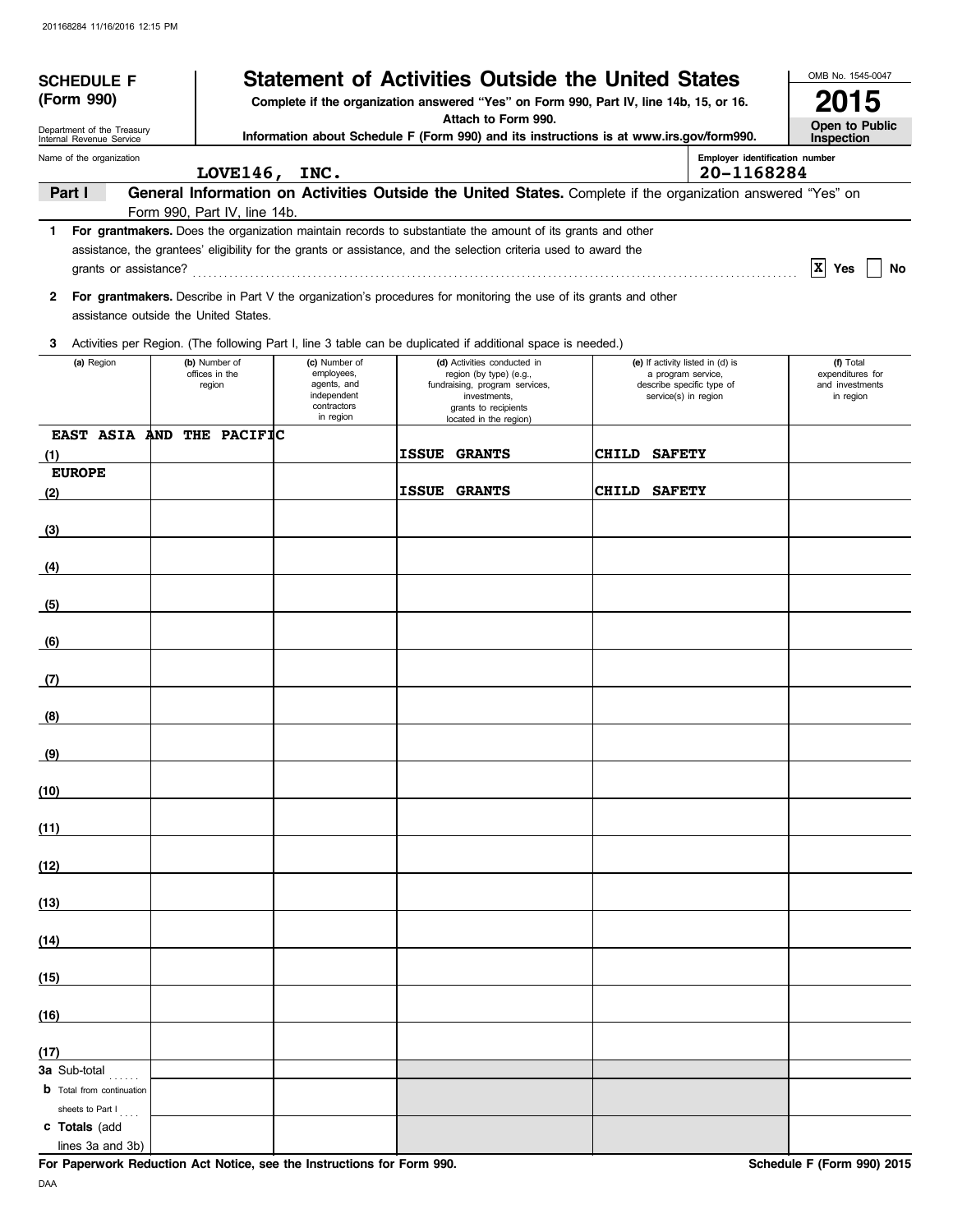|              | Schedule F (Form 990) 2015 | LOVE146, INC.                      |               |                                                                                                                                              | 20-1168284    |                      |                        |                        | Page 2                    |
|--------------|----------------------------|------------------------------------|---------------|----------------------------------------------------------------------------------------------------------------------------------------------|---------------|----------------------|------------------------|------------------------|---------------------------|
| Part II      |                            |                                    |               | Grants and Other Assistance to Organizations or Entities Outside the United States. Complete if the organization answered "Yes" on Form 990, |               |                      |                        |                        |                           |
|              |                            |                                    |               | Part IV, line 15, for any recipient who received more than \$5,000. Part II can be duplicated if additional space is needed.                 |               |                      |                        |                        | (i) Method of             |
| $\mathbf{1}$ | (a) Name of                | (b) IRS code                       | (c) Region    | (d) Purpose of                                                                                                                               | (e) Amount of | (f) Manner of        | (g) Amount of          | (h) Description        | valuation                 |
|              | organization               | section and EIN<br>(if applicable) |               | grant                                                                                                                                        | cash grant    | cash<br>disbursement | non-cash<br>assistance | of non-cash assistance | (book, FMV,<br>appraisal, |
|              |                            |                                    |               | SUPPORT CHILD ADVOCA                                                                                                                         | 261,000       | <b>WIRED</b>         |                        |                        | other)                    |
| (1)          |                            |                                    | EAST ASIA     | AND THE PACIFIC                                                                                                                              |               |                      |                        |                        |                           |
|              |                            |                                    |               | SUPPORT CHILD ADVOCA                                                                                                                         | 12,000        | <b>WIRED</b>         |                        |                        |                           |
| (2)          |                            |                                    | EAST ASIA     | AND THE PACIFIC                                                                                                                              |               |                      |                        |                        |                           |
|              |                            |                                    |               | SUPPORT CHILD ADVOCA                                                                                                                         | 161,951       | <b>WIRED</b>         |                        |                        |                           |
| (3)          |                            |                                    | <b>EUROPE</b> |                                                                                                                                              |               |                      |                        |                        |                           |
| (4)          |                            |                                    |               |                                                                                                                                              |               |                      |                        |                        |                           |
|              |                            |                                    |               |                                                                                                                                              |               |                      |                        |                        |                           |
| (5)          |                            |                                    |               |                                                                                                                                              |               |                      |                        |                        |                           |
|              |                            |                                    |               |                                                                                                                                              |               |                      |                        |                        |                           |
| (6)          |                            |                                    |               |                                                                                                                                              |               |                      |                        |                        |                           |
|              |                            |                                    |               |                                                                                                                                              |               |                      |                        |                        |                           |
| (7)          |                            |                                    |               |                                                                                                                                              |               |                      |                        |                        |                           |
| (8)          |                            |                                    |               |                                                                                                                                              |               |                      |                        |                        |                           |
|              |                            |                                    |               |                                                                                                                                              |               |                      |                        |                        |                           |
| (9)          |                            |                                    |               |                                                                                                                                              |               |                      |                        |                        |                           |
|              |                            |                                    |               |                                                                                                                                              |               |                      |                        |                        |                           |
| (10)         |                            |                                    |               |                                                                                                                                              |               |                      |                        |                        |                           |
| (11)         |                            |                                    |               |                                                                                                                                              |               |                      |                        |                        |                           |
|              |                            |                                    |               |                                                                                                                                              |               |                      |                        |                        |                           |
| (12)         |                            |                                    |               |                                                                                                                                              |               |                      |                        |                        |                           |
|              |                            |                                    |               |                                                                                                                                              |               |                      |                        |                        |                           |
| (13)         |                            |                                    |               |                                                                                                                                              |               |                      |                        |                        |                           |
|              |                            |                                    |               |                                                                                                                                              |               |                      |                        |                        |                           |
| (14)         |                            |                                    |               |                                                                                                                                              |               |                      |                        |                        |                           |
| (15)         |                            |                                    |               |                                                                                                                                              |               |                      |                        |                        |                           |
|              |                            |                                    |               |                                                                                                                                              |               |                      |                        |                        |                           |
| (16)         |                            |                                    |               |                                                                                                                                              |               |                      |                        |                        |                           |

**2** Enter total number of recipient organizations listed above that are recognized as charities by the foreign country, recognized as tax-exempt

by the IRS, or for which the grantee or counsel has provided a section 501(c)(3) equivalency letter . . . . . . . . . . . . . . . . . . . . . . . . . . . . . . . . . . . . . . . . . . . . . . . . . . . . . . . . . . . . . . . . . . . . . . . . . . . .

**3** Enter total number of other organizations or entities . . . . . . . . . . . . . . . . . . . . . . . . . . . . . . . . . . . . . . . . . . . . . . . . . . . . . . . . . . . . . . . . . . . . . . . . . . . . . . . . . . . . . . . . . . . . . . . . . . . . . . . . . . . . . . . . . . . . . . . . . . . .

**Schedule F (Form 990) 2015**

**7 2**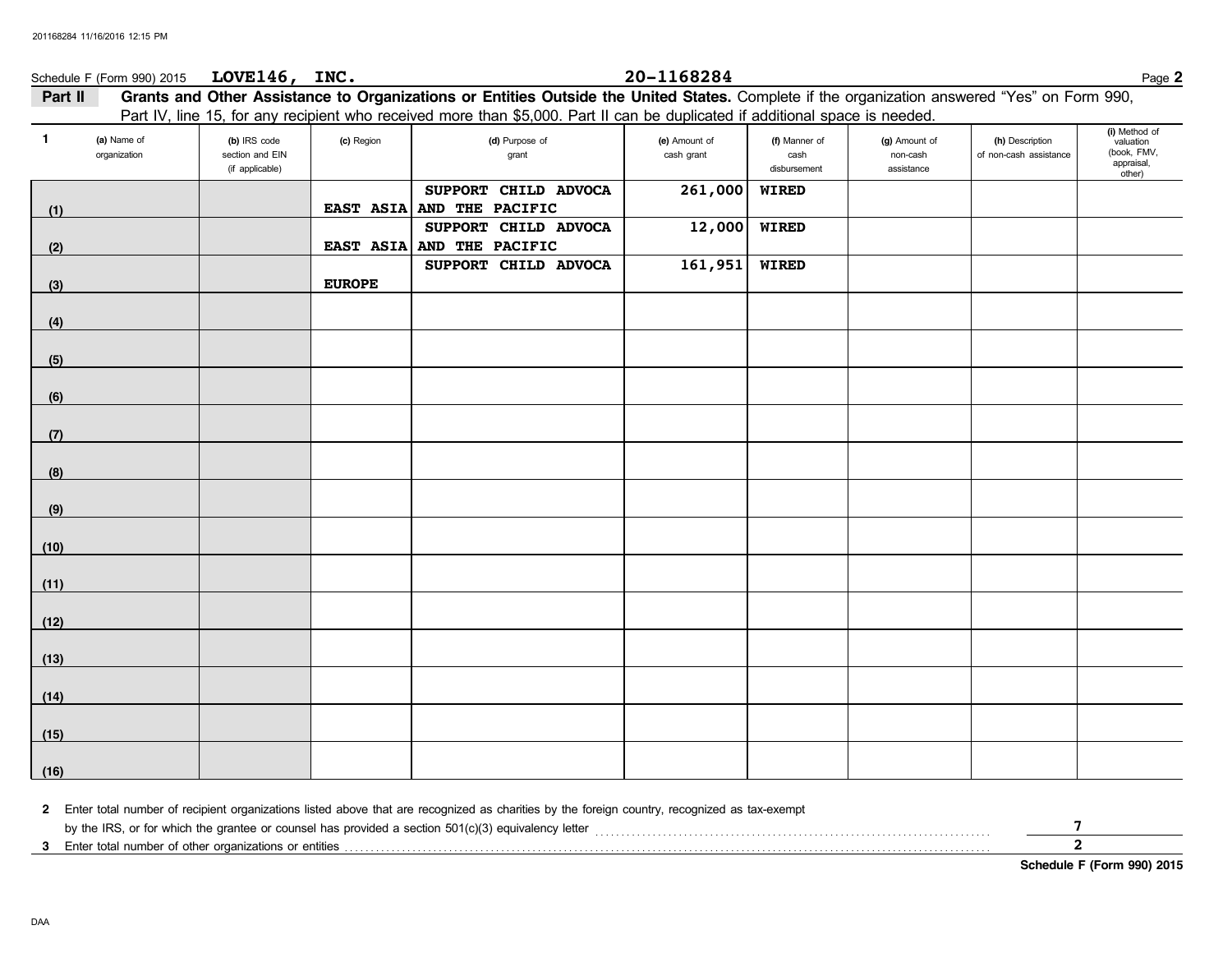| Schedule F (Form 990) 2015 LOVE146, INC.                                                                                                                                            |            |                             |                             | 20-1168284                            |                                         |                                           | Page 3                                                            |
|-------------------------------------------------------------------------------------------------------------------------------------------------------------------------------------|------------|-----------------------------|-----------------------------|---------------------------------------|-----------------------------------------|-------------------------------------------|-------------------------------------------------------------------|
| Grants and Other Assistance to Individuals Outside the United States. Complete if the organization answered "Yes" on Form 990, Part IV, line 16.<br>Part III                        |            |                             |                             |                                       |                                         |                                           |                                                                   |
| Part III can be duplicated if additional space is needed.                                                                                                                           |            |                             |                             |                                       |                                         |                                           |                                                                   |
| (a) Type of grant or assistance                                                                                                                                                     | (b) Region | (c) Number of<br>recipients | (d) Amount of<br>cash grant | (e) Manner of<br>cash<br>disbursement | (f) Amount of<br>non-cash<br>assistance | (g) Description<br>of non-cash assistance | (h) Method of<br>valuation<br>(book, FMV,<br>appraisal,<br>other) |
| (1)<br>$\mathcal{L}^{\mathcal{L}}(\mathcal{L}^{\mathcal{L}})$ and $\mathcal{L}^{\mathcal{L}}(\mathcal{L}^{\mathcal{L}})$ and $\mathcal{L}^{\mathcal{L}}(\mathcal{L}^{\mathcal{L}})$ |            |                             |                             |                                       |                                         |                                           |                                                                   |
| (2)                                                                                                                                                                                 |            |                             |                             |                                       |                                         |                                           |                                                                   |
| (3)                                                                                                                                                                                 |            |                             |                             |                                       |                                         |                                           |                                                                   |
| (4)                                                                                                                                                                                 |            |                             |                             |                                       |                                         |                                           |                                                                   |
| (5)                                                                                                                                                                                 |            |                             |                             |                                       |                                         |                                           |                                                                   |
| (6)                                                                                                                                                                                 |            |                             |                             |                                       |                                         |                                           |                                                                   |
| (7)                                                                                                                                                                                 |            |                             |                             |                                       |                                         |                                           |                                                                   |
| (8)                                                                                                                                                                                 |            |                             |                             |                                       |                                         |                                           |                                                                   |
| (9)                                                                                                                                                                                 |            |                             |                             |                                       |                                         |                                           |                                                                   |
| (10)                                                                                                                                                                                |            |                             |                             |                                       |                                         |                                           |                                                                   |
| (11)                                                                                                                                                                                |            |                             |                             |                                       |                                         |                                           |                                                                   |
| (12)                                                                                                                                                                                |            |                             |                             |                                       |                                         |                                           |                                                                   |
| (13)                                                                                                                                                                                |            |                             |                             |                                       |                                         |                                           |                                                                   |
| (14)                                                                                                                                                                                |            |                             |                             |                                       |                                         |                                           |                                                                   |
| (15)                                                                                                                                                                                |            |                             |                             |                                       |                                         |                                           |                                                                   |
| (16)                                                                                                                                                                                |            |                             |                             |                                       |                                         |                                           |                                                                   |
| (17)                                                                                                                                                                                |            |                             |                             |                                       |                                         |                                           |                                                                   |
| (18)                                                                                                                                                                                |            |                             |                             |                                       |                                         |                                           |                                                                   |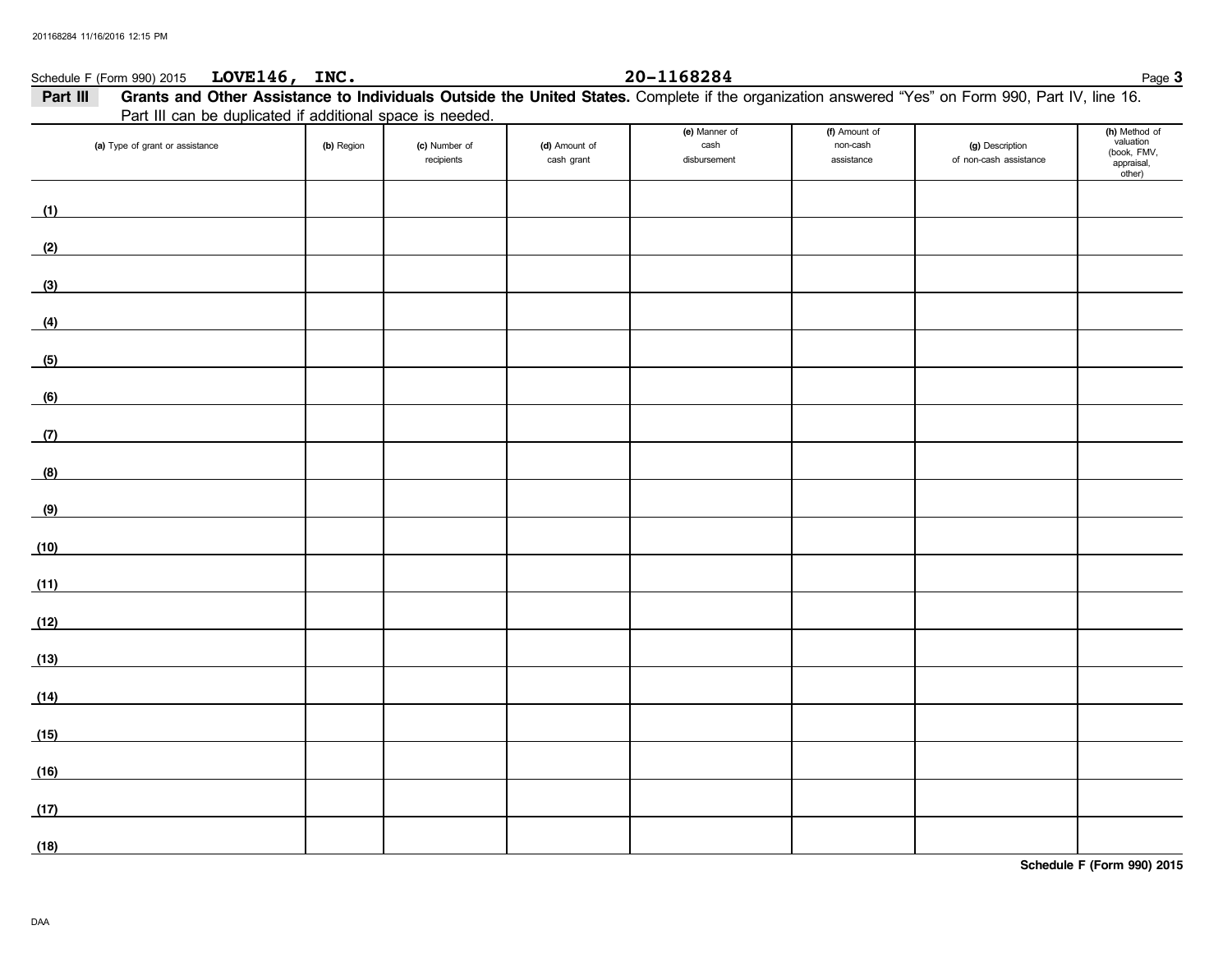|    | Schedule F (Form 990) 2015      | LOVE146, INC. | 20-1168284                                                                                                                                                                                                                                                                                                                                                                                                                                      |     | Page 4                         |
|----|---------------------------------|---------------|-------------------------------------------------------------------------------------------------------------------------------------------------------------------------------------------------------------------------------------------------------------------------------------------------------------------------------------------------------------------------------------------------------------------------------------------------|-----|--------------------------------|
|    | Part IV<br><b>Foreign Forms</b> |               |                                                                                                                                                                                                                                                                                                                                                                                                                                                 |     |                                |
| 1. |                                 |               | Was the organization a U.S. transferor of property to a foreign corporation during the tax year? If "Yes,"<br>the organization may be required to file Form 926, Return by a U.S. Transferor of Property to a Foreign                                                                                                                                                                                                                           | Yes | $\mathbf{x}$<br>No             |
| 2  |                                 |               | Did the organization have an interest in a foreign trust during the tax year? If "Yes," the organization<br>may be required to separately file Form 3520, Annual Return To Report Transactions With Foreign<br>Trusts and Receipt of Certain Foreign Gifts, and/or Form 3520-A, Annual Information Return of Foreign                                                                                                                            | Yes | $\mathbf{x}$<br>No             |
| 3  |                                 |               | Did the organization have an ownership interest in a foreign corporation during the tax year? If "Yes,"<br>the organization may be required to file Form 5471, Information Return of U.S. Persons With Respect to<br>Certain Foreign Corporations (see Instructions for Form 5471) [11] Contained Contains and Corporations (see Instructions for Form 5471)                                                                                    | Yes | $ \mathbf{X} $<br>No           |
| 4  |                                 |               | Was the organization a direct or indirect shareholder of a passive foreign investment company or a<br>qualified electing fund during the tax year? If "Yes," the organization may be required to file Form 8621,<br>Information Return by a Shareholder of a Passive Foreign Investment Company or Qualified Electing<br>Fund (see Instructions for Form 8621) Matter Community Constant Community Community Community Community Commun         | Yes | $\vert \mathbf{x} \vert$<br>No |
| 5  |                                 |               | Did the organization have an ownership interest in a foreign partnership during the tax year? If "Yes,"<br>the organization may be required to file Form 8865, Return of U.S. Persons With Respect to Certain<br>Foreign Partnerships (see Instructions for Form 8865) Material Content Construction Construction Construction Construction Construction Construction Construction Construction Construction Construction Construction Construc | Yes | $\mathbf x$<br>No              |
| 6  |                                 |               | Did the organization have any operations in or related to any boycotting countries during the tax year? If<br>"Yes," the organization may be required to separately file Form 5713, International Boycott Report (see                                                                                                                                                                                                                           | Yes | X<br>No                        |

**Schedule F (Form 990) 2015**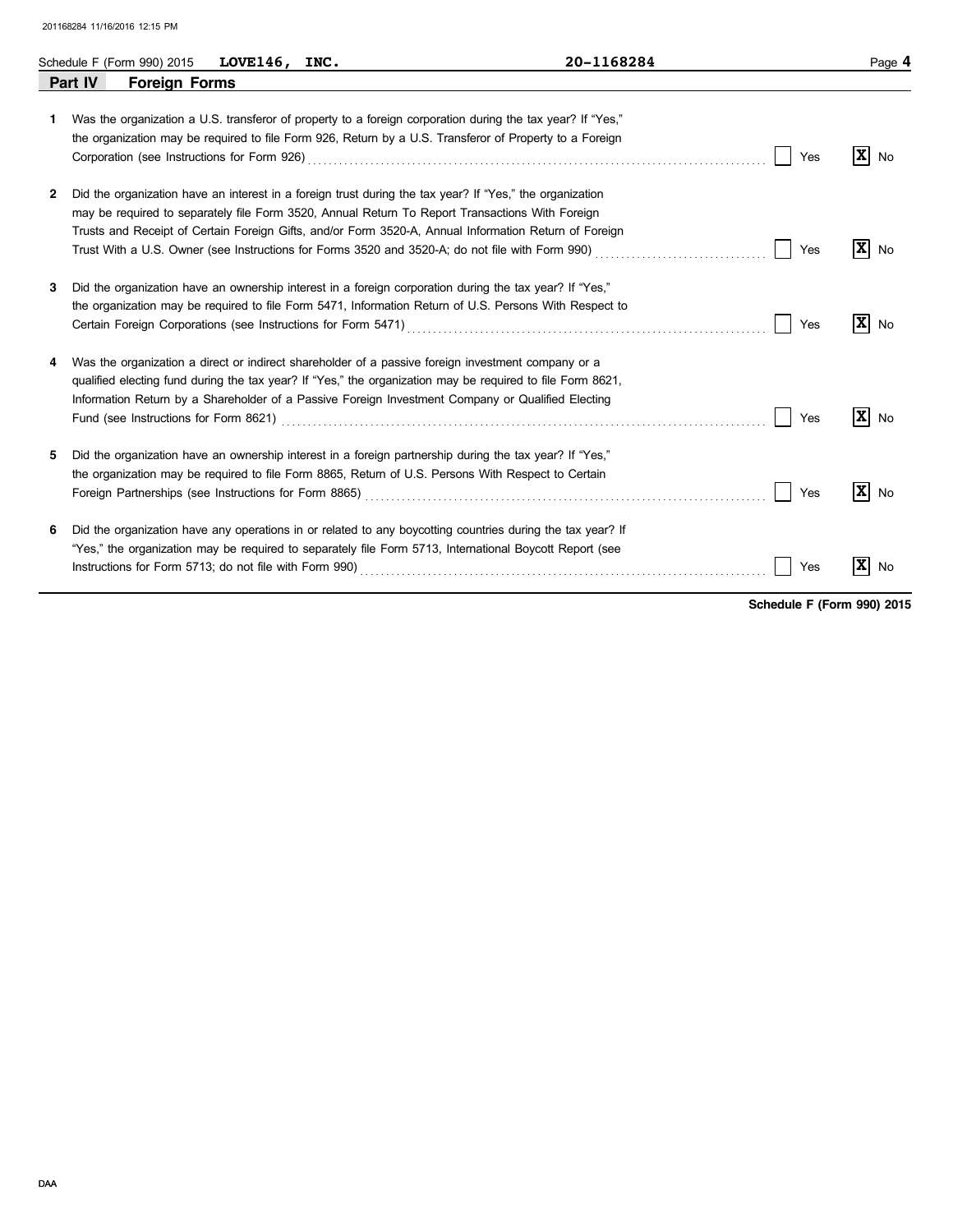| Part V        | Supplemental Information                           |                                                                                                                                                                                                                                                                                                                                                                                    |                    |
|---------------|----------------------------------------------------|------------------------------------------------------------------------------------------------------------------------------------------------------------------------------------------------------------------------------------------------------------------------------------------------------------------------------------------------------------------------------------|--------------------|
|               | information (see instructions).                    | Provide the information required by Part I, line 2 (monitoring of funds); Part I, line 3, column (f) (accounting method;<br>amounts of investments vs. expenditures per region); Part II, line 1 (accounting method); Part III (accounting method); and<br>Part III, column (c) (estimated number of recipients), as applicable. Also complete this part to provide any additional |                    |
|               |                                                    |                                                                                                                                                                                                                                                                                                                                                                                    |                    |
|               |                                                    | PART I, LINE 2 - PROCEDURES FOR MONITORING THE USE OF GRANT FUNDS                                                                                                                                                                                                                                                                                                                  |                    |
|               |                                                    | THE ORGANIZATION REQUIRES ENTITIES RECEIVING GRANT FUNDING TO REPORT AT A                                                                                                                                                                                                                                                                                                          |                    |
|               | MINIMUM ANNUALLY ON THE USE OF THE FUNDS RECEIVED. |                                                                                                                                                                                                                                                                                                                                                                                    |                    |
|               | PART I, LINE 3 - ACTIVITIES PER REGION             |                                                                                                                                                                                                                                                                                                                                                                                    |                    |
| <b>REGION</b> |                                                    | <b>EXPENDITURES</b>                                                                                                                                                                                                                                                                                                                                                                | <b>INVESTMENTS</b> |
|               | EAST ASIA AND THE PACIFIC                          | 0 <sup>5</sup>                                                                                                                                                                                                                                                                                                                                                                     | 0                  |
| <b>EUROPE</b> |                                                    | $\sim$ $\sim$ $\sim$ $\sim$ $\sim$<br>0 <sup>5</sup>                                                                                                                                                                                                                                                                                                                               | 0                  |
|               |                                                    |                                                                                                                                                                                                                                                                                                                                                                                    |                    |
|               | PART V - ADDITIONAL INFORMATION                    | THE ORGANIZATION MAINTAINES RECORDS OF ALL GRANT ASSISTANCE, MONITORS THE                                                                                                                                                                                                                                                                                                          |                    |
| <b>GRANT</b>  | <b>INFORMATION.</b>                                | USE OF ASSITANCE AND UTILIZES THEIR FINANICAL SYSTEMS TO ACCOUNT AND TRACK                                                                                                                                                                                                                                                                                                         |                    |
|               |                                                    |                                                                                                                                                                                                                                                                                                                                                                                    |                    |
|               |                                                    |                                                                                                                                                                                                                                                                                                                                                                                    |                    |
|               |                                                    |                                                                                                                                                                                                                                                                                                                                                                                    |                    |
|               |                                                    |                                                                                                                                                                                                                                                                                                                                                                                    |                    |
|               |                                                    |                                                                                                                                                                                                                                                                                                                                                                                    |                    |
|               |                                                    |                                                                                                                                                                                                                                                                                                                                                                                    |                    |
|               |                                                    |                                                                                                                                                                                                                                                                                                                                                                                    |                    |
|               |                                                    |                                                                                                                                                                                                                                                                                                                                                                                    |                    |
|               |                                                    |                                                                                                                                                                                                                                                                                                                                                                                    |                    |
|               |                                                    |                                                                                                                                                                                                                                                                                                                                                                                    |                    |
|               |                                                    |                                                                                                                                                                                                                                                                                                                                                                                    |                    |
|               |                                                    |                                                                                                                                                                                                                                                                                                                                                                                    |                    |
|               |                                                    |                                                                                                                                                                                                                                                                                                                                                                                    |                    |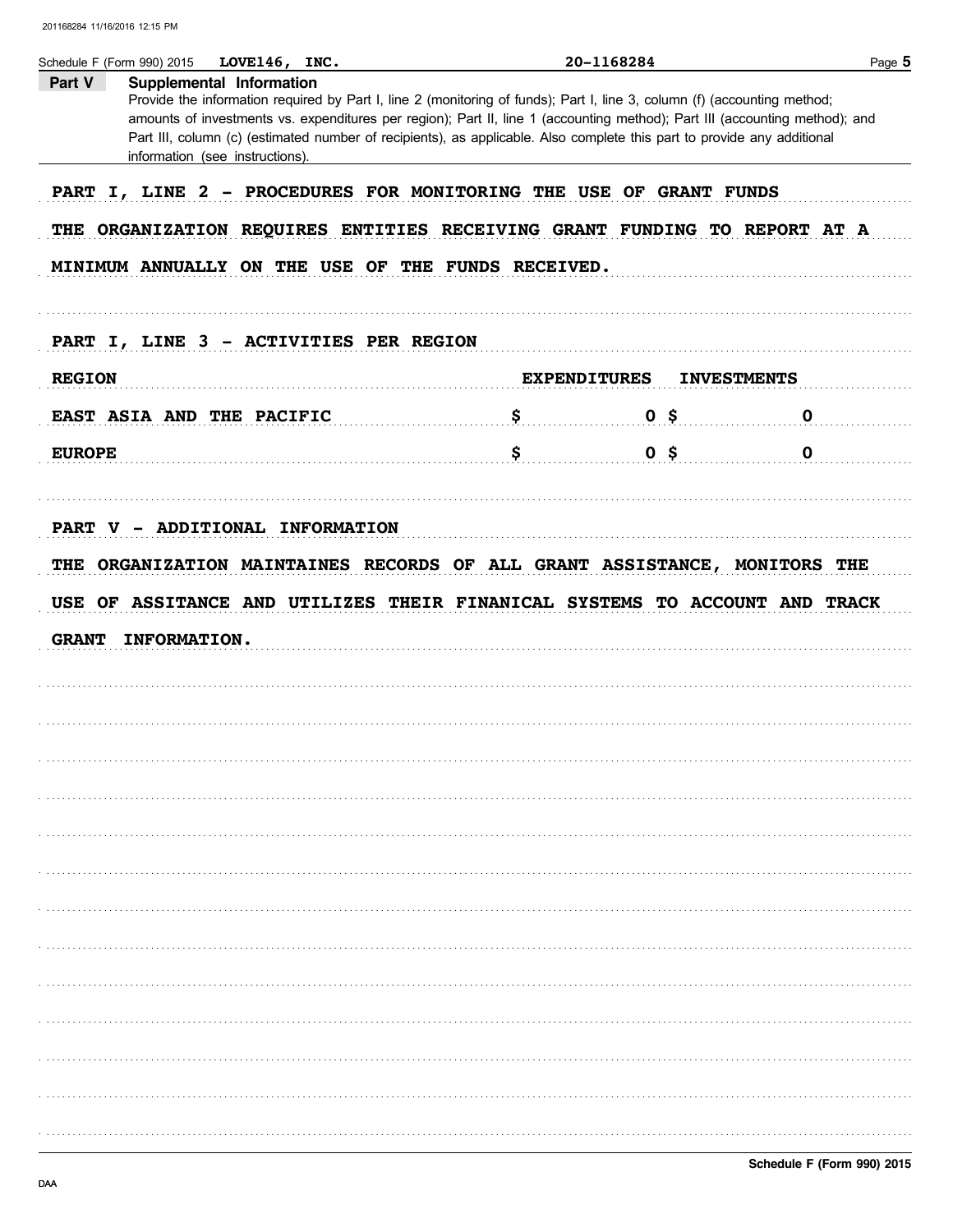| Complete if the organization answered "Yes" on Form 990, Part IV, lines 17, 18, or 19, or if the<br>(Form 990 or 990-EZ)<br>organization entered more than \$15,000 on Form 990-EZ, line 6a.<br>Attach to Form 990 or Form 990-EZ.<br>Open to Public<br>Information about Schedule G (Form 990 or 990-EZ) and its instructions is at www.irs.gov/form990.<br>Internal Revenue Service<br>Inspection<br>Employer identification number<br>LOVE $146,$<br>20-1168284<br>INC.<br>Fundraising Activities. Complete if the organization answered "Yes" on Form 990, Part IV, line 17.<br>Part I<br>Form 990-EZ filers are not required to complete this part.<br>Indicate whether the organization raised funds through any of the following activities. Check all that apply.<br>1.<br>Solicitation of non-government grants<br>Mail solicitations<br>a<br>e<br>Solicitation of government grants<br>Internet and email solicitations<br>f<br>b<br>Phone solicitations<br>Special fundraising events<br>c<br>q<br>In-person solicitations<br>d<br>2a Did the organization have a written or oral agreement with any individual (including officers, directors, trustees<br>or key employees listed in Form 990, Part VII) or entity in connection with professional fundraising services?<br>Yes<br>b If "Yes," list the ten highest paid individuals or entities (fundraisers) pursuant to agreements under which the fundraiser is to be<br>compensated at least \$5,000 by the organization.<br>(iii) Did fund-<br>(v) Amount paid to<br>(vi) Amount paid to<br>raiser have<br>(i) Name and address of individual<br>(iv) Gross receipts<br>(or retained by)<br>(or retained by)<br>custody or<br>(ii) Activity<br>or entity (fundraiser)<br>from activity<br>fundraiser listed in<br>organization<br>control of<br>contributions?<br>col. (i)<br>Yes  <br>No<br>1<br>$\mathbf{2}$<br>3<br>4<br>5<br>7<br>8<br>9<br>10<br>Total<br>List all states in which the organization is registered or licensed to solicit contributions or has been notified it is exempt from<br>3<br>registration or licensing. | <b>SCHEDULE G</b>          | Supplemental Information Regarding Fundraising or Gaming Activities |  |  |  | OMB No. 1545-0047 |
|----------------------------------------------------------------------------------------------------------------------------------------------------------------------------------------------------------------------------------------------------------------------------------------------------------------------------------------------------------------------------------------------------------------------------------------------------------------------------------------------------------------------------------------------------------------------------------------------------------------------------------------------------------------------------------------------------------------------------------------------------------------------------------------------------------------------------------------------------------------------------------------------------------------------------------------------------------------------------------------------------------------------------------------------------------------------------------------------------------------------------------------------------------------------------------------------------------------------------------------------------------------------------------------------------------------------------------------------------------------------------------------------------------------------------------------------------------------------------------------------------------------------------------------------------------------------------------------------------------------------------------------------------------------------------------------------------------------------------------------------------------------------------------------------------------------------------------------------------------------------------------------------------------------------------------------------------------------------------------------------------------------------------------------------------------------------------------------------------------|----------------------------|---------------------------------------------------------------------|--|--|--|-------------------|
|                                                                                                                                                                                                                                                                                                                                                                                                                                                                                                                                                                                                                                                                                                                                                                                                                                                                                                                                                                                                                                                                                                                                                                                                                                                                                                                                                                                                                                                                                                                                                                                                                                                                                                                                                                                                                                                                                                                                                                                                                                                                                                          |                            |                                                                     |  |  |  |                   |
|                                                                                                                                                                                                                                                                                                                                                                                                                                                                                                                                                                                                                                                                                                                                                                                                                                                                                                                                                                                                                                                                                                                                                                                                                                                                                                                                                                                                                                                                                                                                                                                                                                                                                                                                                                                                                                                                                                                                                                                                                                                                                                          | Department of the Treasury |                                                                     |  |  |  |                   |
|                                                                                                                                                                                                                                                                                                                                                                                                                                                                                                                                                                                                                                                                                                                                                                                                                                                                                                                                                                                                                                                                                                                                                                                                                                                                                                                                                                                                                                                                                                                                                                                                                                                                                                                                                                                                                                                                                                                                                                                                                                                                                                          | Name of the organization   |                                                                     |  |  |  |                   |
|                                                                                                                                                                                                                                                                                                                                                                                                                                                                                                                                                                                                                                                                                                                                                                                                                                                                                                                                                                                                                                                                                                                                                                                                                                                                                                                                                                                                                                                                                                                                                                                                                                                                                                                                                                                                                                                                                                                                                                                                                                                                                                          |                            |                                                                     |  |  |  |                   |
|                                                                                                                                                                                                                                                                                                                                                                                                                                                                                                                                                                                                                                                                                                                                                                                                                                                                                                                                                                                                                                                                                                                                                                                                                                                                                                                                                                                                                                                                                                                                                                                                                                                                                                                                                                                                                                                                                                                                                                                                                                                                                                          |                            |                                                                     |  |  |  |                   |
|                                                                                                                                                                                                                                                                                                                                                                                                                                                                                                                                                                                                                                                                                                                                                                                                                                                                                                                                                                                                                                                                                                                                                                                                                                                                                                                                                                                                                                                                                                                                                                                                                                                                                                                                                                                                                                                                                                                                                                                                                                                                                                          |                            |                                                                     |  |  |  |                   |
|                                                                                                                                                                                                                                                                                                                                                                                                                                                                                                                                                                                                                                                                                                                                                                                                                                                                                                                                                                                                                                                                                                                                                                                                                                                                                                                                                                                                                                                                                                                                                                                                                                                                                                                                                                                                                                                                                                                                                                                                                                                                                                          |                            |                                                                     |  |  |  |                   |
|                                                                                                                                                                                                                                                                                                                                                                                                                                                                                                                                                                                                                                                                                                                                                                                                                                                                                                                                                                                                                                                                                                                                                                                                                                                                                                                                                                                                                                                                                                                                                                                                                                                                                                                                                                                                                                                                                                                                                                                                                                                                                                          |                            |                                                                     |  |  |  |                   |
|                                                                                                                                                                                                                                                                                                                                                                                                                                                                                                                                                                                                                                                                                                                                                                                                                                                                                                                                                                                                                                                                                                                                                                                                                                                                                                                                                                                                                                                                                                                                                                                                                                                                                                                                                                                                                                                                                                                                                                                                                                                                                                          |                            |                                                                     |  |  |  |                   |
|                                                                                                                                                                                                                                                                                                                                                                                                                                                                                                                                                                                                                                                                                                                                                                                                                                                                                                                                                                                                                                                                                                                                                                                                                                                                                                                                                                                                                                                                                                                                                                                                                                                                                                                                                                                                                                                                                                                                                                                                                                                                                                          |                            |                                                                     |  |  |  |                   |
|                                                                                                                                                                                                                                                                                                                                                                                                                                                                                                                                                                                                                                                                                                                                                                                                                                                                                                                                                                                                                                                                                                                                                                                                                                                                                                                                                                                                                                                                                                                                                                                                                                                                                                                                                                                                                                                                                                                                                                                                                                                                                                          |                            |                                                                     |  |  |  |                   |
|                                                                                                                                                                                                                                                                                                                                                                                                                                                                                                                                                                                                                                                                                                                                                                                                                                                                                                                                                                                                                                                                                                                                                                                                                                                                                                                                                                                                                                                                                                                                                                                                                                                                                                                                                                                                                                                                                                                                                                                                                                                                                                          |                            |                                                                     |  |  |  | No                |
|                                                                                                                                                                                                                                                                                                                                                                                                                                                                                                                                                                                                                                                                                                                                                                                                                                                                                                                                                                                                                                                                                                                                                                                                                                                                                                                                                                                                                                                                                                                                                                                                                                                                                                                                                                                                                                                                                                                                                                                                                                                                                                          |                            |                                                                     |  |  |  |                   |
|                                                                                                                                                                                                                                                                                                                                                                                                                                                                                                                                                                                                                                                                                                                                                                                                                                                                                                                                                                                                                                                                                                                                                                                                                                                                                                                                                                                                                                                                                                                                                                                                                                                                                                                                                                                                                                                                                                                                                                                                                                                                                                          |                            |                                                                     |  |  |  |                   |
|                                                                                                                                                                                                                                                                                                                                                                                                                                                                                                                                                                                                                                                                                                                                                                                                                                                                                                                                                                                                                                                                                                                                                                                                                                                                                                                                                                                                                                                                                                                                                                                                                                                                                                                                                                                                                                                                                                                                                                                                                                                                                                          |                            |                                                                     |  |  |  |                   |
|                                                                                                                                                                                                                                                                                                                                                                                                                                                                                                                                                                                                                                                                                                                                                                                                                                                                                                                                                                                                                                                                                                                                                                                                                                                                                                                                                                                                                                                                                                                                                                                                                                                                                                                                                                                                                                                                                                                                                                                                                                                                                                          |                            |                                                                     |  |  |  |                   |
|                                                                                                                                                                                                                                                                                                                                                                                                                                                                                                                                                                                                                                                                                                                                                                                                                                                                                                                                                                                                                                                                                                                                                                                                                                                                                                                                                                                                                                                                                                                                                                                                                                                                                                                                                                                                                                                                                                                                                                                                                                                                                                          |                            |                                                                     |  |  |  |                   |
|                                                                                                                                                                                                                                                                                                                                                                                                                                                                                                                                                                                                                                                                                                                                                                                                                                                                                                                                                                                                                                                                                                                                                                                                                                                                                                                                                                                                                                                                                                                                                                                                                                                                                                                                                                                                                                                                                                                                                                                                                                                                                                          |                            |                                                                     |  |  |  |                   |
|                                                                                                                                                                                                                                                                                                                                                                                                                                                                                                                                                                                                                                                                                                                                                                                                                                                                                                                                                                                                                                                                                                                                                                                                                                                                                                                                                                                                                                                                                                                                                                                                                                                                                                                                                                                                                                                                                                                                                                                                                                                                                                          |                            |                                                                     |  |  |  |                   |
|                                                                                                                                                                                                                                                                                                                                                                                                                                                                                                                                                                                                                                                                                                                                                                                                                                                                                                                                                                                                                                                                                                                                                                                                                                                                                                                                                                                                                                                                                                                                                                                                                                                                                                                                                                                                                                                                                                                                                                                                                                                                                                          |                            |                                                                     |  |  |  |                   |
|                                                                                                                                                                                                                                                                                                                                                                                                                                                                                                                                                                                                                                                                                                                                                                                                                                                                                                                                                                                                                                                                                                                                                                                                                                                                                                                                                                                                                                                                                                                                                                                                                                                                                                                                                                                                                                                                                                                                                                                                                                                                                                          |                            |                                                                     |  |  |  |                   |
|                                                                                                                                                                                                                                                                                                                                                                                                                                                                                                                                                                                                                                                                                                                                                                                                                                                                                                                                                                                                                                                                                                                                                                                                                                                                                                                                                                                                                                                                                                                                                                                                                                                                                                                                                                                                                                                                                                                                                                                                                                                                                                          |                            |                                                                     |  |  |  |                   |
|                                                                                                                                                                                                                                                                                                                                                                                                                                                                                                                                                                                                                                                                                                                                                                                                                                                                                                                                                                                                                                                                                                                                                                                                                                                                                                                                                                                                                                                                                                                                                                                                                                                                                                                                                                                                                                                                                                                                                                                                                                                                                                          |                            |                                                                     |  |  |  |                   |
|                                                                                                                                                                                                                                                                                                                                                                                                                                                                                                                                                                                                                                                                                                                                                                                                                                                                                                                                                                                                                                                                                                                                                                                                                                                                                                                                                                                                                                                                                                                                                                                                                                                                                                                                                                                                                                                                                                                                                                                                                                                                                                          |                            |                                                                     |  |  |  |                   |
|                                                                                                                                                                                                                                                                                                                                                                                                                                                                                                                                                                                                                                                                                                                                                                                                                                                                                                                                                                                                                                                                                                                                                                                                                                                                                                                                                                                                                                                                                                                                                                                                                                                                                                                                                                                                                                                                                                                                                                                                                                                                                                          |                            |                                                                     |  |  |  |                   |
|                                                                                                                                                                                                                                                                                                                                                                                                                                                                                                                                                                                                                                                                                                                                                                                                                                                                                                                                                                                                                                                                                                                                                                                                                                                                                                                                                                                                                                                                                                                                                                                                                                                                                                                                                                                                                                                                                                                                                                                                                                                                                                          |                            |                                                                     |  |  |  |                   |
|                                                                                                                                                                                                                                                                                                                                                                                                                                                                                                                                                                                                                                                                                                                                                                                                                                                                                                                                                                                                                                                                                                                                                                                                                                                                                                                                                                                                                                                                                                                                                                                                                                                                                                                                                                                                                                                                                                                                                                                                                                                                                                          |                            |                                                                     |  |  |  |                   |
|                                                                                                                                                                                                                                                                                                                                                                                                                                                                                                                                                                                                                                                                                                                                                                                                                                                                                                                                                                                                                                                                                                                                                                                                                                                                                                                                                                                                                                                                                                                                                                                                                                                                                                                                                                                                                                                                                                                                                                                                                                                                                                          |                            |                                                                     |  |  |  |                   |
|                                                                                                                                                                                                                                                                                                                                                                                                                                                                                                                                                                                                                                                                                                                                                                                                                                                                                                                                                                                                                                                                                                                                                                                                                                                                                                                                                                                                                                                                                                                                                                                                                                                                                                                                                                                                                                                                                                                                                                                                                                                                                                          |                            |                                                                     |  |  |  |                   |
|                                                                                                                                                                                                                                                                                                                                                                                                                                                                                                                                                                                                                                                                                                                                                                                                                                                                                                                                                                                                                                                                                                                                                                                                                                                                                                                                                                                                                                                                                                                                                                                                                                                                                                                                                                                                                                                                                                                                                                                                                                                                                                          |                            |                                                                     |  |  |  |                   |
|                                                                                                                                                                                                                                                                                                                                                                                                                                                                                                                                                                                                                                                                                                                                                                                                                                                                                                                                                                                                                                                                                                                                                                                                                                                                                                                                                                                                                                                                                                                                                                                                                                                                                                                                                                                                                                                                                                                                                                                                                                                                                                          |                            |                                                                     |  |  |  |                   |
|                                                                                                                                                                                                                                                                                                                                                                                                                                                                                                                                                                                                                                                                                                                                                                                                                                                                                                                                                                                                                                                                                                                                                                                                                                                                                                                                                                                                                                                                                                                                                                                                                                                                                                                                                                                                                                                                                                                                                                                                                                                                                                          |                            |                                                                     |  |  |  |                   |
|                                                                                                                                                                                                                                                                                                                                                                                                                                                                                                                                                                                                                                                                                                                                                                                                                                                                                                                                                                                                                                                                                                                                                                                                                                                                                                                                                                                                                                                                                                                                                                                                                                                                                                                                                                                                                                                                                                                                                                                                                                                                                                          |                            |                                                                     |  |  |  |                   |
|                                                                                                                                                                                                                                                                                                                                                                                                                                                                                                                                                                                                                                                                                                                                                                                                                                                                                                                                                                                                                                                                                                                                                                                                                                                                                                                                                                                                                                                                                                                                                                                                                                                                                                                                                                                                                                                                                                                                                                                                                                                                                                          |                            |                                                                     |  |  |  |                   |
|                                                                                                                                                                                                                                                                                                                                                                                                                                                                                                                                                                                                                                                                                                                                                                                                                                                                                                                                                                                                                                                                                                                                                                                                                                                                                                                                                                                                                                                                                                                                                                                                                                                                                                                                                                                                                                                                                                                                                                                                                                                                                                          |                            |                                                                     |  |  |  |                   |
|                                                                                                                                                                                                                                                                                                                                                                                                                                                                                                                                                                                                                                                                                                                                                                                                                                                                                                                                                                                                                                                                                                                                                                                                                                                                                                                                                                                                                                                                                                                                                                                                                                                                                                                                                                                                                                                                                                                                                                                                                                                                                                          |                            |                                                                     |  |  |  |                   |
|                                                                                                                                                                                                                                                                                                                                                                                                                                                                                                                                                                                                                                                                                                                                                                                                                                                                                                                                                                                                                                                                                                                                                                                                                                                                                                                                                                                                                                                                                                                                                                                                                                                                                                                                                                                                                                                                                                                                                                                                                                                                                                          |                            |                                                                     |  |  |  |                   |
|                                                                                                                                                                                                                                                                                                                                                                                                                                                                                                                                                                                                                                                                                                                                                                                                                                                                                                                                                                                                                                                                                                                                                                                                                                                                                                                                                                                                                                                                                                                                                                                                                                                                                                                                                                                                                                                                                                                                                                                                                                                                                                          |                            |                                                                     |  |  |  |                   |
|                                                                                                                                                                                                                                                                                                                                                                                                                                                                                                                                                                                                                                                                                                                                                                                                                                                                                                                                                                                                                                                                                                                                                                                                                                                                                                                                                                                                                                                                                                                                                                                                                                                                                                                                                                                                                                                                                                                                                                                                                                                                                                          |                            |                                                                     |  |  |  |                   |
|                                                                                                                                                                                                                                                                                                                                                                                                                                                                                                                                                                                                                                                                                                                                                                                                                                                                                                                                                                                                                                                                                                                                                                                                                                                                                                                                                                                                                                                                                                                                                                                                                                                                                                                                                                                                                                                                                                                                                                                                                                                                                                          |                            |                                                                     |  |  |  |                   |
|                                                                                                                                                                                                                                                                                                                                                                                                                                                                                                                                                                                                                                                                                                                                                                                                                                                                                                                                                                                                                                                                                                                                                                                                                                                                                                                                                                                                                                                                                                                                                                                                                                                                                                                                                                                                                                                                                                                                                                                                                                                                                                          |                            |                                                                     |  |  |  |                   |
|                                                                                                                                                                                                                                                                                                                                                                                                                                                                                                                                                                                                                                                                                                                                                                                                                                                                                                                                                                                                                                                                                                                                                                                                                                                                                                                                                                                                                                                                                                                                                                                                                                                                                                                                                                                                                                                                                                                                                                                                                                                                                                          |                            |                                                                     |  |  |  |                   |
|                                                                                                                                                                                                                                                                                                                                                                                                                                                                                                                                                                                                                                                                                                                                                                                                                                                                                                                                                                                                                                                                                                                                                                                                                                                                                                                                                                                                                                                                                                                                                                                                                                                                                                                                                                                                                                                                                                                                                                                                                                                                                                          |                            |                                                                     |  |  |  |                   |
|                                                                                                                                                                                                                                                                                                                                                                                                                                                                                                                                                                                                                                                                                                                                                                                                                                                                                                                                                                                                                                                                                                                                                                                                                                                                                                                                                                                                                                                                                                                                                                                                                                                                                                                                                                                                                                                                                                                                                                                                                                                                                                          |                            |                                                                     |  |  |  |                   |
|                                                                                                                                                                                                                                                                                                                                                                                                                                                                                                                                                                                                                                                                                                                                                                                                                                                                                                                                                                                                                                                                                                                                                                                                                                                                                                                                                                                                                                                                                                                                                                                                                                                                                                                                                                                                                                                                                                                                                                                                                                                                                                          |                            |                                                                     |  |  |  |                   |
|                                                                                                                                                                                                                                                                                                                                                                                                                                                                                                                                                                                                                                                                                                                                                                                                                                                                                                                                                                                                                                                                                                                                                                                                                                                                                                                                                                                                                                                                                                                                                                                                                                                                                                                                                                                                                                                                                                                                                                                                                                                                                                          |                            |                                                                     |  |  |  |                   |
|                                                                                                                                                                                                                                                                                                                                                                                                                                                                                                                                                                                                                                                                                                                                                                                                                                                                                                                                                                                                                                                                                                                                                                                                                                                                                                                                                                                                                                                                                                                                                                                                                                                                                                                                                                                                                                                                                                                                                                                                                                                                                                          |                            |                                                                     |  |  |  |                   |
|                                                                                                                                                                                                                                                                                                                                                                                                                                                                                                                                                                                                                                                                                                                                                                                                                                                                                                                                                                                                                                                                                                                                                                                                                                                                                                                                                                                                                                                                                                                                                                                                                                                                                                                                                                                                                                                                                                                                                                                                                                                                                                          |                            |                                                                     |  |  |  |                   |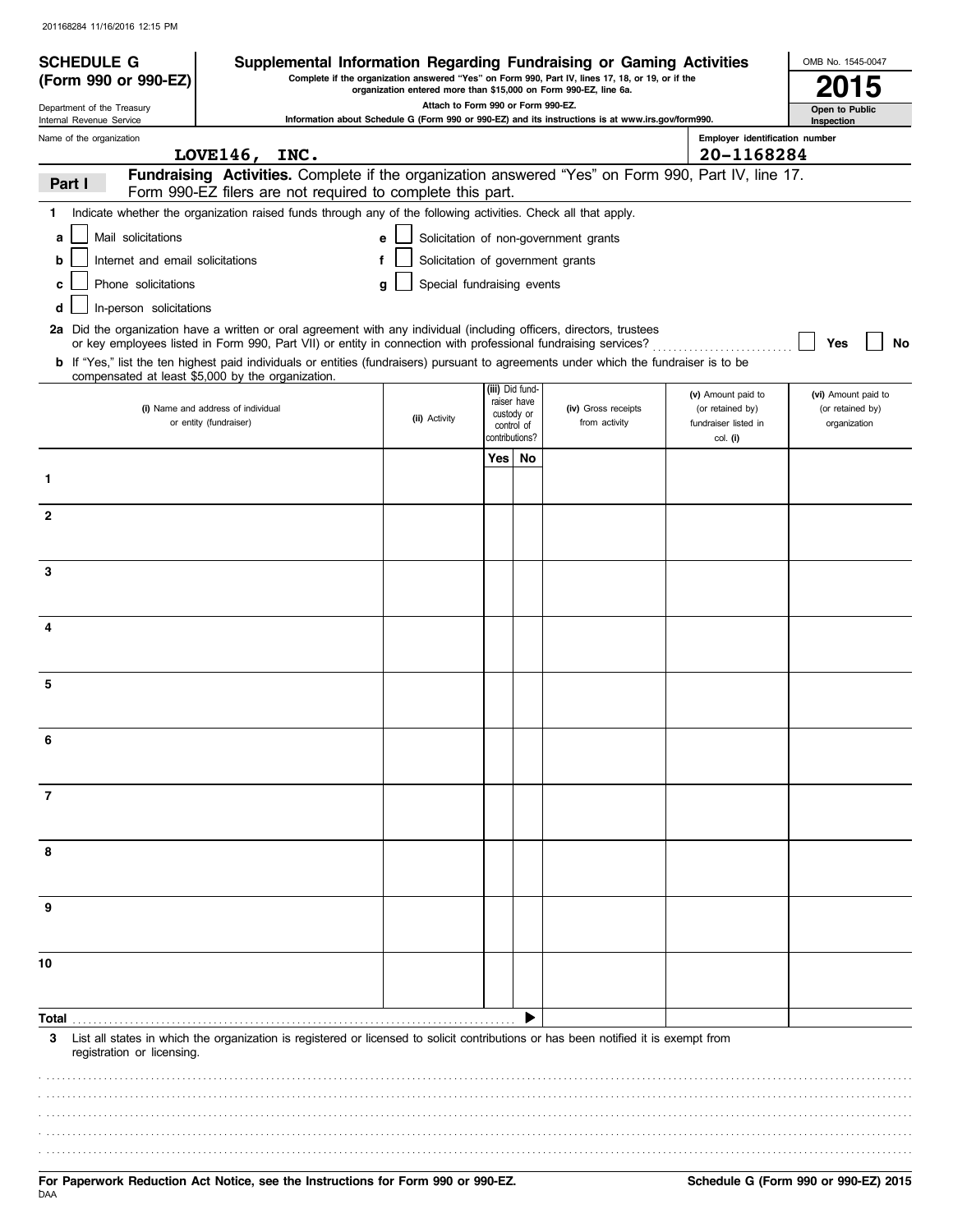| 1168284<br><b>LOVE146</b><br>INC.<br>20–<br>Schedule G (Form 990 or 990-EZ) 2015<br>$\log e$ $\geq$ |
|-----------------------------------------------------------------------------------------------------|
|-----------------------------------------------------------------------------------------------------|

**Part II Fundraising Events.** Complete if the organization answered "Yes" on Form 990, Part IV, line 18, or reported more gross receipts greater than \$5,000. than \$15,000 of fundraising event contributions and gross income on Form 990-EZ, lines 1 and 6b. List events with

| Revenue                | 1 Gross receipts<br>2 Less: Contributions<br>3 Gross income (line 1 minus<br>line 2) $\ldots$                                    | (a) Event $#1$<br><b>ANNUAL EVENT</b><br>(event type)<br>349,304<br>349,304                                                                   | (b) Event $#2$<br>(event type)                   | (c) Other events<br><b>NONE</b><br>(total number) | (d) Total events<br>(add col. (a) through<br>col. (c)<br>349,304<br>349,304 |
|------------------------|----------------------------------------------------------------------------------------------------------------------------------|-----------------------------------------------------------------------------------------------------------------------------------------------|--------------------------------------------------|---------------------------------------------------|-----------------------------------------------------------------------------|
| Direct Expenses        | 4 Cash prizes<br>5 Noncash prizes<br>6 Rent/facility costs<br>7 Food and beverages<br>8 Entertainment<br>9 Other direct expenses | 10 Direct expense summary. Add lines 4 through 9 in column (d)                                                                                |                                                  |                                                   |                                                                             |
|                        | Part III                                                                                                                         | Gaming. Complete if the organization answered "Yes" on Form 990, Part IV, line 19, or reported more<br>than \$15,000 on Form 990-EZ, line 6a. |                                                  |                                                   |                                                                             |
| Revenue                |                                                                                                                                  | (a) Bingo                                                                                                                                     | (b) Pull tabs/instant<br>bingo/progressive bingo | (c) Other gaming                                  | (d) Total gaming (add<br>col. (a) through col. (c))                         |
| <b>Direct Expenses</b> | <b>1</b> Gross revenue $\ldots$<br>2 Cash prizes<br>3 Noncash prizes<br>4 Rent/facility costs                                    |                                                                                                                                               |                                                  |                                                   |                                                                             |
|                        | 5 Other direct expenses<br>6 Volunteer labor                                                                                     | %<br><b>Yes</b><br>No                                                                                                                         | %<br><b>Yes</b> _______________<br>No            | <b>Yes</b><br>%<br>No                             |                                                                             |
| 9                      | <b>b</b> If "No," explain:                                                                                                       | Enter the state(s) in which the organization conducts gaming activities:                                                                      |                                                  |                                                   | Yes<br>No                                                                   |
|                        | <b>b</b> If "Yes," explain:                                                                                                      |                                                                                                                                               |                                                  |                                                   | Yes<br>No                                                                   |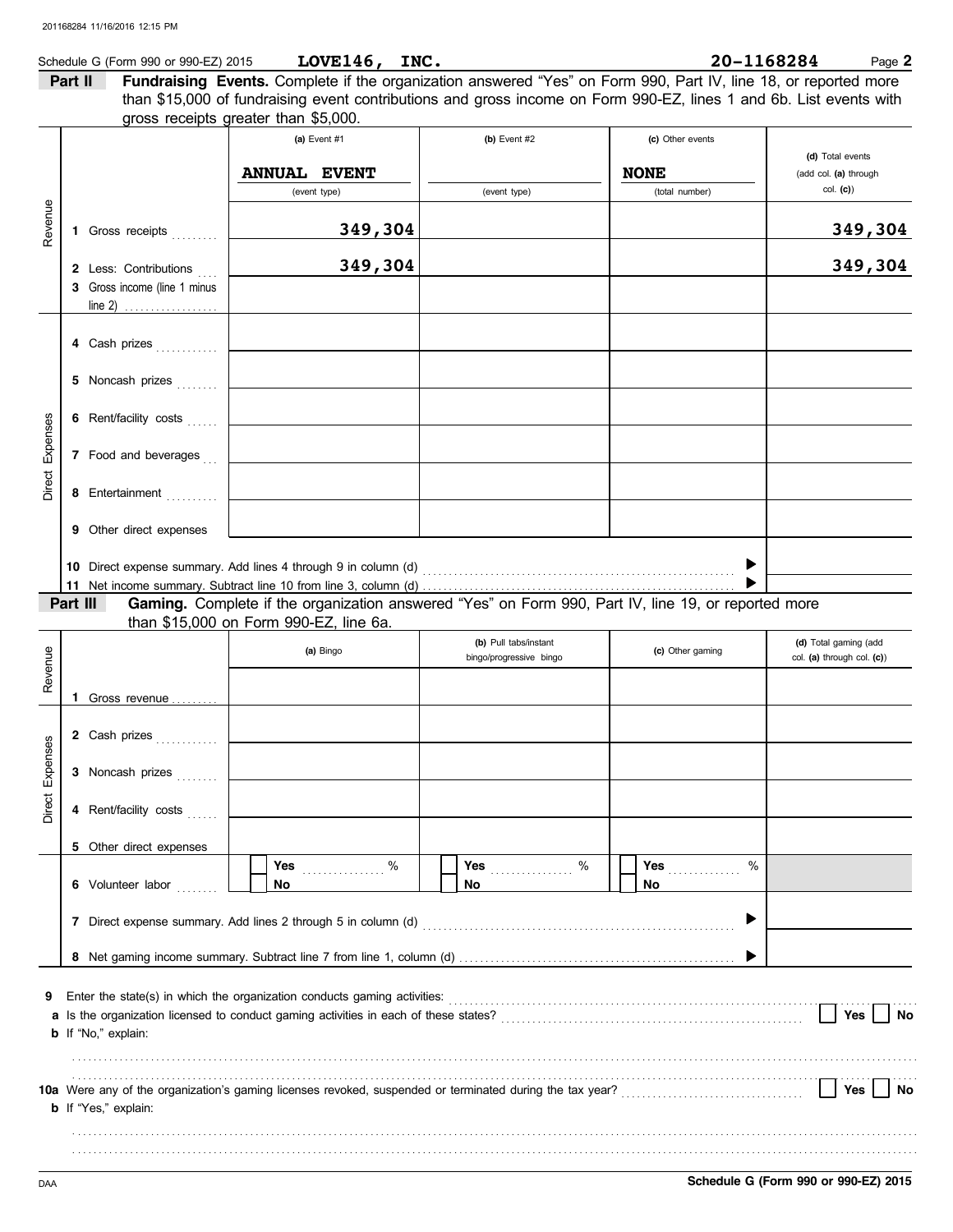|     | Schedule G (Form 990 or 990-EZ) 2015                                                                | LOVE146, INC. |                                                                  | 20-1168284                                                                                                                                                                                                                                              |     | Page 3 |
|-----|-----------------------------------------------------------------------------------------------------|---------------|------------------------------------------------------------------|---------------------------------------------------------------------------------------------------------------------------------------------------------------------------------------------------------------------------------------------------------|-----|--------|
| 11  | Does the organization conduct gaming activities with nonmembers?                                    |               |                                                                  |                                                                                                                                                                                                                                                         | Yes | No     |
| 12  |                                                                                                     |               |                                                                  | Is the organization a grantor, beneficiary or trustee of a trust or a member of a partnership or other entity                                                                                                                                           |     |        |
|     |                                                                                                     |               |                                                                  |                                                                                                                                                                                                                                                         | Yes | No     |
| 13  | Indicate the percentage of gaming activity conducted in:                                            |               |                                                                  |                                                                                                                                                                                                                                                         |     |        |
| a   |                                                                                                     |               |                                                                  | The organization's facility encouragement and the contract of the contract of the contract of the contract of the contract of the contract of the contract of the contract of the contract of the contract of the contract of<br>13а                    |     | %      |
| b   |                                                                                                     |               |                                                                  | 13 <sub>b</sub><br>An outside facility <b>contained a set of the contract of the contract of the contract of the contract of the contract of the contract of the contract of the contract of the contract of the contract of the contract of the co</b> |     | %      |
| 14  | records:                                                                                            |               |                                                                  | Enter the name and address of the person who prepares the organization's gaming/special events books and                                                                                                                                                |     |        |
|     | Name                                                                                                |               |                                                                  |                                                                                                                                                                                                                                                         |     |        |
|     | Address                                                                                             |               |                                                                  |                                                                                                                                                                                                                                                         |     |        |
| 15a | Does the organization have a contract with a third party from whom the organization receives gaming |               |                                                                  |                                                                                                                                                                                                                                                         | Yes |        |
|     | revenue?<br>If "Yes," enter the amount of gaming revenue received by the organization               |               |                                                                  | $\frac{1}{2}$ and the                                                                                                                                                                                                                                   |     | No     |
|     | amount of gaming revenue retained by the third party                                                |               | $\$\ldots\ldots\ldots\ldots\ldots\ldots\ldots\ldots\ldots\ldots$ |                                                                                                                                                                                                                                                         |     |        |
|     | If "Yes," enter name and address of the third party:                                                |               |                                                                  |                                                                                                                                                                                                                                                         |     |        |
|     |                                                                                                     |               |                                                                  |                                                                                                                                                                                                                                                         |     |        |
|     | Name                                                                                                |               |                                                                  |                                                                                                                                                                                                                                                         |     |        |
|     |                                                                                                     |               |                                                                  |                                                                                                                                                                                                                                                         |     |        |
|     | Address                                                                                             |               |                                                                  |                                                                                                                                                                                                                                                         |     |        |
|     |                                                                                                     |               |                                                                  |                                                                                                                                                                                                                                                         |     |        |
| 16  | Gaming manager information:                                                                         |               |                                                                  |                                                                                                                                                                                                                                                         |     |        |
|     |                                                                                                     |               |                                                                  |                                                                                                                                                                                                                                                         |     |        |
|     | Name                                                                                                |               |                                                                  |                                                                                                                                                                                                                                                         |     |        |
|     | Gaming manager compensation                                                                         |               |                                                                  |                                                                                                                                                                                                                                                         |     |        |
|     |                                                                                                     |               |                                                                  |                                                                                                                                                                                                                                                         |     |        |
|     | Description of services provided                                                                    |               |                                                                  |                                                                                                                                                                                                                                                         |     |        |
|     |                                                                                                     |               |                                                                  |                                                                                                                                                                                                                                                         |     |        |
|     | Director/officer                                                                                    | Employee      | Independent contractor                                           |                                                                                                                                                                                                                                                         |     |        |
|     |                                                                                                     |               |                                                                  |                                                                                                                                                                                                                                                         |     |        |
| 17  | Mandatory distributions:                                                                            |               |                                                                  |                                                                                                                                                                                                                                                         |     |        |
|     |                                                                                                     |               |                                                                  | Is the organization required under state law to make charitable distributions from the gaming proceeds to                                                                                                                                               |     |        |
|     | retain the state gaming license?                                                                    |               |                                                                  | Enter the amount of distributions required under state law to be distributed to other exempt organizations or                                                                                                                                           | Yes | No     |
|     | spent in the organization's own exempt activities during the tax year                               |               | \$                                                               |                                                                                                                                                                                                                                                         |     |        |
|     | Part IV                                                                                             |               |                                                                  | Supplemental Information. Provide the explanations required by Part I, line 2b, columns (iii) and (v); and                                                                                                                                              |     |        |
|     | instructions).                                                                                      |               |                                                                  | Part III, lines 9, 9b, 10b, 15b, 15c, 16, and 17b, as applicable. Also provide any additional information (see                                                                                                                                          |     |        |
|     |                                                                                                     |               |                                                                  |                                                                                                                                                                                                                                                         |     |        |
|     |                                                                                                     |               |                                                                  |                                                                                                                                                                                                                                                         |     |        |
|     |                                                                                                     |               |                                                                  |                                                                                                                                                                                                                                                         |     |        |
|     |                                                                                                     |               |                                                                  |                                                                                                                                                                                                                                                         |     |        |
|     |                                                                                                     |               |                                                                  |                                                                                                                                                                                                                                                         |     |        |
|     |                                                                                                     |               |                                                                  |                                                                                                                                                                                                                                                         |     |        |
|     |                                                                                                     |               |                                                                  |                                                                                                                                                                                                                                                         |     |        |
|     |                                                                                                     |               |                                                                  |                                                                                                                                                                                                                                                         |     |        |
|     |                                                                                                     |               |                                                                  |                                                                                                                                                                                                                                                         |     |        |
|     |                                                                                                     |               |                                                                  |                                                                                                                                                                                                                                                         |     |        |
|     |                                                                                                     |               |                                                                  |                                                                                                                                                                                                                                                         |     |        |
|     |                                                                                                     |               |                                                                  |                                                                                                                                                                                                                                                         |     |        |
|     |                                                                                                     |               |                                                                  | Schedule G (Form 990 or 990-EZ) 2015                                                                                                                                                                                                                    |     |        |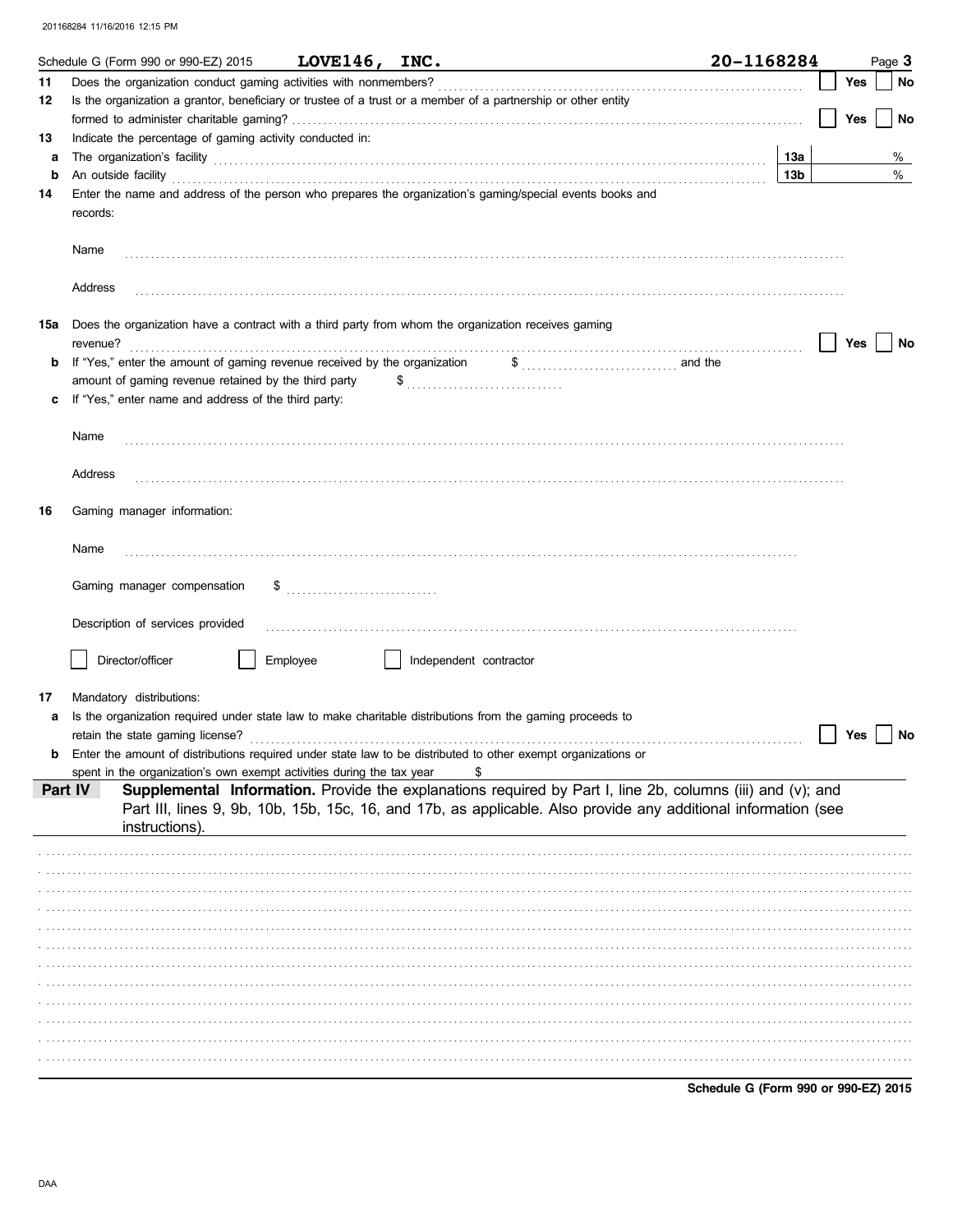| <b>SCHEDULE O</b>                                      | Supplemental Information to Form 990 or 990-EZ                                                                                                                                                                               |                                | OMB No. 1545-0047            |
|--------------------------------------------------------|------------------------------------------------------------------------------------------------------------------------------------------------------------------------------------------------------------------------------|--------------------------------|------------------------------|
| (Form 990 or 990-EZ)                                   | Complete to provide information for responses to specific questions on<br>Form 990 or 990-EZ or to provide any additional information.                                                                                       |                                | 2015                         |
| Department of the Treasury<br>Internal Revenue Service | Attach to Form 990 or 990-EZ.<br>Information about Schedule O (Form 990 or 990-EZ) and its instructions is at www.irs.gov/form990.                                                                                           |                                | Open to Public<br>Inspection |
| Name of the organization                               |                                                                                                                                                                                                                              | Employer identification number |                              |
|                                                        | <b>LOVE146,</b><br>INC.                                                                                                                                                                                                      | 20-1168284                     |                              |
|                                                        | FORM 990, PART VI, LINE 11B - ORGANIZATION'S PROCESS TO REVIEW FORM 990<br>THE CEO PROVIDES THE RETURN<br>TO ALL MEMBERS OF THE BOARD OF DIRECTORS<br>AND REVIEWS THE RETURN WITH MEMBERS OF THE BOARD OF DIRECTORS PRIOR TO |                                |                              |
| FILING THE RETURN.                                     |                                                                                                                                                                                                                              |                                |                              |
|                                                        | FORM 990, PART VI, LINE 12C - ENFORCEMENT OF CONFLICTS POLICY                                                                                                                                                                |                                |                              |
| <b>BOARD OF</b>                                        | DIRECTORS REQUIRES ANNUAL DISCLOSURE BY MANAGEMENT AND                                                                                                                                                                       |                                | THE BOARD                    |
| MEMBERS OF                                             | <b>INTEREST.</b><br>ALL CONFLICTS ARE RESOLVED OR<br>POTENCIAL CONFLICTS OF                                                                                                                                                  |                                |                              |
|                                                        | INDIVIDUAL IS REMOVED.                                                                                                                                                                                                       |                                |                              |
|                                                        | FORM 990, PART VI, LINE 15A - COMPENSATION PROCESS FOR TOP OFFICIAL<br>MANAGEMENT COMPENSATION IS SUBJECT TO BOARD REVIEW AND APPROVAL.                                                                                      |                                |                              |
|                                                        | FORM 990, PART VI, LINE 19 - GOVERNING DOCUMENTS DISCLOSURE EXPLANATION<br>GOVERNING DOCUMENTS ARE MADE AVAILABLE TO THE PUBLIC UPON REOUEST                                                                                 |                                | <b>THROUGH</b>               |
|                                                        | THE ORGANIZATIONS WEBSITE AND THROUGH OTHER ORGANIZATIONS WEBSITES SUCH AS                                                                                                                                                   |                                |                              |
|                                                        | GUIDESTAR AND CHARITY NAVIGATOR.                                                                                                                                                                                             |                                |                              |
|                                                        |                                                                                                                                                                                                                              |                                |                              |
|                                                        |                                                                                                                                                                                                                              |                                |                              |
|                                                        |                                                                                                                                                                                                                              |                                |                              |
|                                                        |                                                                                                                                                                                                                              |                                |                              |
|                                                        |                                                                                                                                                                                                                              |                                |                              |
|                                                        |                                                                                                                                                                                                                              |                                |                              |
|                                                        |                                                                                                                                                                                                                              |                                |                              |
|                                                        |                                                                                                                                                                                                                              |                                |                              |